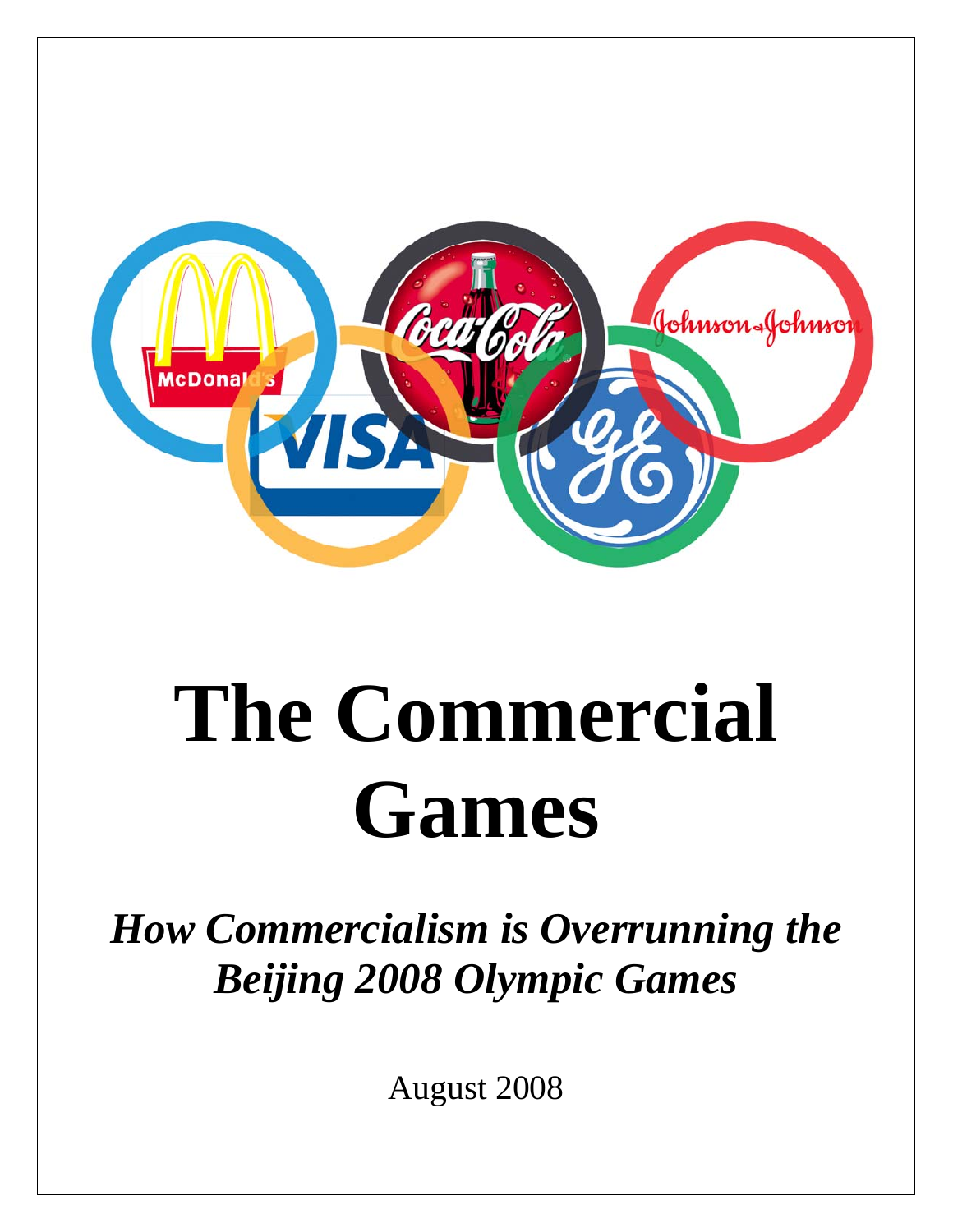This report is a joint project of *Multinational Monitor* magazine and Commercial Alert. *Multinational Monitor* is a bimonthly magazine reporting critically on the activities of multinational corporations <www.multinationalmonitor.org>.

Commercial Alert is an advocacy group that aims to keep the commercial culture within its proper sphere <www.commercialalert.org>.

The report was compiled and written by Jennifer Wedekind, Robert Weissman and Ben DeGrasse.

Multinational Monitor Commercial Alert PO Box 19405 PO Box 19002 Washington, DC 20036 Washington, DC 20036 www.multinationalmonitor.org www.commercialalert.org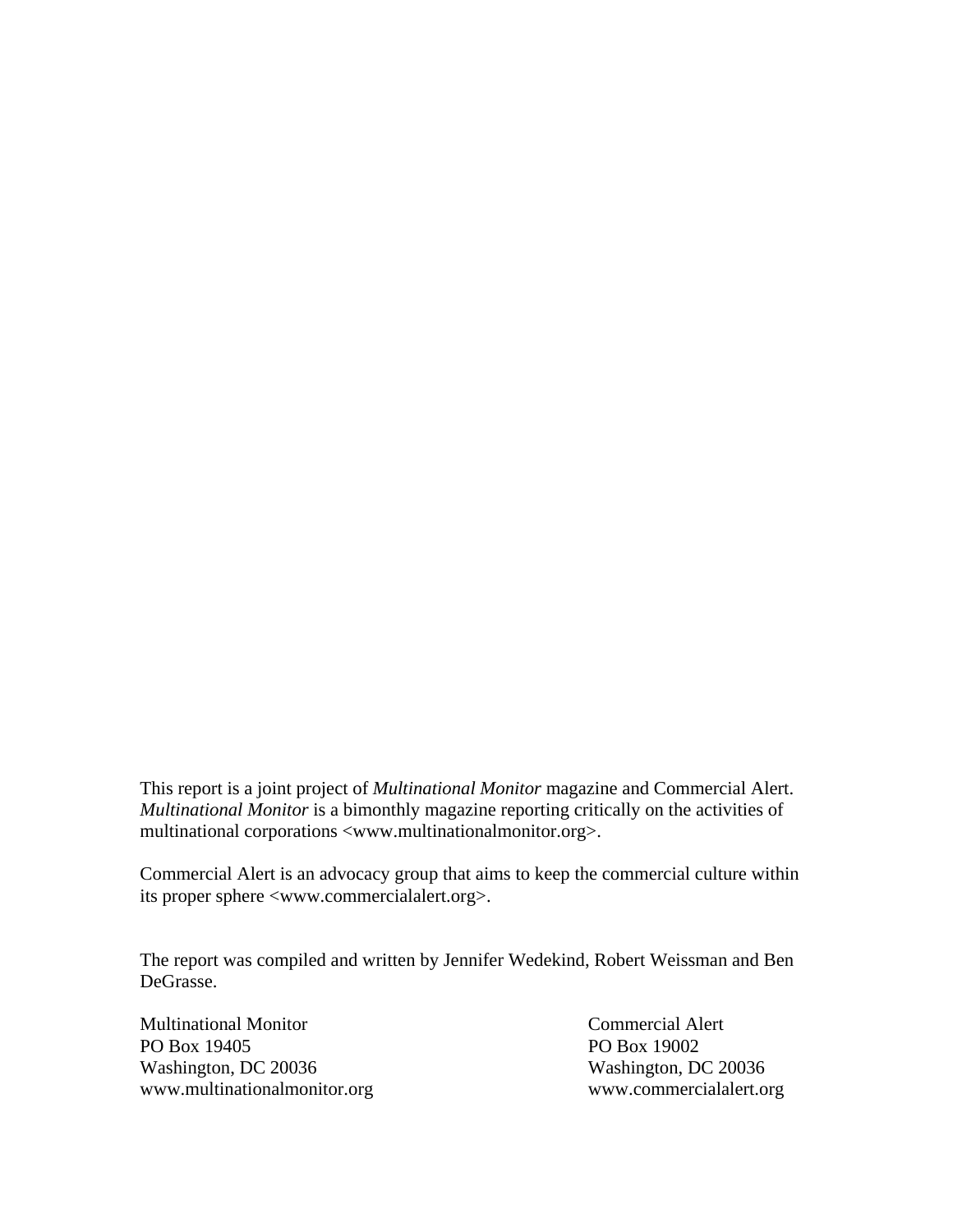# **The Commercial Games**

*How Commercialism is Overrunning the Beijing 2008 Olympic Games* 

Multinational Monitor and Commercial Alert Washington, DC

August 2008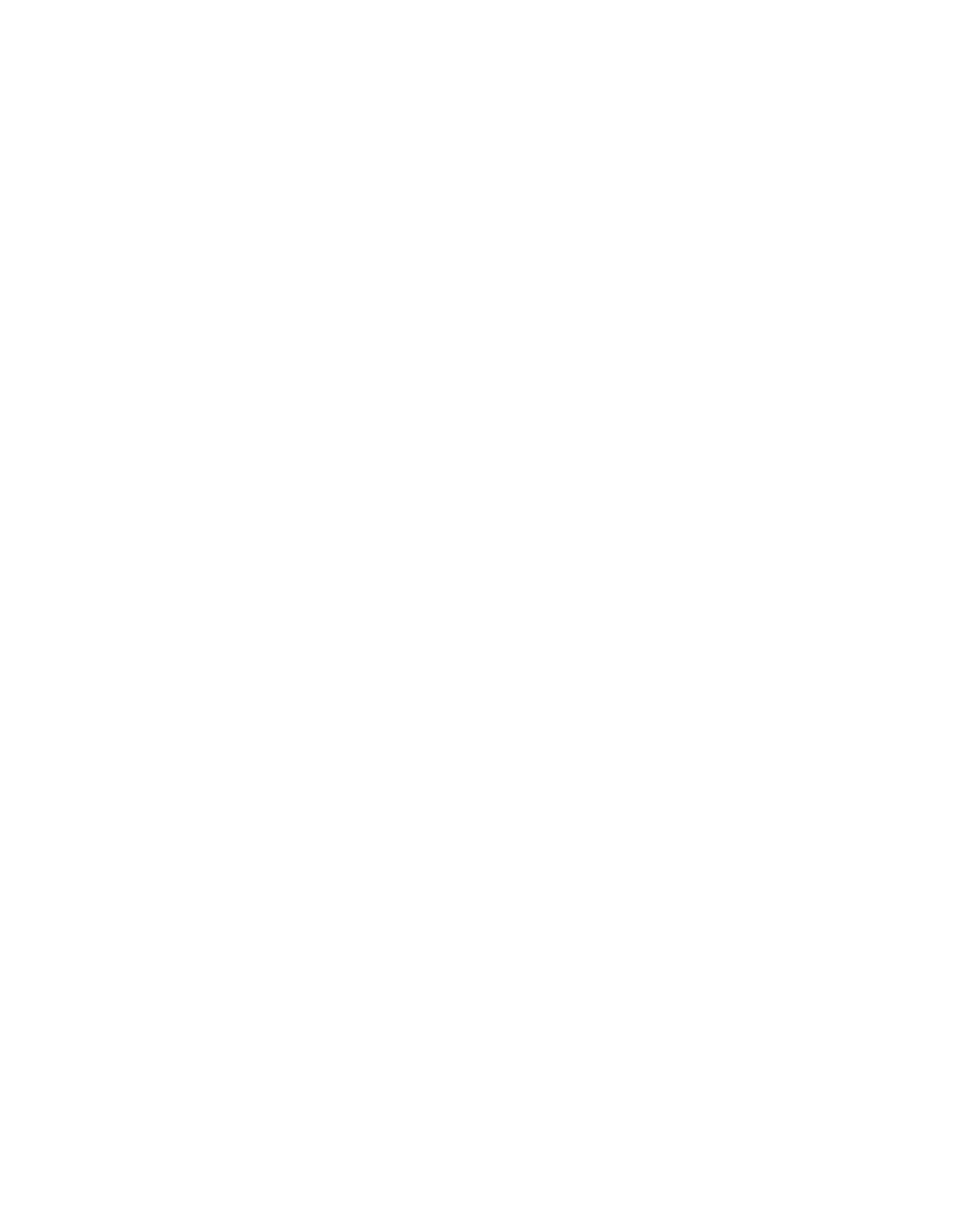# **Table of Contents**

| The Olympic Partner (TOP) Sponsors                                                                                                                                                                             |  |
|----------------------------------------------------------------------------------------------------------------------------------------------------------------------------------------------------------------|--|
|                                                                                                                                                                                                                |  |
| The Beijing Organizing Committee of the Olympic Games (BOCOG) Sponsors<br><b>International Federation Sponsors</b><br><b>National Organizing Committee Sponsors</b><br><b>National Governing Body Sponsors</b> |  |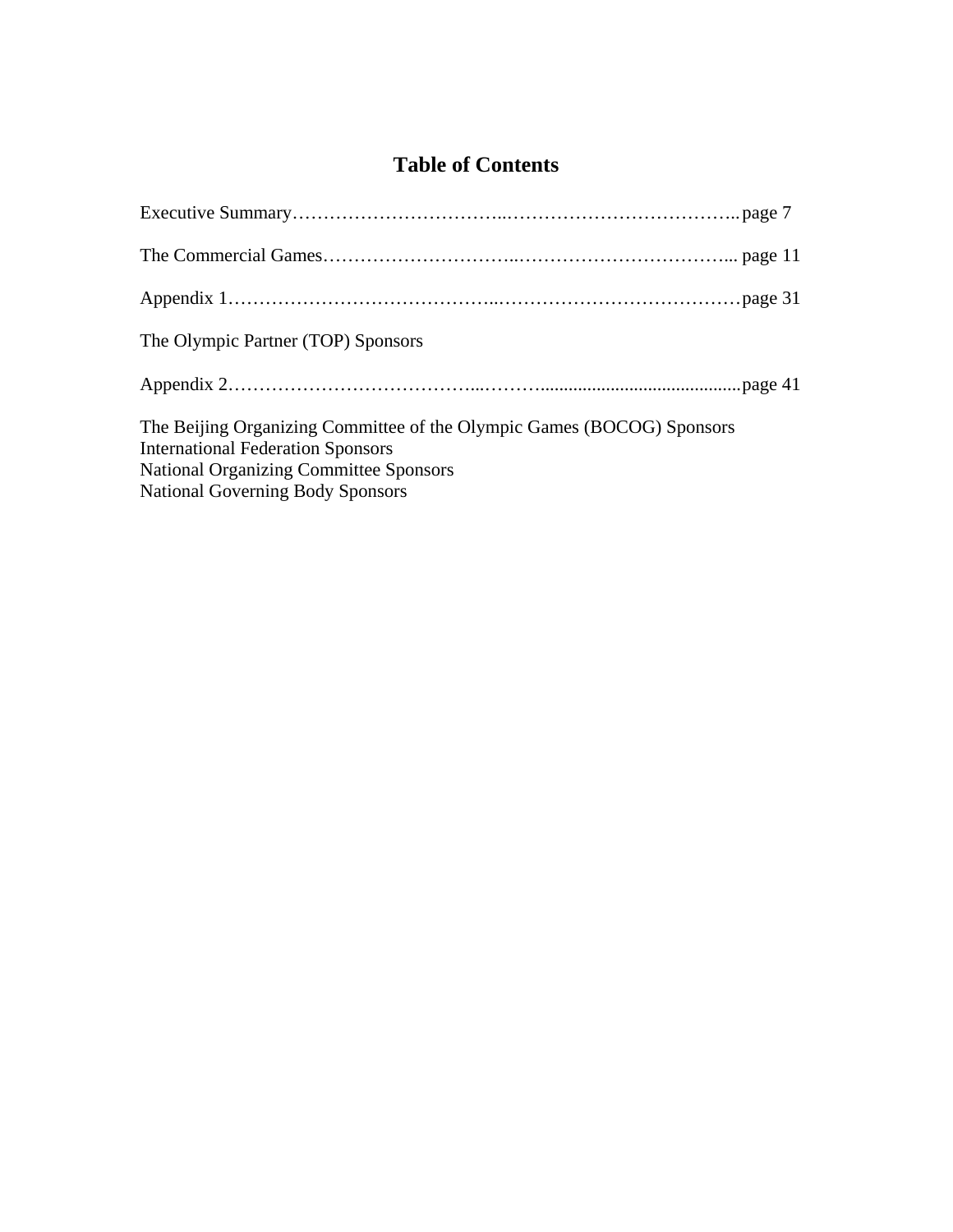# **The Commercial Games**  *How Commercialism is Overrunning the Beijing 2008 Olympic Games*  Executive Summary

1. The 2008 Beijing Olympic Games have been referred to as the "People's Games," the "High Tech Games" and the "Green Games," but they could be as aptly described as the Commercial Games.

The Olympics have auctioned off virtually every aspect of the Games to the highest bidder. In addition to multimillion dollar sponsorship deals between the International Olympic Committee and international companies, smaller firms are paying for designations from "official home and industrial flooring supplier" to the "frozen dumplings exclusive supplier" of the Beijing 2008 Olympic Games.

Corporate sponsors are showering money on each tier of the Olympic organizational committees: the International Olympic Committee, the Beijing Organizing Committee of the Olympic Games and the International Federations governing each individual sport, to each country's National Organizing Committees. Corporations are sponsoring many Olympic teams and national governing bodies for particular sports -- including virtually every national governing body in the United States -- and individual athletes themselves.

To its credit, the Olympics do prohibit advertising in sports stadia or other venues. The Olympics also prohibit advertisements on uniforms (other than uniform maker logos).

Everywhere else, Olympic spectators, viewers and athletes, and the citizens of Beijing, should expect to be overwhelmed with Olympic-related advertising.

A record 63 companies have become sponsors or partners of the Beijing Olympics, and Olympic-related advertising in China alone could reach \$4 billion to \$6 billion this year, according to CSM, a Beijing marketing research firm.

The Olympic Partners (TOP) program, run and managed by the International Olympic Committee (IOC) since 1985, includes 12 companies for the Beijing Olympics. These 12 companies have paid \$866 million to the International Olympic Committee.

The U.S. Olympic system is awash in corporate sponsor money. Well over 100 corporations are sponsoring the U.S. Olympic Committee or U.S. national teams.

2. Commercialism is overrunning the Olympics. It is undermining the professed ideals of the Olympic Games, and subverting the Olympics' veneration of sport with omnipresent commercial messaging and branding. The excessive commercial encroachment on the Olympic Games contradict the Olympic Charter's stated objective of a pure blend of sport, culture and education.

The overwhelming cultural influence at the Olympics is now commercial culture; and the overwhelming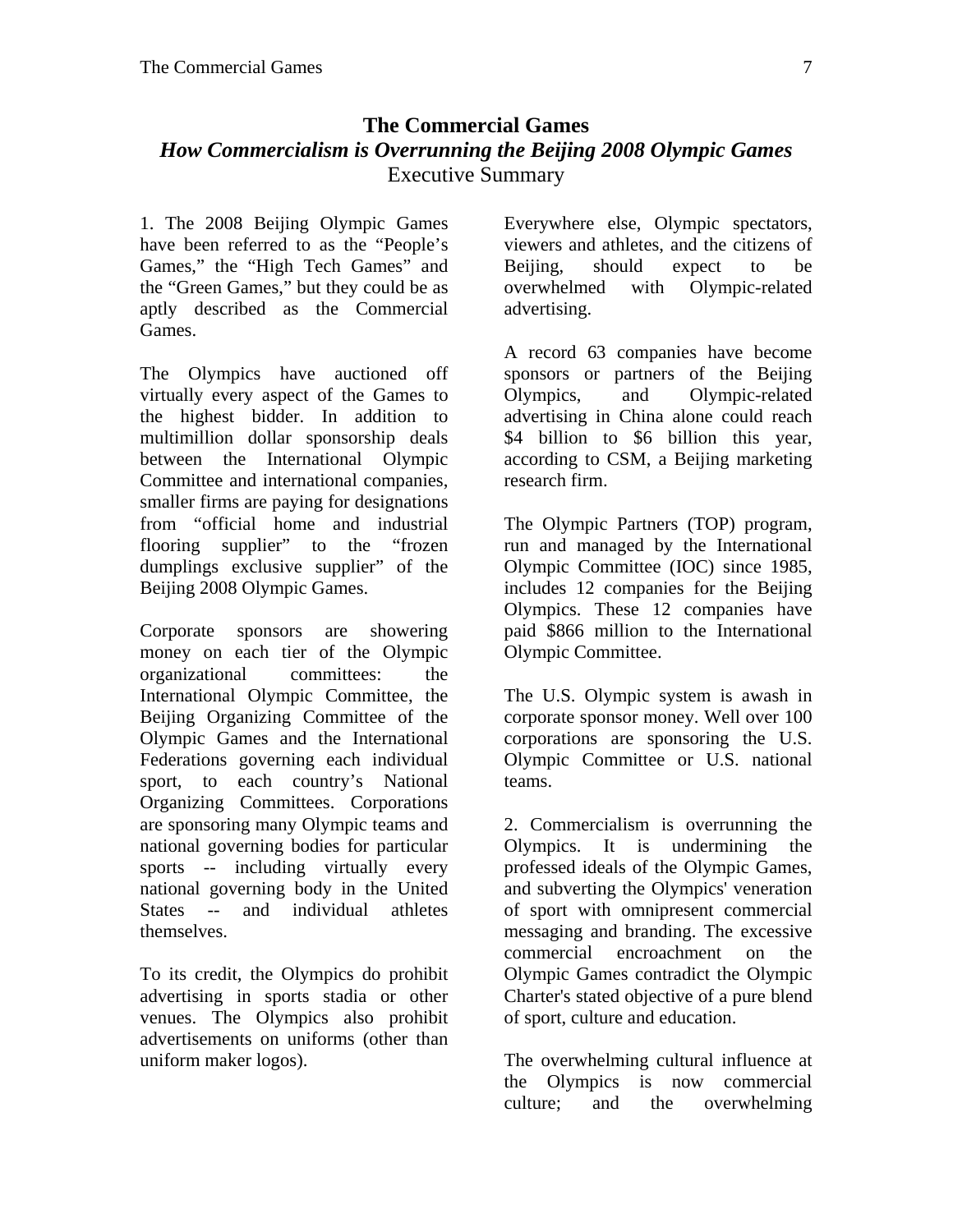informational message is are: buy, buy, buy. Sports, of course, remain at the center of the Olympics, but commercialism has overwhelmed whatever other values the Olympics hope to embody. The volume of commercial messages drowns out any competing narratives apart from sports.

3. Exclusive marketing arrangements for TOP Olympic partners in some cases improperly force Olympic spectators to purchase or use products from companies granted an artificial monopoly by the Olympics.

4. In at least one notable case, commercial entanglements have called into question the integrity of a national sports governing body. A lawsuit and accusations around the activities of USA Swimming and the national team coach - - both sponsored by swimwear maker Speedo -- charge Speedo, the national team and the coach with antitrust violations. The lawsuit, filed by Tyr, a Speedo competitor, charges the coach has trumpeted the benefits of LZR Racer, a new, high-profile Speedo suit, because of his financial ties to the company. Tyr says its Tracer Rise swimsuit, introduced weeks before the LZR Racer, is comparable to the Speedo product.

5. The International Olympic Committee will not partner with hard liquor companies, but the IOC tolerates sponsorships by beer and wine companies. There are three beer company partners for the Beijing Olympic Committee: Anheuser-Busch, Tsingtao and Yanjing Beer.

Anheuser-Busch says it is a sponsor of 25 national Olympic Committees. A

tequila maker, Jose Cuervo, is a sponsor of the U.S. Soccer Federation -- a sponsorship that transgresses the IOC's rules, which apparently do not apply to a national governing body.

6. Notwithstanding the fundamental principles of "Olympism," which celebrate healthful living, two of the 12 Olympic TOP sponsors run businesses centered around the sales of unhealthy food: Coca-Cola and McDonald's. Snickers, the candy bar made by Mars, is an official BOCOG supplier. Hershey's is a sponsor of the USOC. Coca-Cola is a sponsor of FIFA, the international soccer federation. McDonald's and Sprite are sponsors of USA Basketball. McDonald's and Sierra Mist are sponsors of the U.S. Soccer Federation. Coca-Cola is a sponsor of USA Softball. Hershey's is a sponsor of USA Track & Field.

7. Because sports apparel and equipment makers are uniquely connected to the various Olympic bodies by virtue of their equipping of Olympic athletes and supplying the equipment used for Olympic contests, official Olympic bodies should pay special care to the suppliers with which they enter sponsorship arrangements.

Labor rights advocates have documented deplorable conditions in many of the suppliers partnered with the Olympics and official Olympic bodies, among them Adidas, Nike and Speedo.

In a very disturbing development just before the start of the Olympics, Adidas reportedly announced it was transferring large amounts of its production out of China because wages set by the government were "too high."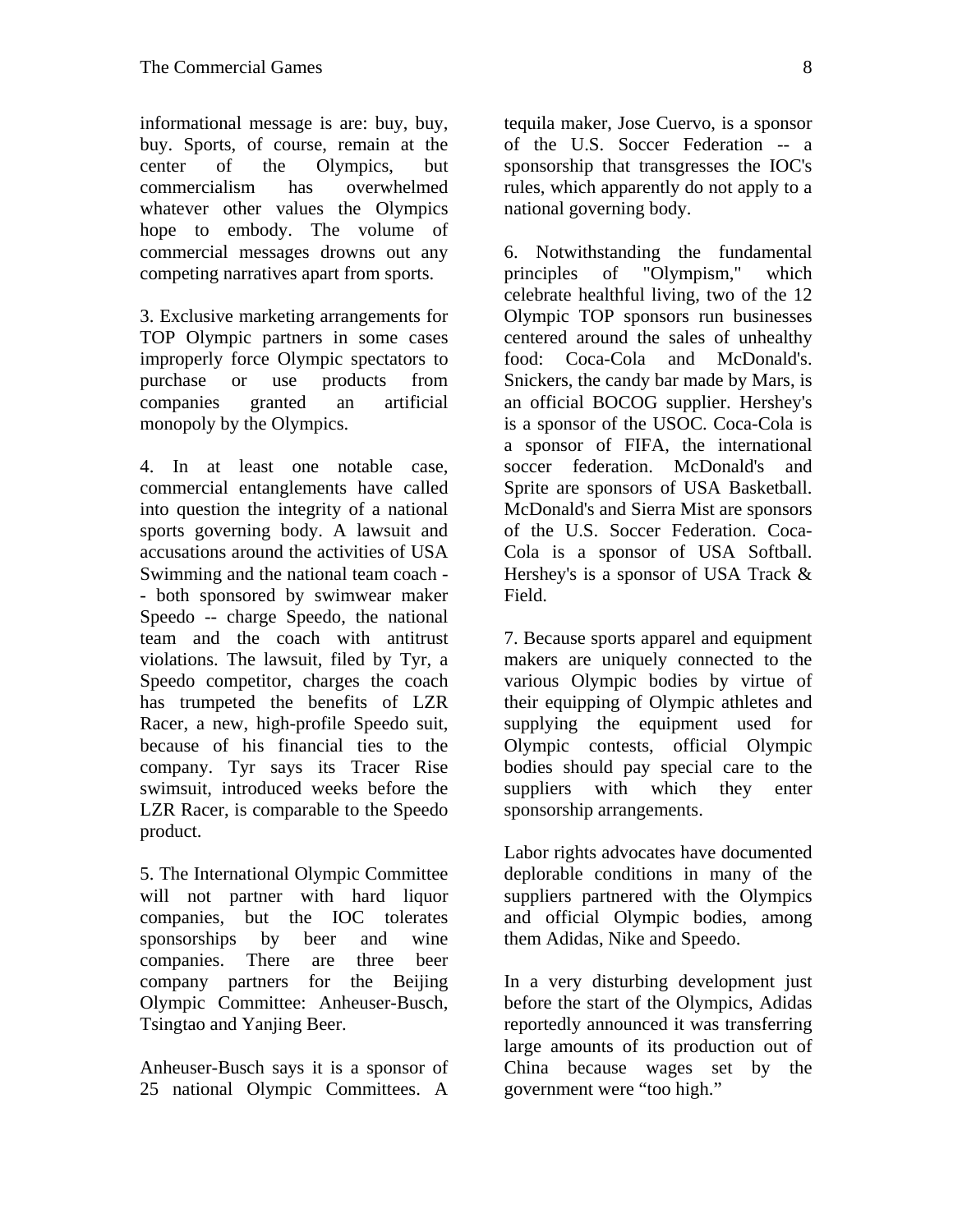8. At least two major Olympic partners, the China National Petroleum Corporation (CNPC) and Sinopec, have been linked to gross human rights violations in Sudan. Both companies are sponsors of the Beijing Organizing Committee of the Olympic Games.

9. There is no doubt that the horse is out of the barn on Olympic sponsorships, and the world is unlikely to see a commercial-free Games anytime soon.

Nonetheless, the most egregious problems with the Olympics' pervasive sponsorship arrangements can and should be addressed. At minimum, the IOC, National Olympic Committees, and international and national sports governing bodies should:

• Undertake a comprehensive examination of the scope of corporate sponsorships, with the objective of scaling back their overall number. The Olympic ideals of promoting authentic culture and education have been drowned beneath a sea of sponsorship and marketing arrangements.

• End "exclusive marketing" arrangements with sponsors that impose artificial monopolies on Olympic spectators.

• Develop safeguards to ensure apparel and equipment sponsorships do not compromise sports governing bodies' decisions. Coaches of national teams should be prohibited from serving as paid spokespeople or consultants for apparel and equipment makers.

• Refuse to accept sponsorships from any alcohol company, including beer and wine companies. This recommendation

does *not* reflect a prohibitionist impulse. It merely extends the insight in the present IOC ban on hard liquor sponsorships: promoting more alcohol consumption is unhealthful, and inappropriate for an event with enormous appeal to children.

• End partnerships and sponsorship arrangements with junk food, soda and fast food companies. These companies' operations are incompatible with Olympic ideals of promoting fitness and healthful living, and the companies use the association with the Olympics to remove some of the tarnish of their unhealthy products.

• Insist that official, sponsoring apparel and equipment makers disclose where their products are manufactured, and ensure that their products are manufactured in a fashion that respects core labor standards.

• Refuse to enter into sponsorship arrangements with companies connected to gross human rights abuses. This is a simple ethical standard, and one required by the Olympic commitment to demonstrate "respect for universal fundamental ethical principles."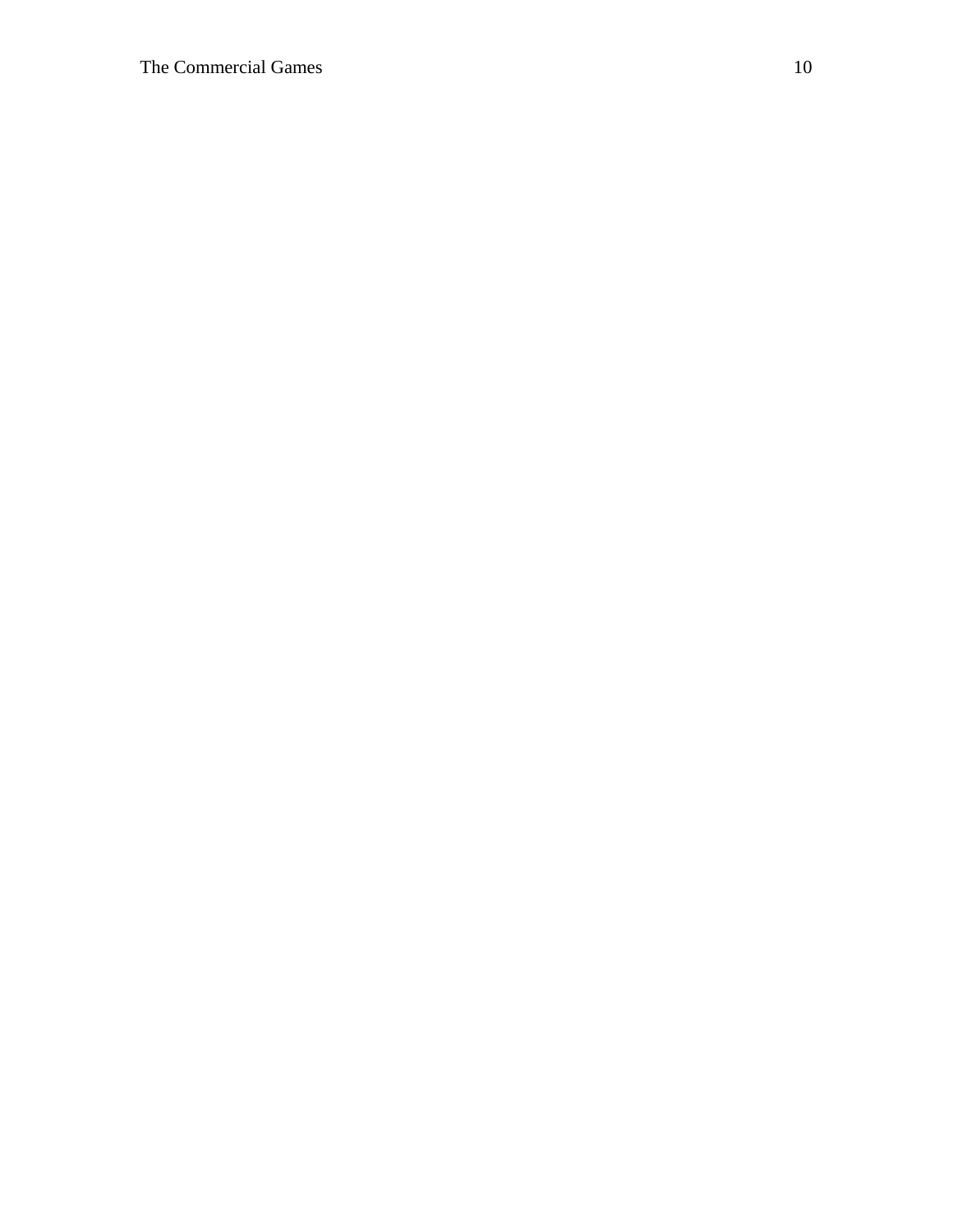# **Overview**

The 2008 Beijing Olympic Games have been referred to as the "People's Games," the "High Tech Games" and the "Green Games," but they could as aptly be described as the Commercial Games. The Olympic Games have long been a marketing venue for multinational companies such as Visa and Coca-Cola. But commercialism around the Beijing 2008 Olympics is reaching a whole new level, as virtually every facet of the Games is auctioned off to the highest bidder. In addition to multimillion dollar sponsorship deals between the International Olympic Committee and international companies, smaller firms are paying for designations from "official home and industrial flooring supplier" to the "frozen dumplings exclusive supplier" of the Beijing 2008 Olympic Games.

Corporate sponsors are showering money on each tier of the Olympic organizational committees: from the International Olympic Committee, the Beijing Organizing Committee of the Olympic Games and the International Federations governing each individual sport, to each country's National Organizing Committees. Corporations are sponsoring many Olympic teams and national governing bodies for particular sports — including virtually every national governing body in the United States — and individual athletes themselves.

Commercialism is overrunning the Olympics. It is undermining the professed ideals of the Olympic Games, and subverting the Olympics' veneration of sport with omnipresent commercial messaging and branding. In at least one

notable case, commercial entanglements have called into question the integrity of a national sports governing body. The relative commercial attractiveness of different sports is exacerbating imbalances in the resources and support available to athletes in different events. Thanks to exclusive marketing arrangements, commercial sponsorship arrangements are improperly subjecting Olympic spectators to artificial monopolies at Olympic venues. And the Olympics rush to sell sponsorships to the highest bidders has led to partnerships with companies whose products or methods of doing business betray Olympic ideals: junk food hawkers, beer and liquor peddlers, and equipment makers reliant on sweatshop contractors, among others.

Part I of this report analyzes the contradictions and tensions between Olympic ideals and commercialism. Part II provides an overview of the commercial sponsorship encroachment on the Olympics, including at the Beijing Games, in connection with international sports federations, and in connection with national Olympics committees and sports federations. Part III suggests how corporate sponsorship revenues exacerbate imbalances in allocation of resources between countries and sports. Part IV condemns the International Olympic Committee practice of agreeing to exclusive marketing arrangements with sponsors, deals that force Olympic spectators to purchase or use products from companies given artificial monopolies. Part V raises concerns about apparel and equipment maker sponsorships of sports governing bodies, focusing on the allegations made surrounding the USA Swimming/Speedo-Tyr controversy. Part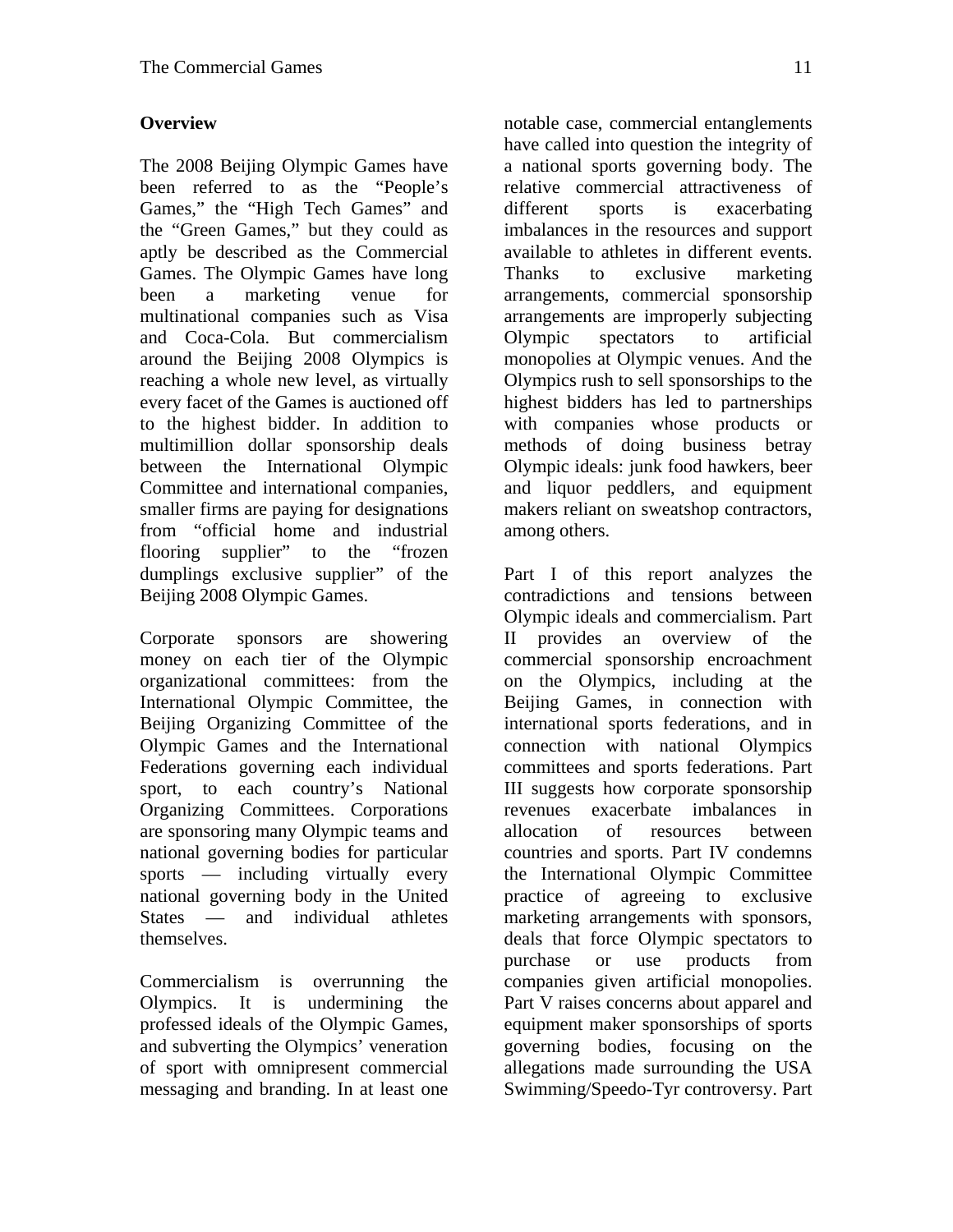VI details Olympic and governing body connections to alcohol and junk food companies, and argues that these relationships should be ended. It reports also on Olympic and governing body partnerships with apparel and equipment makers, and on the sweatshop conditions in which many of those companies' products are made. It also calls for an end to Olympic body associations with companies tied to gross human rights abuses. Part VII makes recommendations to reform the tide of commercialism that has swept over the Olympic Games and official Olympic sports bodies. Appendix I profiles the largest Olympic corporate sponsors the 12 involved in The Olympic Partners program, as well as other notable sponsors. Appendix II lists the company sponsors of Beijing Organizing Committee of the Olympic Games, the international sports federations connected to the Olympics, selected National Olympic Committees, and the U.S. Olympic Committee and the U.S. national governing bodies. All of the information included in Appendix II is based on self-reporting by the various committees and organizations; there may be other sponsors not disclosed.

# **I. Commercialism and Olympism**

In its official documents, the International Olympics Committee (IOC) recognizes the threat that commercialism poses to Olympic ideals.

Section 4.10.4 of the Olympic Charter explains that "The use of an Olympic emblem must contribute to the development of the Olympic Movement and must not detract from its dignity; any association whatsoever between an

Olympic emblem and products or services is prohibited if such association is incompatible with the Fundamental Principles of Olympism or the role of the IOC as set out in the Olympic Charter."

The first "fundamental principle of Olympism" is: "Olympism is a philosophy of life, exalting and combining in a balanced whole the qualities of body, will and mind. Blending sport with culture and education, Olympism seeks to create a way of life based on the joy of effort, the educational value of good example and respect for universal fundamental ethical principles." $^2$ 

The IOC claims that it follows the Olympic Charter in ensuring the "priority of sport in a commercial environment." To its credit, the Olympics do prohibit advertising in sports stadia or other venues.<sup>3</sup> The

1

<sup>1</sup> Olympic Charter.

<sup>&</sup>lt;http://multimedia.olympic.org/pdf/en\_report\_1 22.pdf>.

<sup>&</sup>lt;sup>2</sup> Olympic Charter.

<sup>&</sup>lt;http://multimedia.olympic.org/pdf/en\_report\_1 22.pdf>.

<sup>&</sup>lt;sup>3</sup> "No advertising or commercial messages are permitted in the Olympic stadia, on the person of venue spectators or on the uniforms of the Olympic athletes, coaches, officials or judges" (Olympic Marketing Fact File. <http://multimedia.olympic.org/pdf/en\_report\_3 44.pdf>.) Rule 51.2 of the Olympic Charter states: "No form of advertising or other publicity shall be allowed in and above the stadia, venues and other competition areas which are considered as part of the Olympic sites. Commercial installations and advertising signs shall not be allowed in the stadia, venues or other sports grounds." A Bye-law to Rule 51 adds: "No form of publicity or propaganda, commercial or otherwise, may appear on persons, on sportswear, accessories or, more generally, on any article of clothing or equipment whatsoever worn or used by the athletes or other participants in the Olympic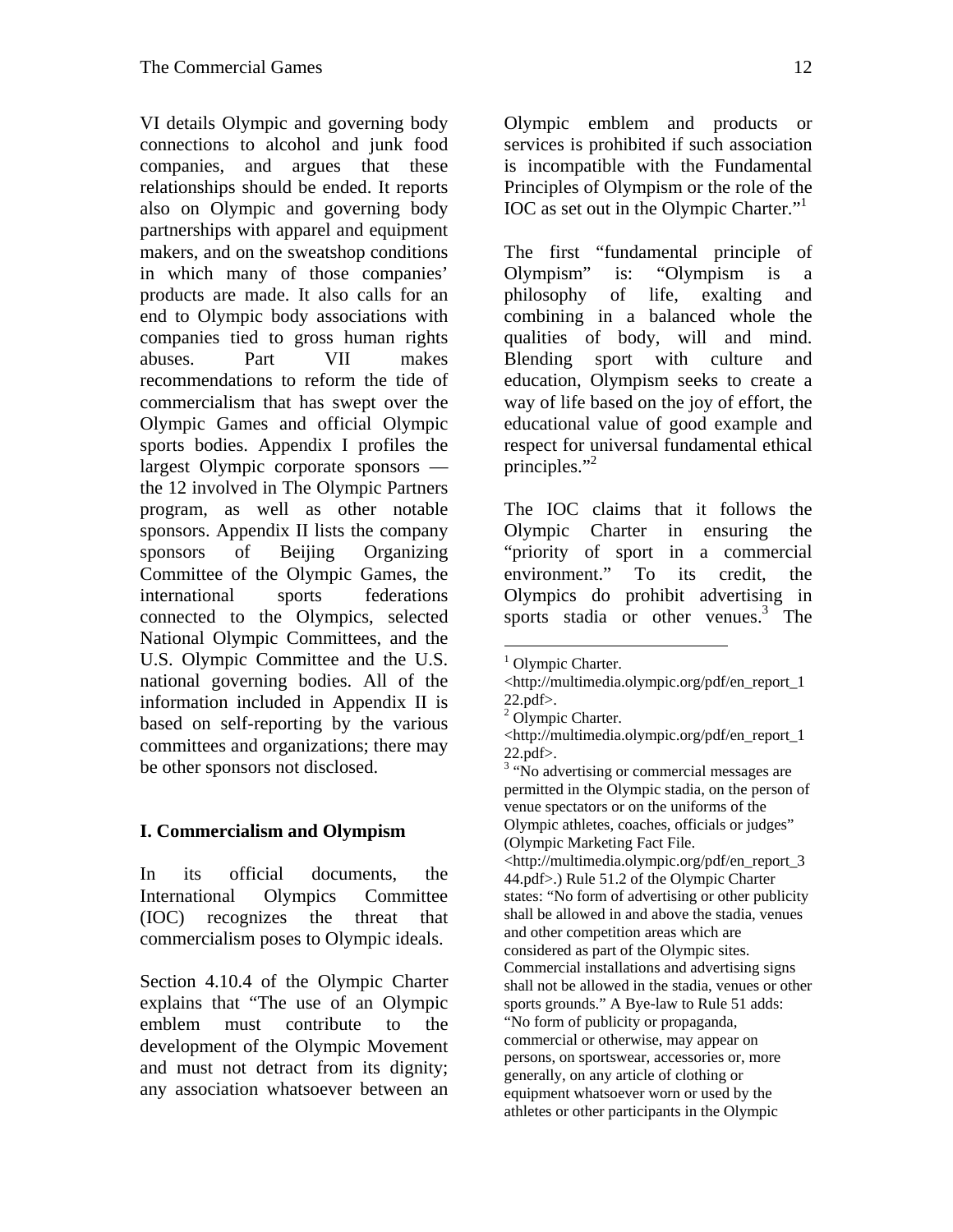Olympics also prohibit advertisements on uniforms (other than uniform maker logos). At the Beijing Games, however, the IOC is permitting Adidas to capitalize on the uniform logo loophole. Adidas will provide sportswear for all staff, volunteers and technical officials of the 2008  $\text{Games}^4$  — apparel that carries Adidas' widely recognizable  $logo.<sup>5</sup>$ 

Other specific safeguards adopted by the IOC appear easily circumvented. The IOC emphasizes is that "images of Olympic events are not allowed to be broadcast with any kind of commercial association."6 Yet Visa's entire commercial campaign for the 2008 Olympics is based around footage of past Olympians.<sup>7</sup>

The IOC says it "does not accept commercial associations with tobacco products, alcoholic beverages (other than beer and wine) or other products that may conflict with or be considered inappropriate to the mission of the IOC

<u>.</u>

 $6$  Olympic Marketing Fact File.

or to the spirit of Olympism."8 Yet, as we show in Part VI of this report, many of the leading corporate sponsors sell products that are incompatible with the Olympics' healthful message; and many of the corporate sponsors of the Olympics and national governing bodies do not respect the "universal fundamental ethical principles" espoused by the Olympics Fundamental Principles.

Most fundamentally, perhaps, the excessive commercial encroachment on the Olympic Games contradicts the Olympic Charter's stated objective of a pure blend of sport, culture and education. The IOC says it works "to control sponsorship programs and the number of major corporate sponsors,"<sup>9</sup> but this appears to be more a strategy of controlling the process to maximize revenues, rather than limit the commercialism of the Games. The number of corporations in the top-tier Olympics sponsorship program (The Olympic Partners) has risen from nine in 1985 to 12.<sup>10</sup> These are supplemented by dozens of other, lower-tier corporate sponsors for the Beijing Games, and many more national-level sponsors.

We sought repeatedly to speak with the IOC about commercialism and the Olympics, but the IOC did not respond to our requests for comment.

Games, except for the identification — as defined in paragraph 8 below — of the manufacturer of the article or equipment concerned, provided that such identification shall not be marked conspicuously for advertising purposes."

<sup>4</sup> BOCOG. "Adidas announced Official Partner of the Beijing 2008 Olympic Games," January 24, 2005.

<sup>&</sup>lt;http://en.beijing2008.cn/34/96/article21202963 4.shtml>.

<sup>5</sup> See

<sup>&</sup>lt;http://www.press.adidas.com/desktopdefault.as px/tabid-406/>.

<sup>&</sup>lt;http://multimedia.olympic.org/pdf/en\_report\_3 44.pdf>. 7

<sup>&</sup>lt;http://usa.visa.com/microsites/goworld/?ep=v\_s ym\_goworld&symlinkref=http%3A%2F%2Fusa. visa.com>.

<sup>&</sup>lt;sup>8</sup> Olympic Marketing Fact File.

<sup>&</sup>lt;http://multimedia.olympic.org/pdf/en\_report\_3 44.pdf>.

<sup>&</sup>lt;sup>9</sup> Olympic Marketing Fact File.

<sup>&</sup>lt;http://multimedia.olympic.org/pdf/en\_report\_3 44.pdf>.

<sup>&</sup>lt;sup>10</sup> Olympic Marketing Fact File.

<sup>&</sup>lt;http://multimedia.olympic.org/pdf/en\_report\_3 44.pdf>.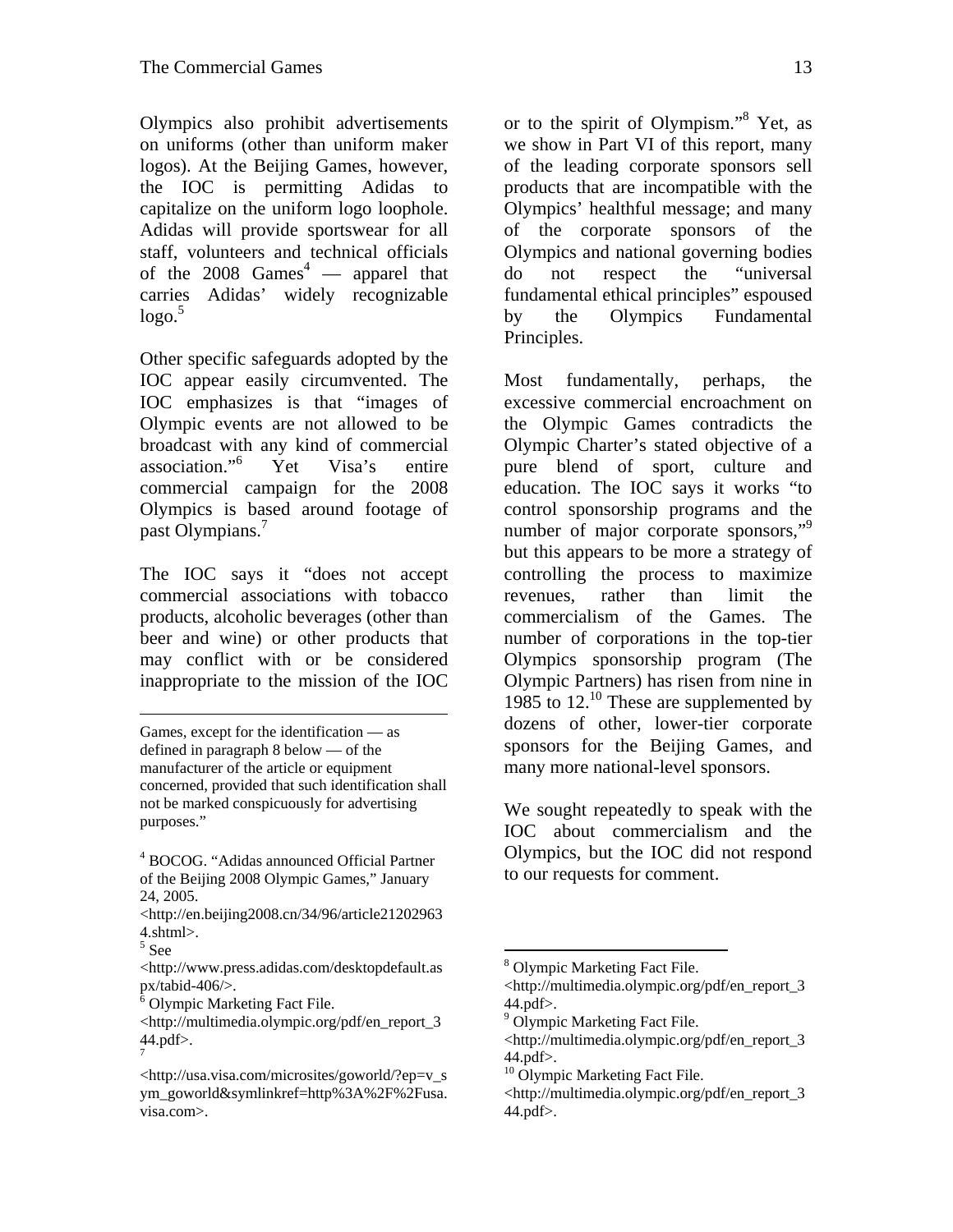## **II. The Commercial Encroachment on the Olympics**

## 1. In Beijing

Although Olympics sponsors and advertisers, except for equipment makers, will not be inside Olympics stadia or other venues, they will be just about everywhere else in Beijing — as well as seemingly omnipresent on television and on the Internet.

A wide range of companies are now initiating a marketing blitz around the first Olympics ever to be hosted by a Chinese city. These companies are eager to build brand recognition in China's enormous and growing market of rising middle-class consumers. The Beijing Organizing Committee of the Olympic Games (BOCOG) has solicited them to do just that. In its 2008 Olympic Marketing Plan Overview, the BOCOG writes, "For international entities looking to expand into the thriving Chinese market place, a partnership with the 2008 Olympic Games will deliver a powerful business opportunity for growth, and product/service showcasing while serving to strengthen and build ties of friendship throughout China."<sup>11</sup>

A record 63 companies have become sponsors or partners of the Beijing Olympics, and Olympic-related advertising in China alone could reach \$4 billion to \$6 billion this year, according to CSM, a Beijing marketing research firm. $^{12}$ 

The Olympic Partners (TOP) program, run and managed by the IOC since 1985, includes 12 companies for the Beijing Olympics. TOP Worldwide Olympic Partners are granted exclusive global marketing rights, including partnerships with the IOC, all National Organizing Committees (NOCs) and their Olympic teams, and the BOCOG. $^{13}$ 

TOP companies each paid the IOC around \$70 million to become worldwide partners for the 2006 Turin and 2008 Beijing Olympics (sponsors join the TOP program for four-year cycles). The combined revenue from all 12 partners for the 2005-2008 cycle came to  $$866$  million.<sup>14</sup> At least 25 percent of that revenue — about \$216.5 million — goes directly to the  $BOCOG.<sup>15</sup>$ 

The IOC boasts that sponsoring the Olympics provides "unparalleled returns on an investment for sponsors."16

"The Olympic Games provide a global marketing platform, based on ideals and values, providing excellent opportunities for a company's sales, showcasing, internal rewards and community outreach programs," one IOC document

 11

<sup>&</sup>lt;http://en.beijing2008.cn/bocog/sponsors/n2140 77622.shtml>.

<sup>&</sup>lt;sup>12</sup> David Barboza, "Western Olympic Ads Cheerlead for China." The New York Times, July 20, 2008.

<sup>&</sup>lt;http://www.nytimes.com/2008/07/20/sports/oly

mpics/20ads.html?r=2&adxnnl=1&oref=slogin& ref=worldbusiness&adxnnlx=1217358135-

<sup>7</sup>WZs5F5Sp14HGj99U2y2KQ>.

<sup>&</sup>lt;sup>13</sup> Olympic Marketing Fact File.

<sup>&</sup>lt;http://multimedia.olympic.org/pdf/en\_report\_3 44.pdf>.

<sup>&</sup>lt;sup>14</sup> Olympic Marketing Fact File.

<sup>&</sup>lt;http://multimedia.olympic.org/pdf/en\_report\_3 44.pdf>.

<sup>&</sup>lt;sup>15</sup> Olympic Marketing Fact File.

<sup>&</sup>lt;http://multimedia.olympic.org/pdf/en\_report\_3 44.pdf>.

<sup>&</sup>lt;sup>16</sup> IOC Marketing Media Guide.

<sup>&</sup>lt;http://multimedia.olympic.org/pdf/en\_report\_1 329.pdf>.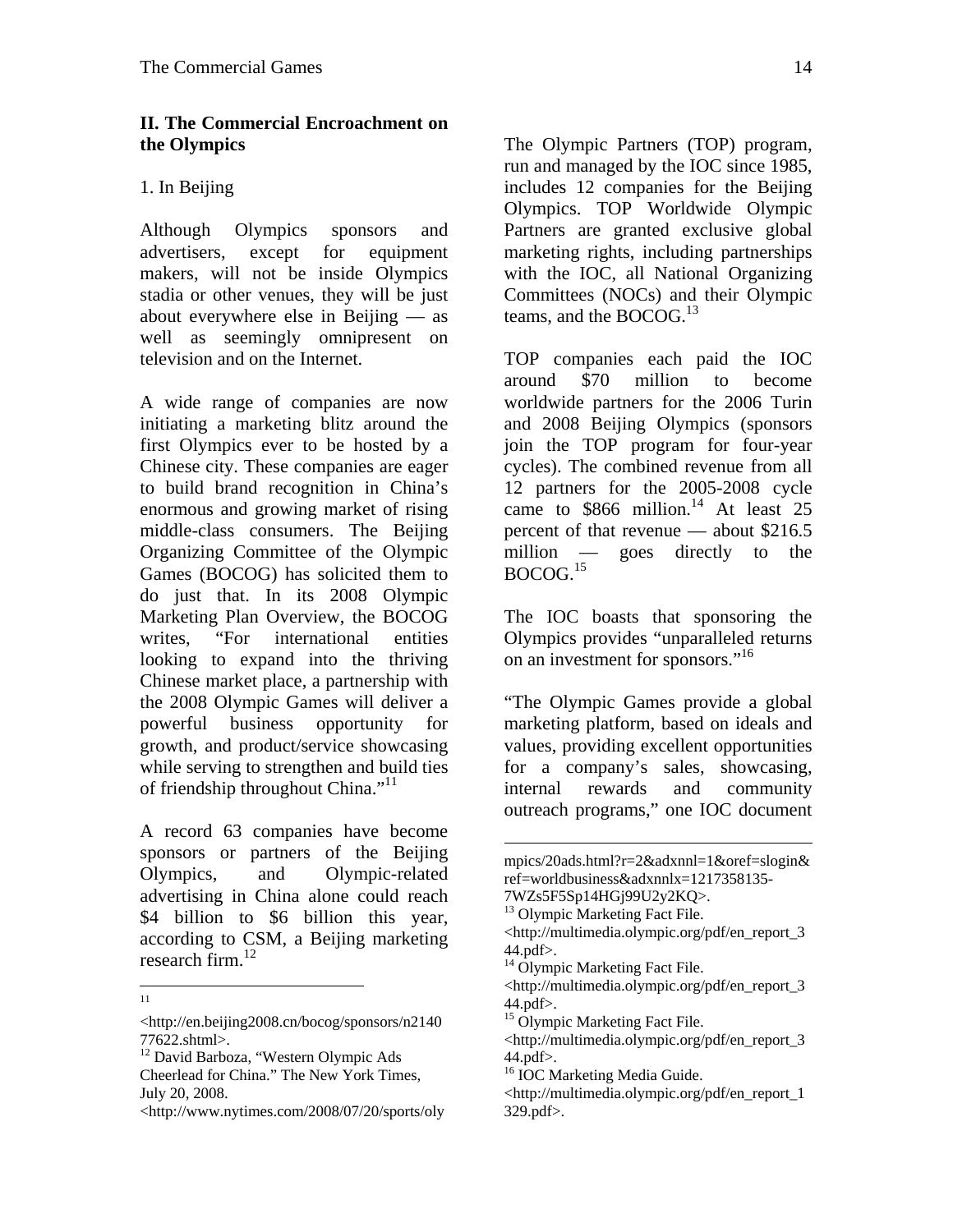stated.<sup>17</sup> In addition to exclusive worldwide marketing rights, TOP partners are granted use of all Olympic imagery, preferential access to Olympic broadcasting advertising, on-site opportunities and protection against socalled ambush marketing,<sup>18</sup> lest non-TOP companies attempt to use the Olympics as a marketing venue as well.

The Chinese government has been particularly adept on this last point. Beginning in July, it restricted advertising space in Beijing, giving priority to the official sponsors. In the past year, the government reportedly tore down more than 30,000 outdoor ads in Beijing in an attempt to control ambush marketing by non-Olympic sponsors.<sup>19</sup>

TOP companies are profiled in Appendix I of this report. The full list of companies sponsoring the IOC or the Beijing Games are presented in Appendix II.

2. The International Governing Bodies

The IOC is not alone in seeking corporate sponsorships. Most of the international governing bodies appear to have corporate sponsors, often approaching a dozen.

1

Appendix II contains a list of companies sponsoring international governing bodies.

3. In the United States

The U.S. Olympic system is awash in corporate sponsor money. Corporate funding is especially important to the United States Olympic Committee (USOC) and the National Governing Bodies (NGBs) that control each individual sport in the United States because they receive no government funding. Individual athletes, too, often garner funds for equipment and training from corporate sponsors. $^{20}$ 

A remarkably long list of companies well over 100 — are sponsoring the USOC or national teams. Is there any limit at all on corporate sponsorships of U.S. teams? If there is, it's not immediately obvious from looking at the long list of sponsors.

We sought repeatedly to obtain comments from the USOC and the U.S. National Governing Bodies with corporate sponsors. We wanted to find out whether they had any concern about commercialism run amok in the Olympics, how much sponsors are paying, and whether they have concerns about the corporate practices of their sponsors. Unfortunately, our repeated efforts failed with the USOC and the governing bodies, except for basketball and canoe/kayak. (The responses from USA Basketball and U.S. Canoe and

<sup>&</sup>lt;sup>17</sup> IOC Marketing Media Guide.

<sup>&</sup>lt;http://multimedia.olympic.org/pdf/en\_report\_1 329.pdf>.

<sup>&</sup>lt;sup>18</sup> IOC Marketing Media Guide.

<sup>&</sup>lt;http://multimedia.olympic.org/pdf/en\_report\_1 329.pdf>.

<sup>&</sup>lt;sup>19</sup> Normandy Madden, "China thwarts all efforts to ambush games." Advertising Age, July 7, 2008.

<sup>&</sup>lt;http://adage.com/abstract.php?article\_id=12818 3>.

<sup>20</sup> Michael Jay Friedman, "US Funding of Olympic Athletes a Private and Community Affair." September 1, 2007.

<sup>&</sup>lt;http://www.america.gov/st/sports-

english/2007/September/20060209164553jmnam deirf0.9387018.html>.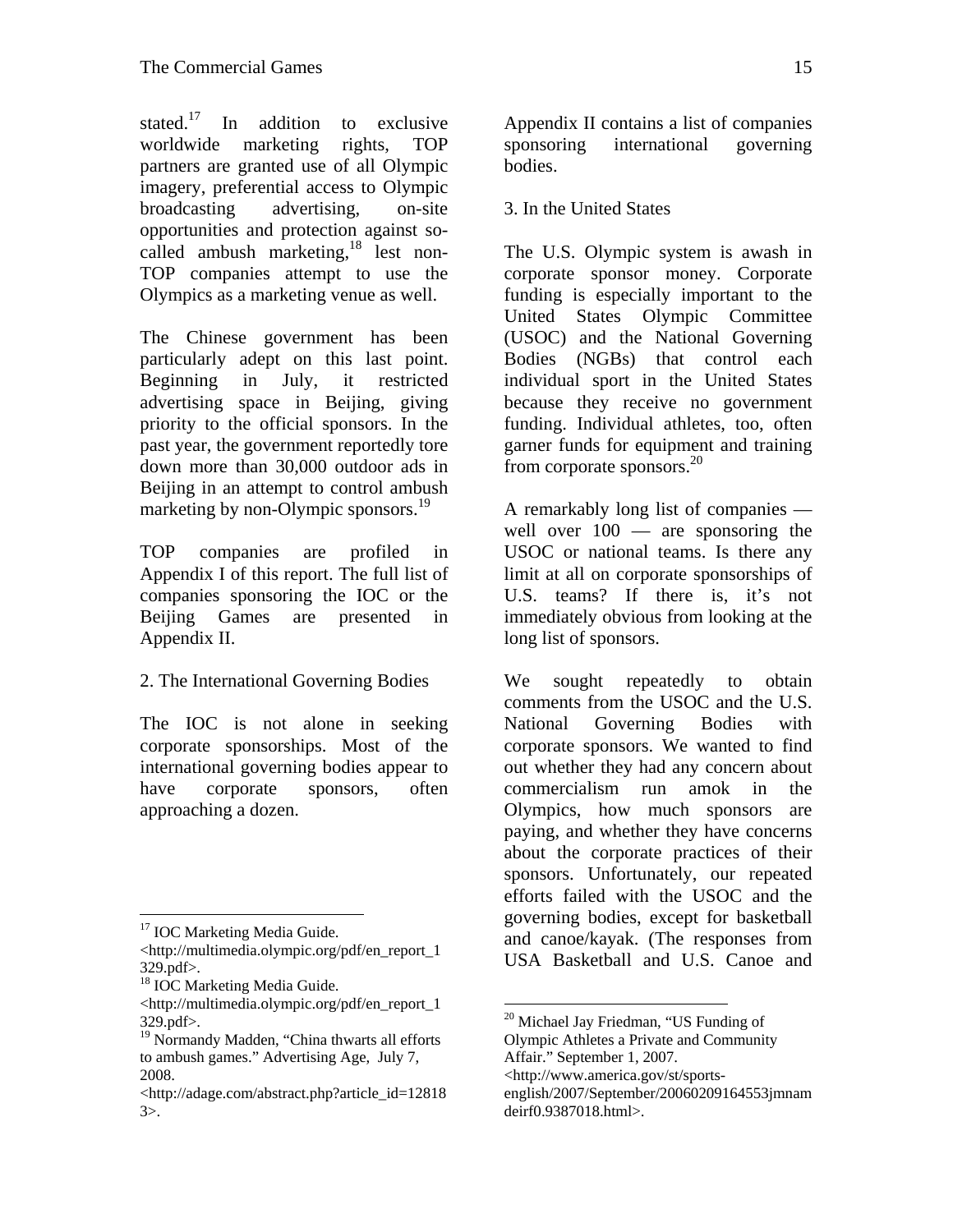Kayak are reported below in the discussion of junk food and sweatshop sponsors. $^{21}$ )

Appendix II contains a list of companies sponsoring international governing bodies.

# 4. Other countries

The United States Olympic committees and teams are not alone in seeking and accepting corporate sponsorships. The 12 TOP sponsors are automatically sponsors of each national Olympic committee. Many of the committees seek additional sponsors, from the ranks of both multinational and local corporations.

Corporate sponsors for a selection of national committees are listed in Appendix II.

# 5. Commentary

 $\overline{a}$ 

The sheer volume of corporate sponsors is staggering, and makes clear how farreaching the commercialization of the Olympic Games is. Equally significant is

the degree to which the Olympics embraces and promotes sponsors. The Olympics website even portrays the TOP sponsors as part of the "Olympic Movement."<sup>22</sup>

The Olympics claim to stand for pure ideals, for sports, culture and education. Unfortunately, the overwhelming cultural influence at the Olympics is now commercial culture; and the overwhelming informational message is: buy, buy, buy. Sports, of course, remain at the center of the Olympics, but commercialism has overwhelmed whatever other values the Olympics hope to embody.

# **III. Exacerbating Resource Imbalances**

To the credit of the IOC, it distributes a share of the TOP sponsorship money to National Olympic Committees.<sup>23</sup> Assuming the money is distributed in some equal share to the National Olympic Committees — something we were not able to determine, because of the IOC refusal to respond to our

<sup>&</sup>lt;sup>21</sup> Asked what the NBA and USA Basketball look for in potential sponsors, NBA Senior Manager of Marketing Communications Carmine Tiso said: "There are a variety of factors we look at when we are in discussions with potential marketing partners for USA Basketball. We look for partners who will work with us to collectively grow our brands and who will help promote the core values of USA Basketball to fans around the world. I can tell you that each of our current partners meet that criteria."

Asked about the price of becoming a USA Basketball sponsor, Tiso said, "We do not release financial data regarding our marketing partnerships." Interview with *Multinational Monitor*, July 17, 2008.

 $22$  Admittedly, the same chart in which the TOP sponsors are depicted as part of the Olympic Movement shows the entire world population as part of the movement, but it is clear that the TOP sponsors have a different (and much higher) role in the hierarchy.

<sup>&</sup>lt;http://www.olympic.org/uk/organisation/index\_ uk.asp>.

 $23$  It is not clear from IOC material exactly how much or what proportion is distributed. The IOC's Olympic Marketing Fact File says that 40 percent of TOP revenues are allocated to national committees, but then indicates an estimated \$139 million will go to the committees, not including the USOC. This is just 16 percent of the \$866 million the IOC says it will raise from TOP partners.

<sup>&</sup>lt;http://multimedia.olympic.org/pdf/en\_report\_3 44.pdf>.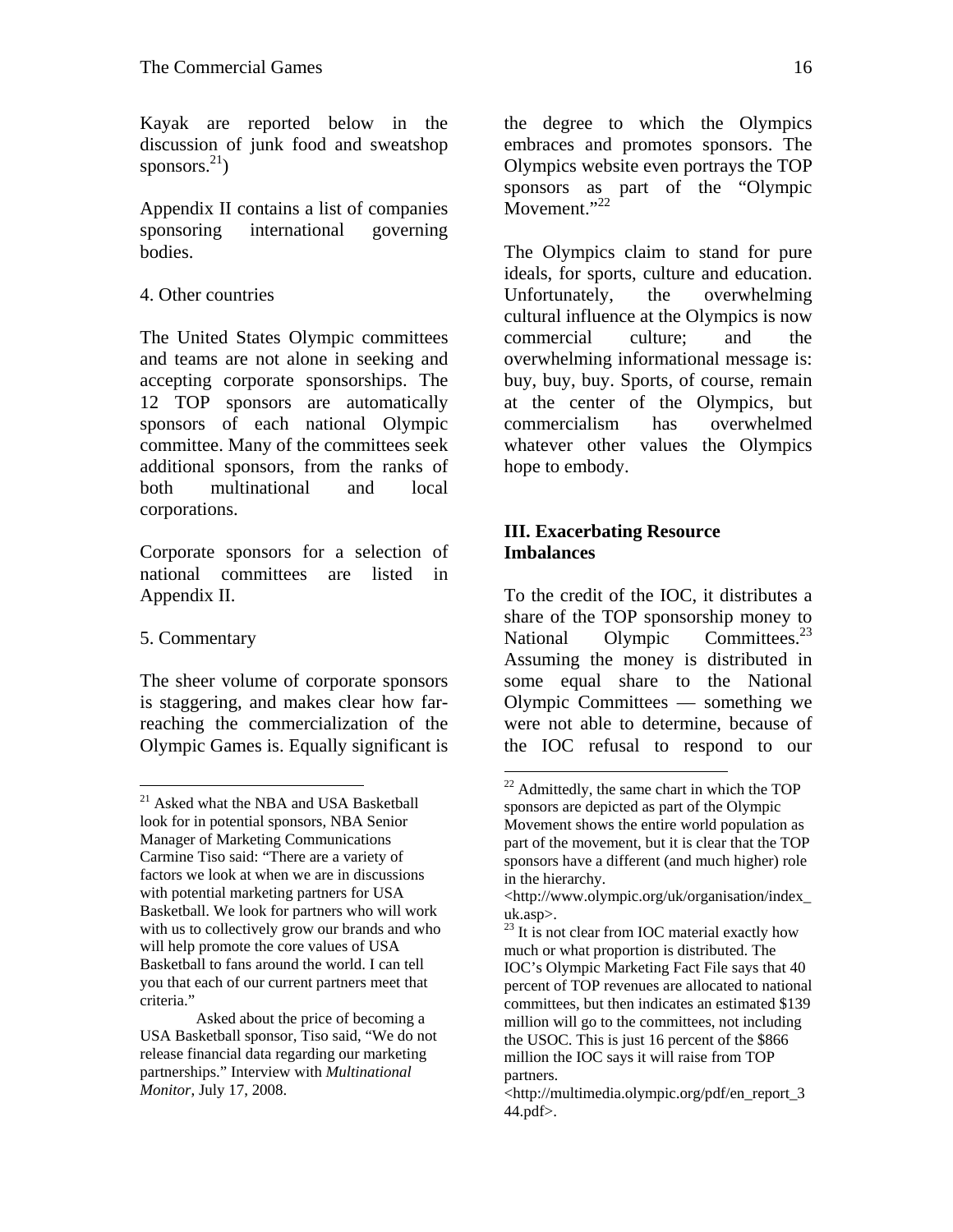requests for comment — this distribution would tend to equalize the resource imbalances between national Olympic teams.

However, the general thrust of corporate sponsorship money is to exacerbate imbalances in allocation of resources. Corporate sponsors naturally prefer to enter partnerships with Olympic teams in countries with larger markets, and are willing to pay more for those markets. It is obvious that the USOC and the national U.S. teams are able to raise more from corporate sponsors than can, say, the Ghanaian national committee.

Corporate sponsorship also skews the resources available to athletes within countries. Sports that receive little media attention, like rowing, often struggle to find sponsors, while more popular sports with well-known athletes, like track and field, rake in large amounts of revenue. In 2006, corporate sponsorships accounted for only about 4.6 percent of all revenue for the United States Rowing Association,<sup>24</sup> but made up nearly  $50$ percent for USA Track and Field.<sup>25</sup>

# **IV. Monopoly Markets**

The IOC promises "exclusive marketing" arrangements for TOP partners. These arrangements have uneven effect, but are highly objectionable in some circumstances. It is one thing if the IOC decides to have a single time-keeper company (Omega), or

 $\frac{1}{24}$ 

even to clothe all of its officials in one company's apparel (Adidas). But it is an altogether different circumstance when the IOC imposes monopolies on Olympics spectators.

Visitors to the Olympics will only find Coca-Cola beverages in Olympic venues. Visitors should not be limited to a single company's beverage selection, just because of a sponsorship arrangement. Even more objectionably, visitors hoping to use credit cards to pay for tickets or other expenses at the Olympics will only be permitted to use Visa cards. This artificial monopoly arrangement was once, brazenly, the subject of a Visa advertising campaign. It is inexcusable for the Olympics to force spectators paying for tickets or other amenities by credit card to obtain a Visa card.

# **V. Conflicts of Interest**

The entanglement of national and international sports governing bodies with apparel and equipment makers corporate interests with potential financial interests in sports governing decisions — poses real risks of conflict of interest and threats to the integrity of sports. There are many hypothetical conflicts that probably are never realized; but there may well be a considerable number of conflicts, large and small, that do pose problems, but do not receive any publicity.

In May, one example emerged that did garner considerable publicity.<sup>26</sup> The

1

<sup>&</sup>lt;http://www.guidestar.org/FinDocuments/2006/ 236/275/2006-236275472-031d2bb8-9.pdf>. 25

<sup>&</sup>lt;http://dynamodata.fdncenter.org/990\_pdf\_archi ve/351/351475847/351475847\_200612\_990.pdf >.

<sup>26</sup> Tyr Sport, Inc. v. Warnaco Swimwear, United States Swimming, Mark Schubert, Erik Vendt, U.S. District Court for the Central District of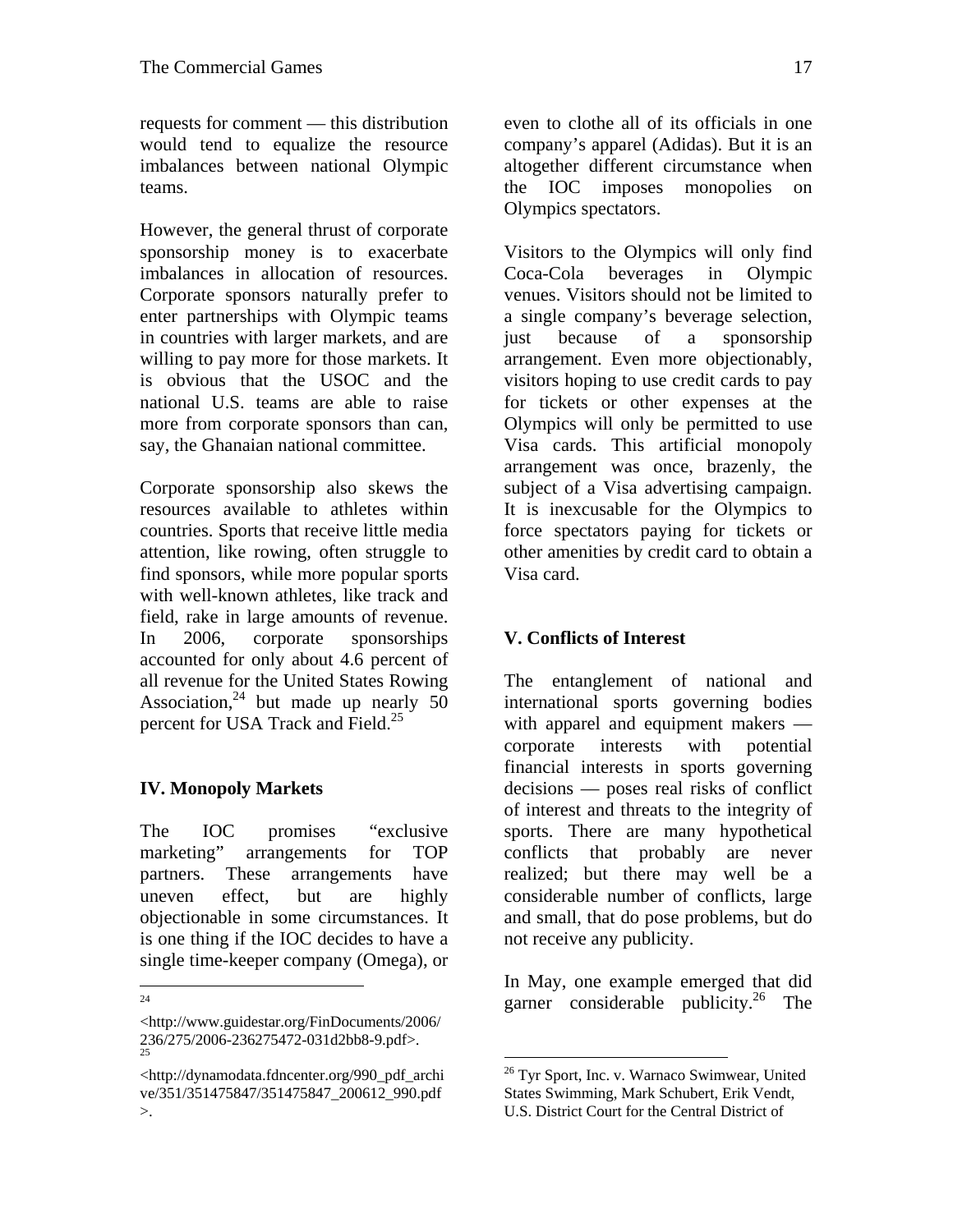swimwear company Tyr Sport filed an antitrust lawsuit against Warnaco Swimwear, which owns the U.S. rights to Speedo swimwear, USA Swimming, Mark Schubert — the coach of the U.S. swim team — and swimmer Erik Vendt. Speedo is a sponsor of USA Swimming, and Schubert is a paid spokesperson for Speedo, a fact not clear in most news reports about his strong advocacy for Speedo suits. Tyr is the maker of a Tracer Rise suit, which it says uses a technology similar to that in Speedo's high-profile LZR Racer suit. Tyr alleges that USA Swimming and Schubert have conspired with Warnaco/Speedo to misrepresent the relative benefits of Speedo's LZR Racer, and to discourage top swimmers from wearing suits from Speedo's competitors — including swimmers contractually obligated to wear other companies' suits. The U.S. district court in which the case was filed has stayed the Tyr lawsuit until after the Olympics, but Tyr's initial complaint makes hard-hitting allegations. Neither Tyr nor Speedo responded to requests for comment.

In the suit, Tyr alleges that USA Swimming's sponsorship deal with Speedo requires that "Splash," the official USA Swimming magazine and according to Tyr the largest swimming publication in the United States, refuse ads from Speedo competitors. Tyr also alleges that "there have been instances where USA Swimming has gone so far as to alter action or event photographs in Splash Magazine to remove the logos of any competitor of Speedo."

The suit also alleges that USA Swimming and Coach Mark Schubert

 $\overline{a}$ 

have falsely disparaged the swimsuits of Speedo competitors. Speedo's LZR Racer suit has generated enormous publicity, and Schubert has been a major proponent of the Speedo suits. Schubert has echoed Speedo's claim that LZR Racer suits give competitors a 2 percent advantage. Commenting in venues around the world, Schubert has also urged swimmers under contract to Speedo competitors to switch suits irrespective of their contractual obligations. The Australian CourierMail, for example, reported in April that "Schubert is recommending all Americans wear the Speedo suit at their Olympic trials even if they are sponsored by another company. 'I would strongly advise them to wear the suit at trials, or they may end up at home watching on NBC,' Schubert said. 'Do you go for the money or for the gold?'" The Australian paper noted, "Speedo is a major sponsor of US swimming and Schubert made his comments while wearing a polo shirt emblazoned with the English manufacturer's logo. 'I'm not saying this just because they pay part of my salary,' Schubert said. 'I'm all about performance and I believe in the product. $\cdots^{27}$ 

Tyr claims that its Tracer Rise suit is comparable to the LZR Racer suit, and that Speedo analyses purporting to show LZR Racer's superiority are inaccurate and misleading.

The Tyr lawsuit claims that "The actions of USA Swimming Speedo and Schubert

California, Case No. SACV08-00529 JVS (MLGx), filed May 12, 2008.

<sup>&</sup>lt;sup>27</sup> "American Mark Schubert Says All Swim Records Will Fall." CourierMail, April 11, 2008. <http://www.news.com.au/couriermail/story/0,23 739,23522162-10389,00.html>. This report was unusual because very few news accounts of Schubert's comments in support of the LZR Racer suit note that he is paid by Speedo.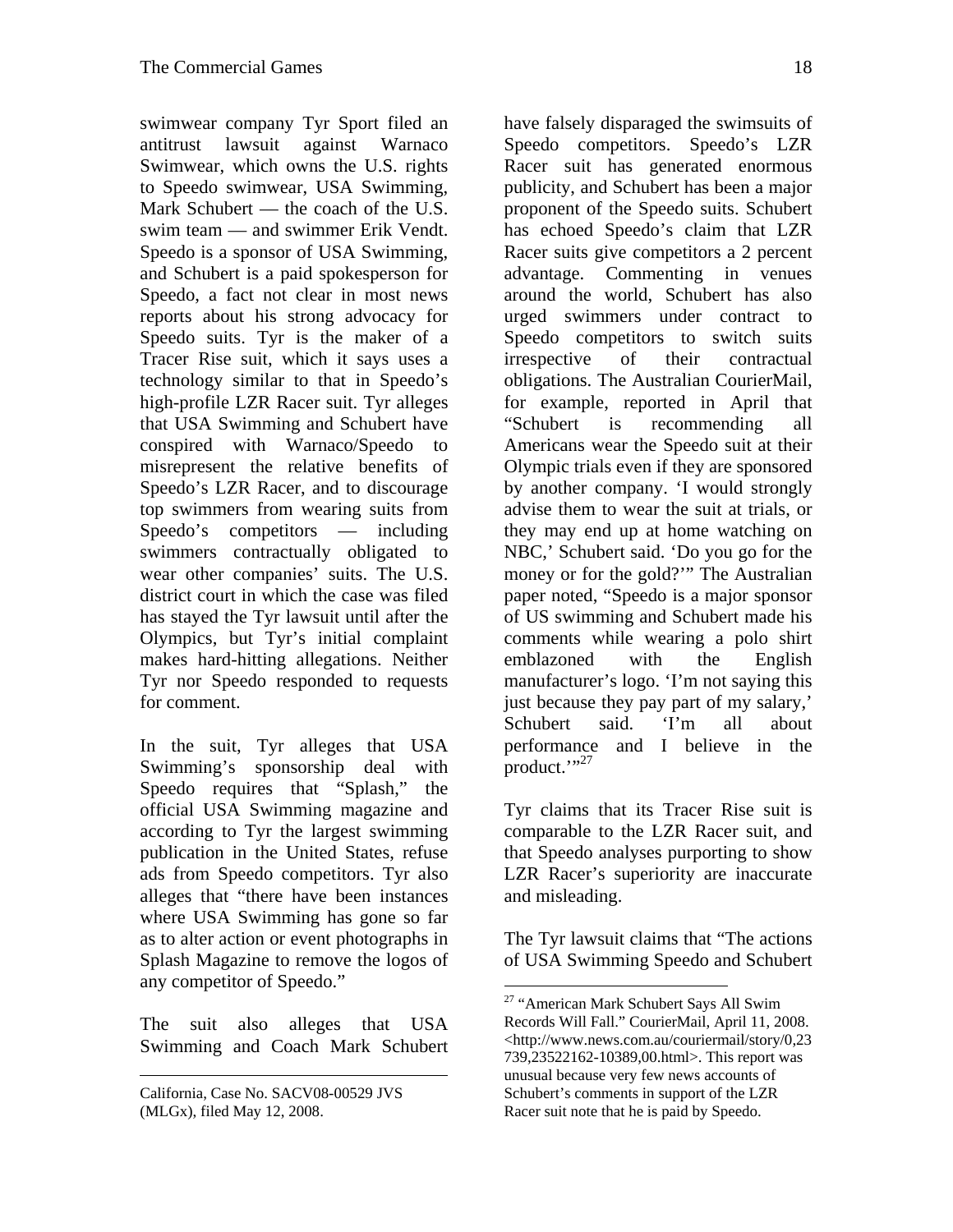have had the desired effects. Numerous elite swimmers — including several Olympic medal winners — have worn the Speedo LZR in competition despite being under contract to other manufacturers and have defected or are considering defecting from their former equipment providers in favor of Speedo. Some athletes (including defendant Vendt) have followed through on Schubert's recommendation that they breach contracts with their equipment providers in order to avoid "staying home" during the Olympic Games. These highly publicized events have had a pervasive impact on the competitive swimwear market not only at the elite level, but also at the collegiate, high school, club and summer league leves. Not only have these events affected sales of the swimsuits themselves, but due to the high visibility of the swimsuits, sales of accessories will be similarly affected because they are inextricably linked."<sup>28</sup>

# **VI. Corporate Sponsors and their Discontents**

A sports festival that claims to advance certain values must screen its commercial partners to ensure they are compatible with the values it espouses. In the case of the Olympics, the IOC acknowledges this duty, stating that it will not accept sponsorships from tobacco or hard liquor companies, or others whose activities are incompatible with Olympic ideals.

In practice, however, there is little evidence that the various Olympic committees take this entreaty seriously, outside of the prohibition on partnering with tobacco companies. Serious criticisms can be lodged against aspects of almost large multinational company, but it is reasonable to expect the IOC, national committees, and international and national governing bodies at least to screen out companies whose core activities conflict directly with Olympic ideals. These include alcohol and junk food companies, sports equipment makers who contract with sweatshop suppliers, and companies connected to gross human rights violations.

# 1. Alcohol Marketing

The IOC distinguishes between liquor company sponsorships and those from beer and wine companies, deeming the latter acceptable. It should be obvious, however, that associating with the Olympics is a means for beer and wine companies — intentionally or otherwise — to appeal to youth.

There are three beer company partners for the Beijing Olympic Committee: Anheuser-Busch, Tsingtao and Yanjing Beer. These companies (the latter two of which are Chinese) will be able to tout their Olympic affiliation in advertising targeted to the fast-growing Chinese market. COFCO Wine & Spirits is a BOCOG supplier.

Anheuser-Busch says it is the sponsor of 25 national Olympic committees, including those in Great Britain (Michelob Ultra), Japan (Budweiser) and the United States (Anheuser-Busch). Kirin is a sponsor of the Japanese Olympic Committee. Anheuser-Busch is

 $\overline{a}$ 28 Tyr Sport, Inc. v. Warnaco Swimwear, United States Swimming, Mark Schubert, Erik Vendt, U.S. District Court for the Central District of California, Case No. SACV08-00529 JVS (MLGx), filed May 12, 2008.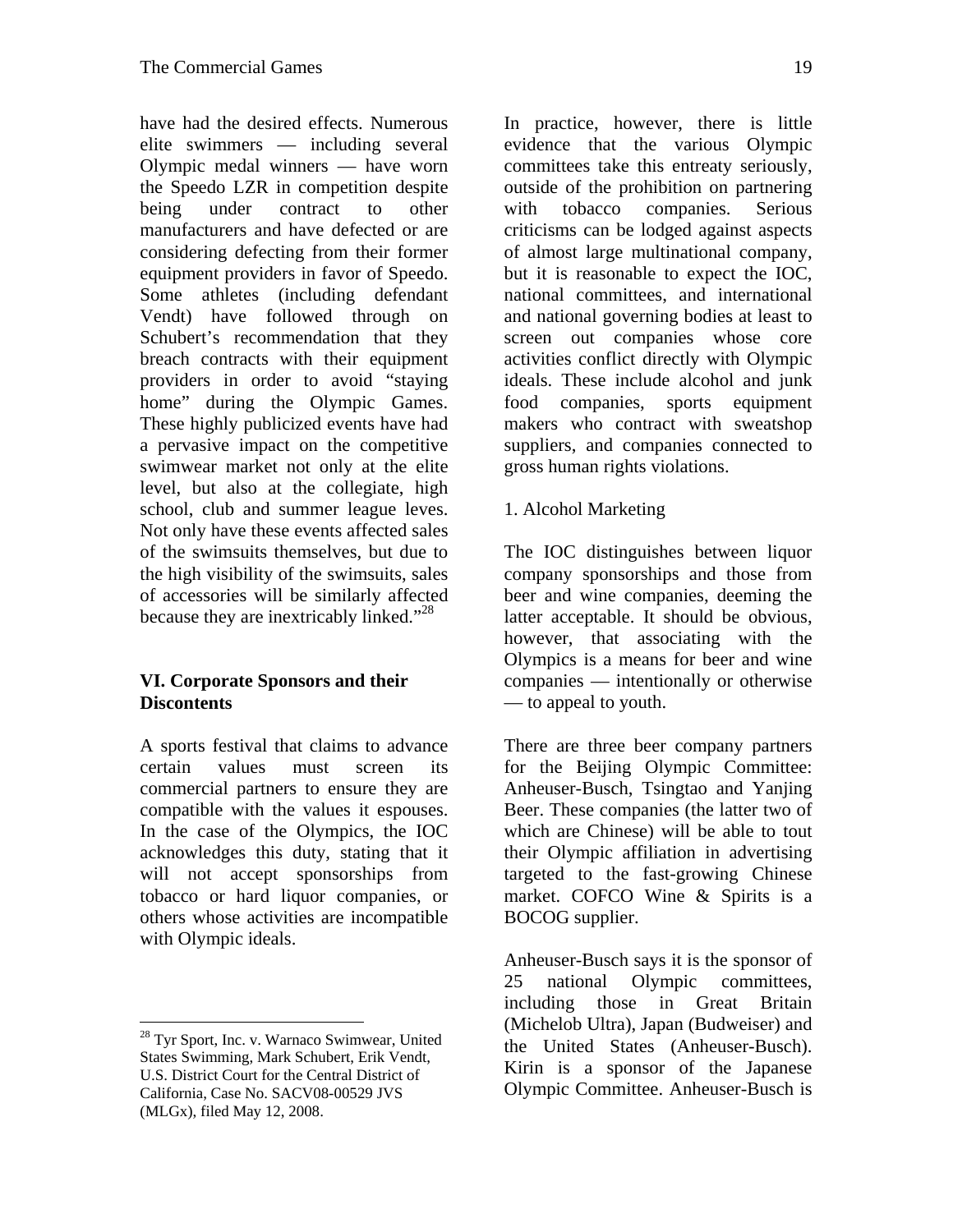also a sponsor of the U.S. Soccer Federation, and Dry Creek Vineyard a sponsor of U.S. Sailing. A tequila maker, Jose Cuervo, is a sponsor of the U.S. Soccer Federation — a sponsorship that transgresses the IOC's rules, which apparently do not apply to a national governing body.

"Sports are a fundamental building block of character building and of youth development in this country," says George Hacker, director of the Alcohol Policies Project at the Washington, D.C. based Center for Science in the Public Interest. Hacker is speaking about the United States, but the same point applies globally, including especially in China, where the government is emphasizing sports as a central component of childhood development. "It's something that most young people engage in and associate with good health, and camaraderie, friendship, teamwork, all kinds of values that we try to develop among young people. Those values are essentially being high-jacked by beer companies when they get closely associated with sports, be they Olympic or college or even professional. It belies the true value of sports."<sup>29</sup>

Hacker says allowing beer companies to sponsor the Beijing Olympics is "an incongruous association given that alcohol has nothing to do with success in sports."<sup>30</sup>

# 2. Partnering with the Junk Food Pushers

Junk foods are unhealthy and contribute to obesity — a major public health

<u>.</u>

problem not just in the United States, but many countries around the world, including China. There is a basic disconnect between the Olympics and its commitment to "exalting and combining in a balanced whole the qualities of body, will and mind" and unhealthy food.

Nonetheless, two of the 12 Olympic TOP sponsors run businesses centered around the sales of unhealthy food: Coca-Cola and McDonald's. Snickers, the candy bar made by Mars, is an official BOCOG supplier. Hershey's is a sponsor of the USOC. Coca-Cola is a sponsor of FIFA, the international soccer federation. McDonald's and Sprite are sponsors of USA Basketball. McDonald's and Sierra Mist are sponsors of the U.S. Soccer Federation. Coca-Cola is a sponsor of USA Softball. Hershey's is a sponsor of USA Track & Field.

To argue that Olympics-related bodies should not be sponsored by these junk food companies is not to say that, for example, no one should ever eat a Hershey's chocolate bar. It is to claim that the Olympics should not lend its name and aura to help promote more consumption of these unhealthy products.

The Olympics association does make a difference. "It creates a halo around the junk food in that it creates a more healthful image," says Margo Wootan, director of nutrition policy at the Center for Science in the Public Interest. $31$ 

According to U.S. National Basketball Association Senior Manager of

<sup>29</sup> Interview with *Multinational Monitor*, July 29, 2008.

<sup>30</sup> Interview with *Multinational Monitor*, July 29, 2008.

<sup>1</sup> 31 Interview with *Multinational Monitor*, July 29, 2008.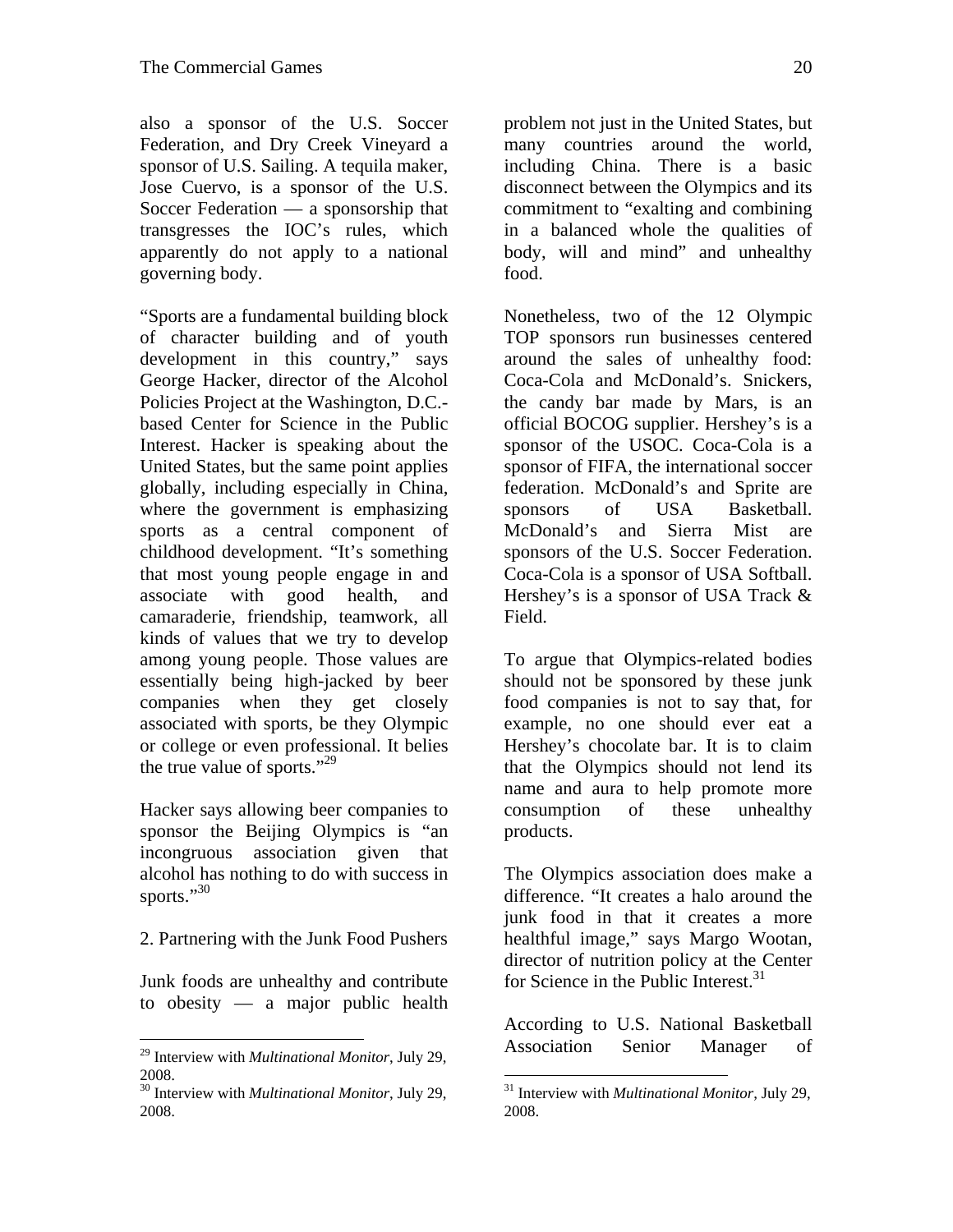Marketing Communications Carmine Tiso, the NBA is "not at all" worried about being associated with companies selling unhealthy products, such as McDonald's and Sprite (Coca-Cola). "McDonald's and Coca-Cola both offer a variety of products that can be a part of a healthy diet when consumed in moderation and responsibly. By partnering with USA Basketball, both companies are promoting sports and exercise, not only among elite athletes but also among all of us who are inspired by the members of the team." $32$ 

This line of justification is misguided. As Wootan explains, junk food and fast food companies are eager to use association with healthy sports activities as a means to obscure the unhealthy nature of their products. "Companies have done a lot of marketing to try and associate their brands with fitness. It just makes them look good. So if companies like McDonald's and Coke, which mostly make foods with poor nutritional quality, have their name and brands associated with sports, people will think of their products as more healthful. And there are a lot of ways junk food manufacturers try to link their brands with sports, including the Olympics. While the Olympics provide a great opportunity to energize the country about physical fitness and sports, that shouldn't be undermined by promoting unhealthy foods and obesity."<sup>3</sup>

These are not U.S.-only concerns. Recent studies have documented soaring obesity rates in China, with more than 25 percent of adults being categorized as

 $\overline{a}$ 

overweight or obese. One in five Chinese children under the age of seven was found to be overweight, and 7 percent were labeled obese.<sup>34</sup> In a country with rapidly rising incomes, an attraction to the Olympics and consumer goods perceived to represent higher Western standards of living, and limited experience with sophisticated advertising and marketing campaigns, the heavy marketing of junk food threatens to worsen an already dangerous trend of worsening obesity rates.

3. Teaming with Sweatshop Suppliers

Sports apparel and equipment makers are naturally attracted to Olympic sponsorships. Not only do the suppliers gain the associational benefits that a company like GE secures from Olympic sponsorship, they can use the Olympics as a platform to showcase their products, and they obtain explicit or implied endorsements of their products by the world's greatest athletes.

Because sports apparel and equipment makers are uniquely connected to the various Olympic bodies by virtue of their outfitting of Olympic athletes and supplying the equipment used for Olympic contests, official Olympic bodies should pay special care to the suppliers with which they enter sponsorship arrangements.

Over the last decade and a half, labor rights campaigners have drawn the world's attention to the deplorable

<sup>32</sup> Interview with *Multinational Monitor*, July 17, 2008.

<sup>33</sup> Interview with *Multinational Monitor*, July 29, 2008.

<sup>&</sup>lt;sup>34</sup> Jia Hepeng, "Study finds Chinese obesity rates soaring." Science and Development Network, July 21, 2008.

<sup>&</sup>lt;http://www.scidev.net/en/news/study-findschinese-obesity-rates-soaring.html>.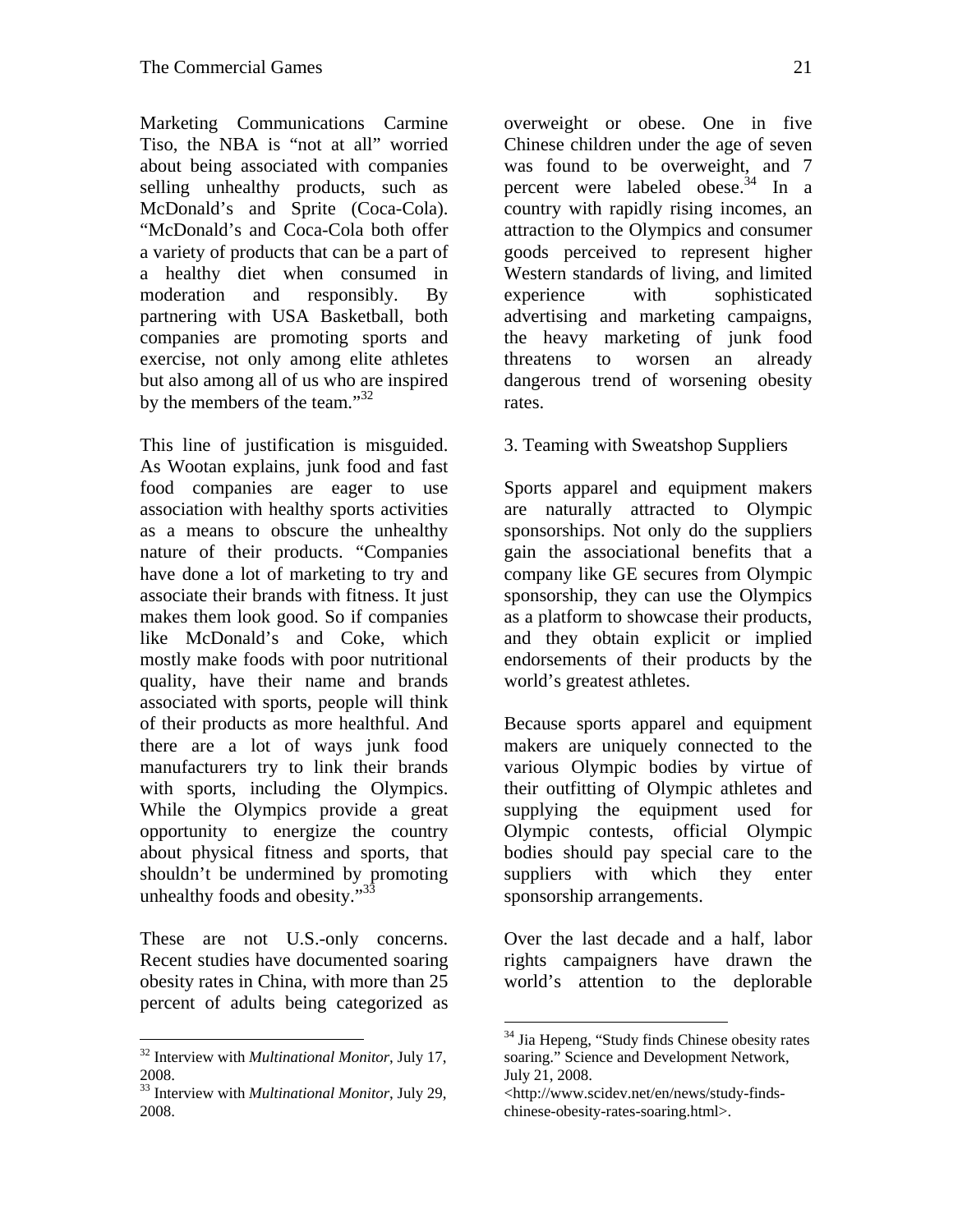conditions in which many sports apparel and equipment is manufactured. The story is by now familiar: The leading brand-name companies specialize in product design and marketing, but they do not manufacture the goods sold under their name. Instead, they contract out production to low-wage manufacturers. Workers in these facilities are frequently forced to work long hours in excess of national standards, paid low wages (not infrequently below the statutory minimum wage), and made to toil in dangerous conditions. Supervisors are frequently abusive of workers, who are overwhelmingly girls and young women. Core labor rights, including the right to organize independent unions, are commonly trampled. Nike and Adidas have been among the subjects of numerous exposés.

The story may be familiar, but there is little evidence that the IOC and other Olympic bodies have acknowledged it, let alone sought to leverage their influence to remedy abuses.

Perhaps because of its uniquely high profile and status as a professional sports league, the U.S. National Basketball Association does have a prepared response to the Nike sweatshop question. "Nike is firmly committed to improving working conditions in its contract factories around the world," says NBA spokesperson Tiso. "To do so, Nike has instituted a comprehensive corporate responsibility program that respects the rights of all employees, provides a safe and healthy work place, and promotes the health and well-being of all its employees. A part of the program is Nike's code of conduct, which provides an extensive set of guidelines for workplace conditions for all its

contracted facilities. USA Basketball, as represented by the NBA, is committed to conducting its business in a socially responsible and ethical manner and maintains its own licensee and supplier code of conduct that requires licensees and their contractors to share this commitment."<sup>35</sup>

By contrast, the issue has not appeared on the radar of U.S. Canoe and Kayak. Nike is a team sponsor of U.S. Canoe and Kayak. When asked if U.S. Canoe and Kayak had any comment or reaction to Nike's reported affiliation with sweatshops, Media Relations Director Bill McMillan said, "I haven't heard of that." $36$ 

There is no shortage of documentation of abuses in sports apparel and equipment supplier subcontractor factories, and international unions and labor rights advocates have directed a whole campaign at the IOC.

The Play Fair Alliance, a coalition organized by the Clean Clothes Campaign (CCC), the International Trade Union Confederation (ITUC), and the International Textile, Garment and Leather Worker's Federation (ITGLWF), has documented "horrendous" working conditions in factories along the supply chains for Adidas, Nike and Speedo, among others. The companies are all major sponsors of athletes and Olympic teams. In "Clearing the Hurdles: Steps to improving working conditions in the global sportswear industry," a report based on interviews with over 320

 $\overline{a}$ 35 Interview with *Multinational Monitor*, July 17, 2008.

<sup>36</sup> Interview with *Multinational Monitor*, July 22, 2008.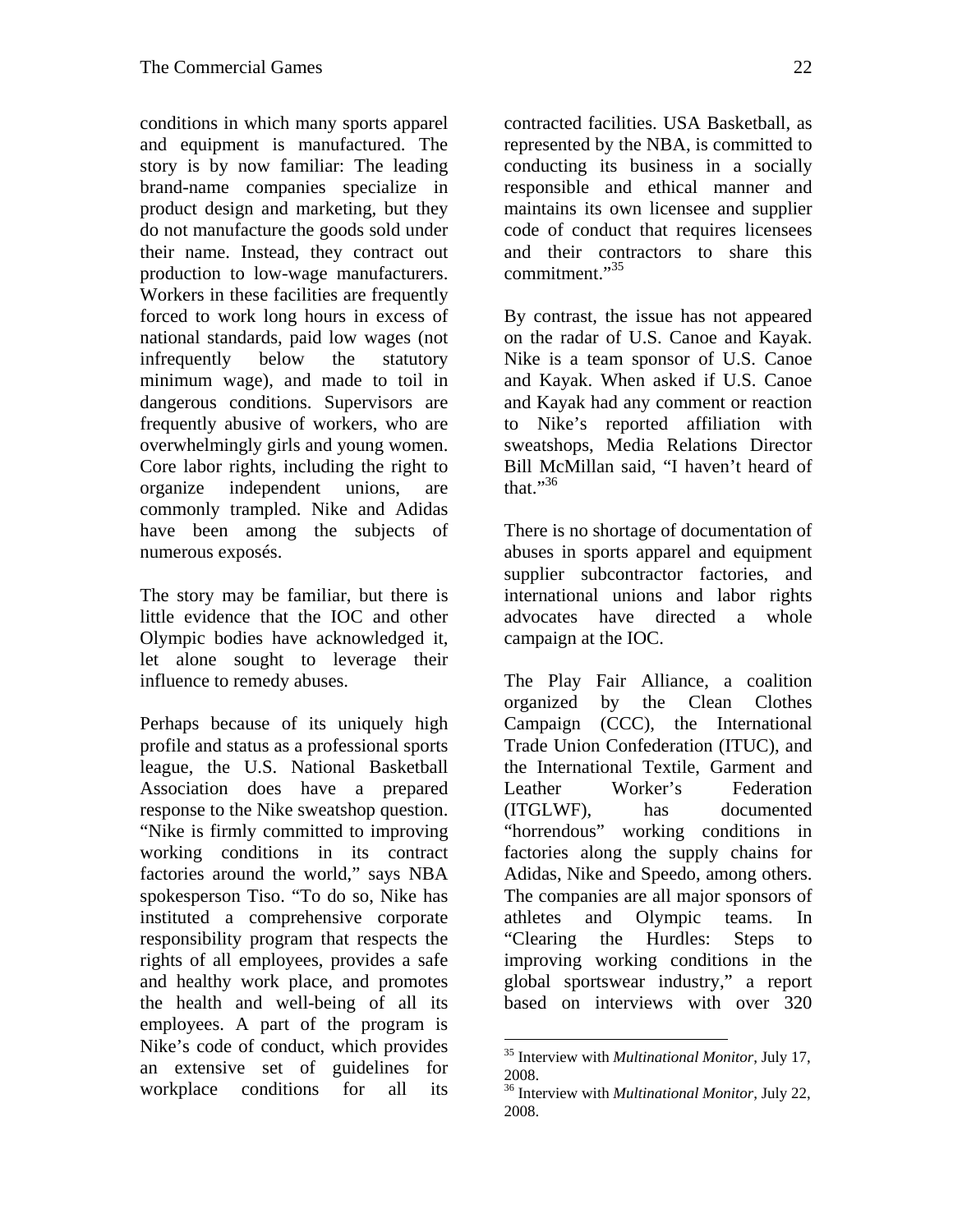sportswear workers in China, India, Thailand and Indonesia, Play Fair researchers found that substantial violations of worker rights are still the norm for workers in the sportswear industry. Throughout the sportswear industry, the Play Fair Alliance documented poverty wages, excessively long hours of forced and underpaid overtimes, exploitative terms of employment, sexual harassment, and physical and verbal abuse.<sup>37</sup>

The Play Fair Alliance notes that while some sportswear companies have announced highly publicized initiatives to address these abuses, they were largely superficial. "Despite more than 15 years of codes of conduct adopted by major sportswear brands, such as Adidas, Nike … and Reebok [owned by Adidas], workers making their products still face extreme pressure to meet production quotas, excessive, undocumented and unpaid overtime, verbal abuse, threats to health and safety related to the high quotas and exposure to toxic chemicals, and a failure to provide legally required health and other insurance programs," wrote Play Fair 2008 in "Clearing the Hurdles."38

"Clearing the Hurdles" highlights Yue Yuen-owned factories in China as an example of rampant and ongoing labor rights abuses in subcontractor factories. Yue Yuen manufactures about 25

percent to 30 percent of Nike's shoes and about 15 percent to 20 percent of all Adidas and Reebok shoes. Workers in Yue Yen factories in Dongguan, China, reported working an average of 10 to 12 hours a day. They are under intense pressure from supervisors to meet production quotas, but are only paid RMB500-600 a month — the equivalent to about \$0.53 an hour — which is much less than the legal minimum. According to Play Fair, a worker making Adidas shoes in China would have to work over four months to buy a ticket to the Opening Ceremonies in Beijing.<sup>39</sup>

Play Fair also documented allegations of "abusive treatment of workers (associated with a militaristic style of management), sexual harassment, forced and excessive overtime, low wages (in many cases, less than the national minimum wage), poor safety standards, unjust employment contracts, limited access to toilets and repression of (independent) union." Meanwhile, Yue Yuen's profits grew from \$95 million in 1992 to \$387 million in 2007. Nike reported profits of more than \$2 billion in 2007; Adidas tallied profits of more than \$1 billion. $40$ 

Campaigners have pressured Yue Yuen to raise wages, but after wages were raised in one factory, production quotas were then increased to 75 shoes an hour — a rate workers had difficulty

<sup>&</sup>lt;sup>37</sup> Play Fair 2008, "Clearing the Hurdles: Steps in Improving Wages and Working Conditions in the Global Sportswear Industry." April 2008. <http://www.playfair2008.org/docs/Clearing\_the Hurdles.pdf>.

<sup>&</sup>lt;sup>38</sup> Play Fair 2008, "Clearing the Hurdles: Steps in Improving Wages and Working Conditions in the Global Sportswear Industry." April 2008. <http://www.playfair2008.org/docs/Clearing\_the Hurdles.pdf>.

<sup>&</sup>lt;sup>39</sup> Play Fair 2008, "Clearing the Hurdles: Steps in Improving Wages and Working Conditions in the Global Sportswear Industry." April 2008. <http://www.playfair2008.org/docs/Clearing\_the Hurdles.pdf>.

<sup>&</sup>lt;sup>40</sup> Play Fair 2008, "Clearing the Hurdles: Steps in Improving Wages and Working Conditions in the Global Sportswear Industry." April 2008. <http://www.playfair2008.org/docs/Clearing\_the Hurdles.pdf>.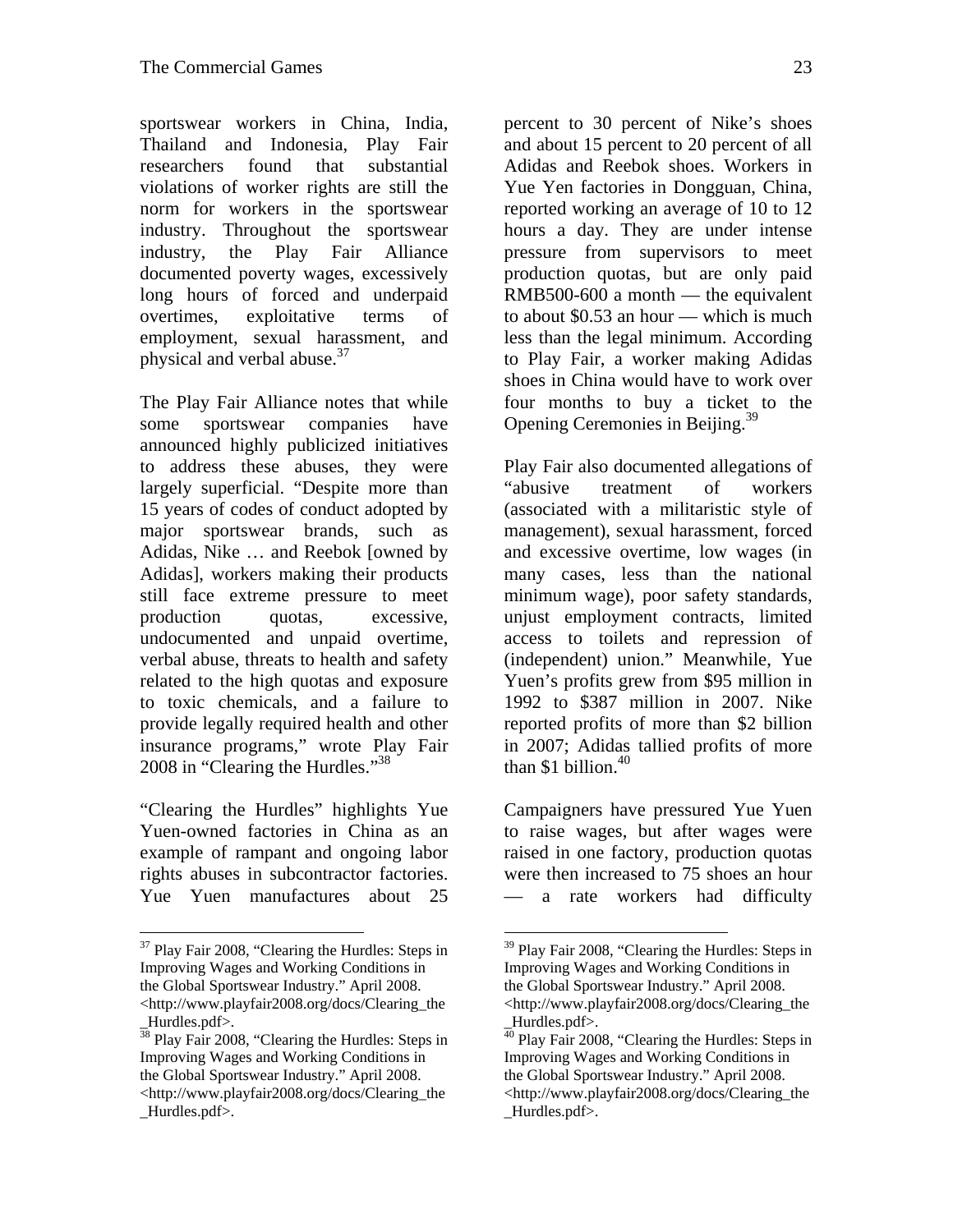maintaining. As a result, workers received less production bonuses and "their total take-home salary has not increased."<sup>41</sup>

More evidence of horrendous worker rights abuses in subcontractor factories comes from the New York-based National Labor Committee. In a November 2007 report, "Olympic Sweatshop: Speedo Production in China Breaks Records for Worker Abuse,"<sup>42</sup> the National Labor Committee charges that sweatshop conditions prevail at Guangzhou Vanguard Water Sport Products Company Ltd in Guangzhou, China, a factory that produces swim gear and sporting goods for Speedo, its major client. According to the report, which is based on interviews with factory employees, there are 400 workers in the plant, which used to employ several child laborers, but they were fired in summer 2007. The report says workers are forced to toil for 100 hours a week in miserable conditions. "During the peak season, which can last up to nine months, the routine shift is 14 1/2 hours a day, from 8:30 a.m. to 11:00 p.m., seven days a week," states the report. "Workers report going for months at a time without a single day off. All overtime is mandatory." Workers are forced to operate at a grueling pace, according to the report, are subjected to frequent abuse from supervisors, and are

 $\overline{a}$ 

cheated out of 40 percent of the wages owed them.

Said a worker forced to work a 23 1/2 hour shift: "If you refuse overtime, the factory will take several hundred RMB out of your wage. Exactly how many hundreds they take out I don't really know. Workers at the factory are not clear on regulations about fines. I just know that they will deduct a lot, so I obey the factory. I set my machine at just about the highest speed and started to work really hard. At 6:00 p.m. I rushed off the factory floor and went to a small hole in the wall restaurant for a three RMB (40 cents) portion of fried rice noodles, and then I rushed back to the factory to work. I worked to a little after 2:00 a.m."<sup>43</sup>

"The factory we researched was horrific," says Charlie Kernaghan of the National Labor Committee.<sup>44</sup> "Every" single labor law in China was being blatantly violated."

"There was very harsh discipline," he says. "The workers couldn't speak back to the supervisors. Supervisors would call them idiots and garbage, but if the worker tried to speak back or defend themselves, they would be beaten, choked and fired. It was run like a prison."

In a statement, Speedo parent-company, Warnaco, said: "We sincerely regret that worker's conditions have been compromised at a supplier factory

<sup>41</sup> Play Fair 2008, "Clearing the Hurdles: Steps in Improving Wages and Working Conditions in the Global Sportswear Industry." April 2008. <http://www.playfair2008.org/docs/Clearing\_the

Hurdles.pdf>.

<sup>&</sup>lt;sup>42</sup> National Labor Committee, "Olympic Sweatshop: Speedo Production in China Breaks Records for Worker Abuse." November 2007. <http://www.nlcnet.org/reports.php?id=470#oly mpic>.

<sup>43</sup> National Labor Committee, "Olympic Sweatshop: Speedo Production in China Breaks Records for Worker Abuse." November 2007. <http://www.nlcnet.org/reports.php?id=470#oly mpic>.

<sup>44</sup> Interview with *Multinational Monitor*, August 1, 2008.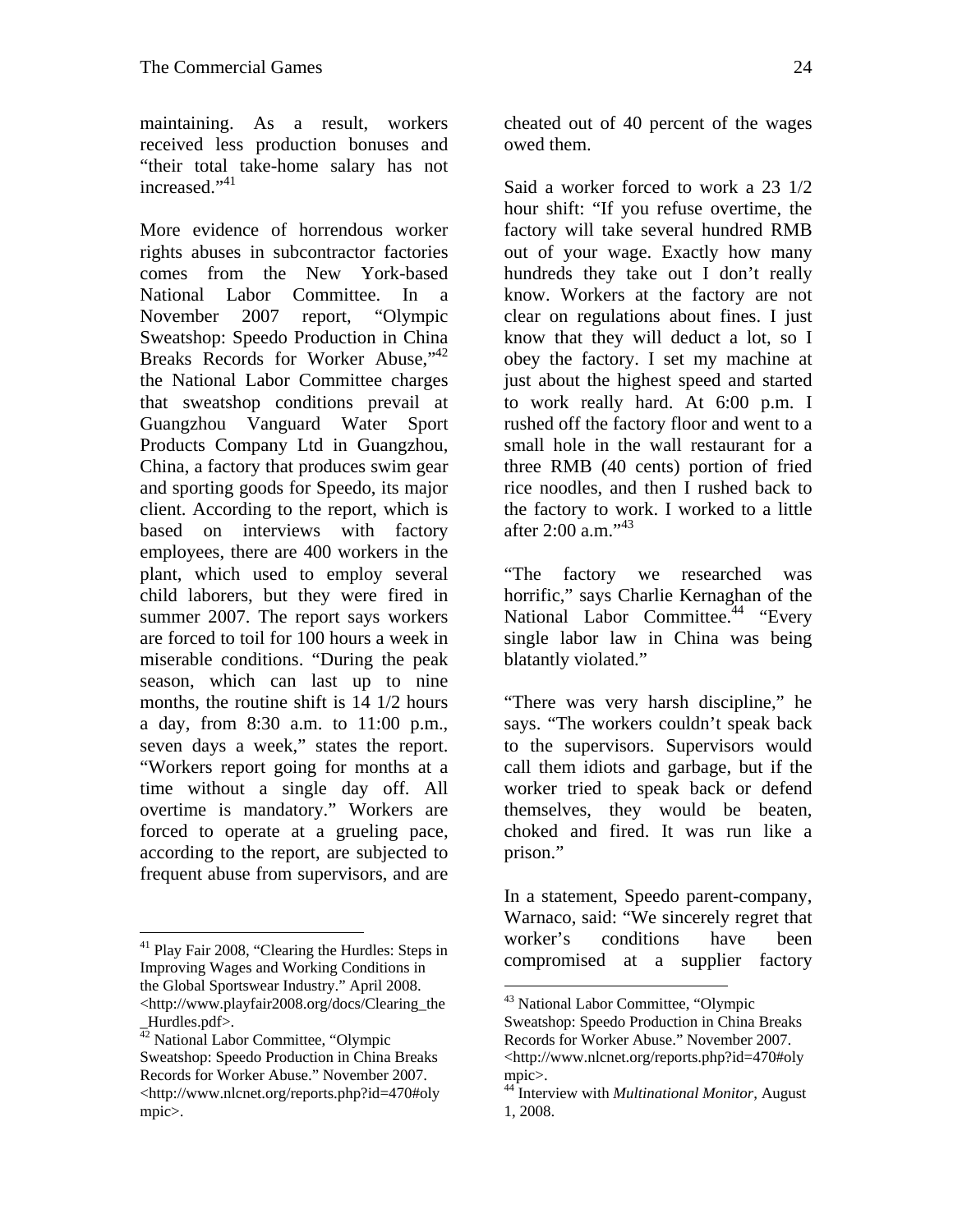despite our efforts to work with them to improve standards. We operate a rigorous Code of Conduct to monitor correct business standards with the objective of achieving the highest ethical standards possible.

"We have been consulting with the Vanguard factory using both internal and external monitoring, review processes, and consulting services, in an effort to highlight the need for better working conditions, along the lines suggested in the NLC report.

"Despite concerted efforts on our part, there has been little compliance, and as a result we have reduced our business with the factory. Our reduction has been gradual to minimize the impact on worker's lives and incomes and help implement improved working practices. This is in line with our policy to operate a planned rather than immediate withdrawal from suppliers to protect the welfare of workers.

"We will continue to work closely with our suppliers to ensure fair working conditions and high business standards are met."<sup>45</sup>

"They're in China not because they love the people of China and they're fascinated by the culture," says Kernaghan. "They're in China because workers have no rights and they can pay 60 cents an hour or less. They can cheat the workers and get away with it." It turns out that even the Chinese wage may be too high for some sports apparel and equipment makers.

 $\overline{a}$ 

A month prior to the Olympic Opening Ceremonies, Adidas, Nike, Speedo and others agreed to form a joint working group with trade unions and nongovernmental organizations to address fair labor practices.46 This move came in response to activist campaigning, not any public action by the IOC or other Olympic bodies. Whether this latest body will result in meaningful changes remains to be seen; the failure of other high-profile initiatives to change industry practices does not auger well.

In a very disturbing development just before the start of the Olympics begins, Adidas reportedly announced it was transferring large amounts of its production out of China because wages set by the government were "too high."<sup>47</sup> Adidas did not respond to requests for comment.

If the IOC and other Olympic bodies are going to continue to partner with sports apparel and equipment makers, then they must demand an end to sweatshop conditions in subcontractor factories. The Play Fair Alliance has presented a modest agenda to end exploitative labor practices in IOC and National Olympic Committee supply chains.<sup>48</sup> Among other provisions, the agenda calls for these bodies to:

<sup>45</sup> E-mail to *Multinational Monitor*, August 5, 2008.

 $\overline{a}$ 46 Play Fair 2008, "Leading Sports Brands and Unions Working Together Globally for Better Working Conditions." July 2, 2008.

<sup>&</sup>lt;http://www.playfair2008.org/docs/PF\_PR7.pdf >.

<sup>&</sup>lt;sup>47</sup> "Rising Chinese salaries pushes Adidas to look elsewhere: report," AFP. July 28, 2008. <http://afp.google.com/article/ALeqM5jKGxlQ

WF7mTO3L8twylAgjrUe8Lw>. <sup>48</sup> Play Fair 2008 Campaign Statement.

<sup>&</sup>lt;http://www.playfair2008.org/templates/templat eplayfair/docs/PF\_2008\_campaign\_statement.pd f>.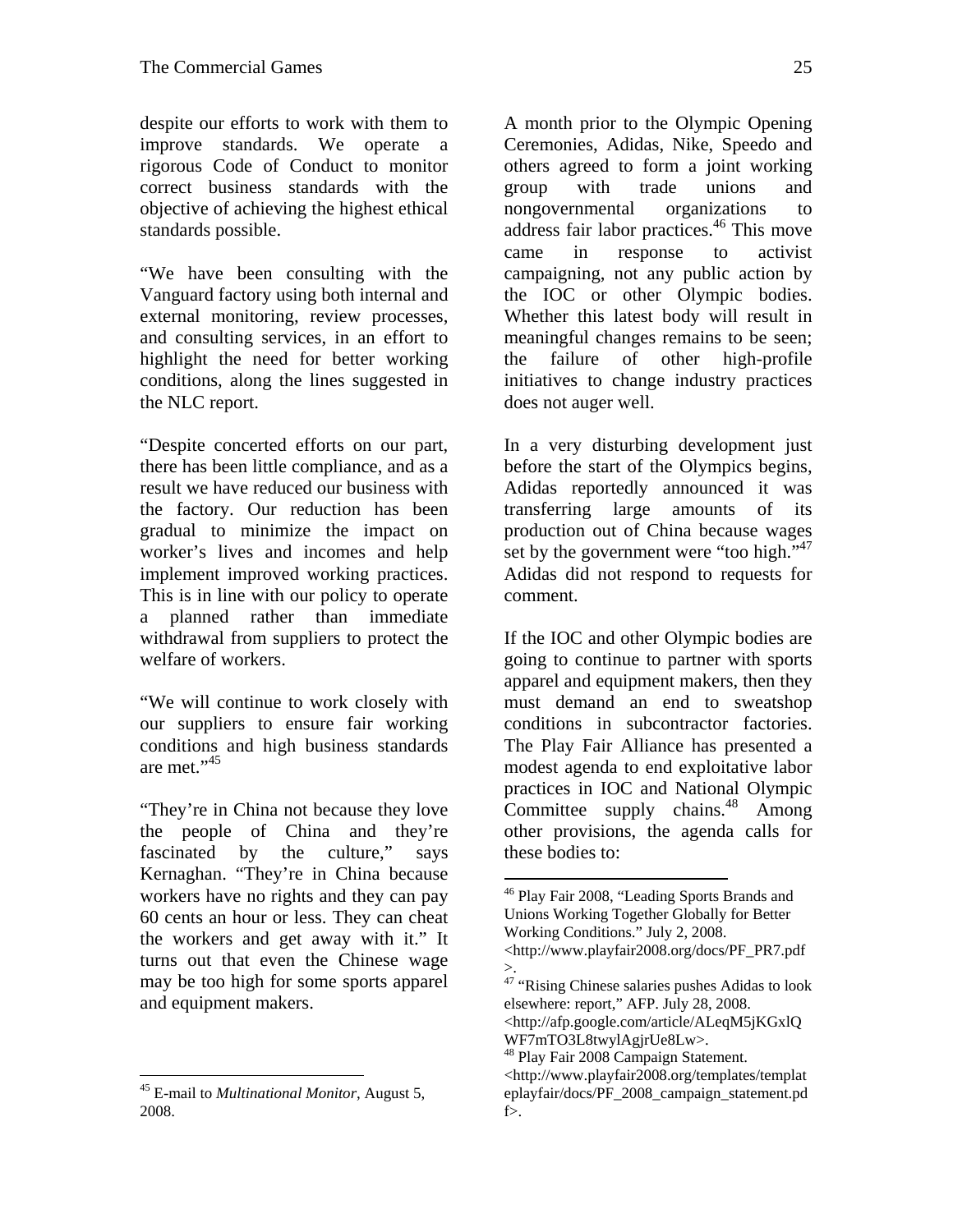• Commit to promoting publicly the necessity to end the exploitation and abuse involved in the sportswear and athletic footwear industries.

• Ensure that respect for workers' rights is an integral part of the Olympic Charter and of the IOC Code of Ethics.

• Require, as a contractual condition in its licensing, sponsorship and marketing agreements with companies, that they publicly disclose their production locations and ensure that labor practices and working conditions involved in the production of NOC and OCOG branded products comply with internationally recognized labor standards.

The basic principle is clear: Olympic bodies should not enter into sponsorship, licensing or other partnership arrangements with apparel and equipment makers unless and until they can establish that their subcontractors comply with internationally recognized labor standards.

4. Links to Gross Human Rights Violations

No company is perfect, but if the Olympics is going to have corporate partners, it should at least insist they are not connected to gross human rights abuses.

Human rights advocates believe that China has thwarted efforts by the United Nations to address the genocide in Darfur because of its oil interests in Sudan (see sidebar). But two Chinese oil companies, the China National Petroleum Corporation (CNPC) and Sinopec — both of them sponsors of the Beijing Organizing Committee of the

Olympic Games — are directly connected to large-scale human rights abuses in Sudan.

The state-owned China National Petroleum Corporation (CNPC) bought a 20 percent stake in the Greater Nile Petroleum Operating Company in 1995. Today, CNPC is the largest foreign investor in the Sudanese oil industry.<sup>49</sup> Human rights groups accuse CNPC of providing arms to the Sudanese government. Refugees International reported that "Working with the Sudanese government to obtain security and the rights to drill, CNPC contributes Chinese-made tanks, fighter planes, bombers, helicopters, machine guns and rocket-propelled grenades, firearms and ammunition to the Sudanese military and [militias]."<sup>50</sup>

Sinopec, the largest oil company in China, has invested heavily in pipelines in Sudan, building a 1,500-kilometer pipeline to Port Sudan on the Red Sea. In 2006, Sinopec and CNPC joined forces to acquire drilling rights for an oil field in Sudan for  $$600$  million.<sup>51</sup> Oil production has forcibly displaced

<sup>&</sup>lt;sup>49</sup> The Allard K. Lowenstein International

Human Rights Project and Yale Law School, "An Analysis of Select Companies' Operations

in Sudan: A Resource for Divestment." February 24, 2006.

<sup>&</sup>lt;http://www.inosphere.com/sudan/docs/Yale\_Lo wenstein\_Updated\_Report.pdf>.

<sup>&</sup>lt;sup>50</sup> Refugees International, "Sudan: Oil

Exploration Fueling Displacement in the South." June 14, 2006.

<sup>&</sup>lt;http://www.refugeesinternational.org/content/ar ticle/detail/8826/>.

<sup>&</sup>lt;sup>51</sup> The Allard K. Lowenstein International Human Rights Project and Yale Law School,

<sup>&</sup>quot;An Analysis of Select Companies' Operations in Sudan: A Resource for Divestment." February 24, 2006.

<sup>&</sup>lt;http://www.inosphere.com/sudan/docs/Yale\_Lo wenstein\_Updated\_Report.pdf>.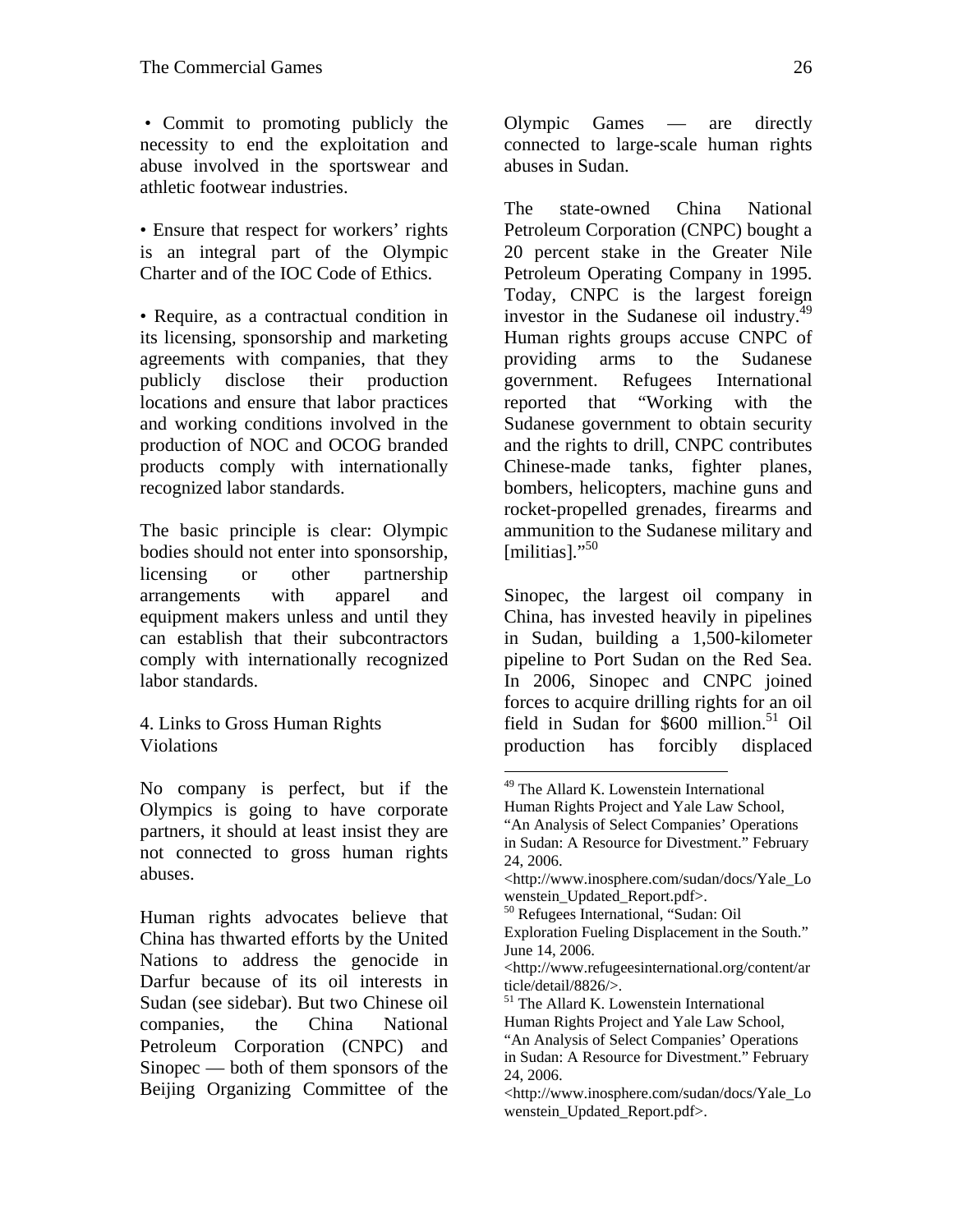thousands of Sudanese who lived near oil fields, contributing to the refugee crisis.52 While the conflict in Darfur has drawn international attention, "violence and forced displacement in the south resulting from oil activity are largely overlooked," reported Refugees International.53

Both CNPC and Sinopec are joint owners of the Petrodar Operating Company, which holds developing rights for several oil blocks. "Petrodar has served as a loyal partner of the government of Sudan. It has never raised its voice against the government's use of violence to clear the way for oil development; and the government's war strategy has been guided by a desire to pave the way for oil extraction and the funds it promises," write Egbert Wesselink and Evelien Weller of the European Coalition on Oil in Sudan.<sup>54</sup>

The actions of these oil companies cannot be reconciled with the Fundamental Principles of Olympism, which include to "place sport at the service of the harmonious development of man, with a view to promoting a

 $\overline{a}$ 

peaceful society concerned with the preservation of human dignity."55

# **VII. Recommendations: Scaling Back Commercialism at the Games**

There is no doubt that the horse is out of the barn on Olympic sponsorships, and the world is unlikely to see a commercial-free Games anytime soon.

Nonetheless, the most egregious problems with the Olympics' pervasive sponsorship arrangements can and should be addressed. The IOC acknowledges the tension between commercial sponsorships and the Olympic ideals, and to its credit insists that advertising be kept out of Olympic venues and off of competitors' uniforms. It is now time for the IOC, National Olympic Committees, and international and national sports governing bodies to take additional steps. At minimum, they should:

1. Undertake a comprehensive examination of the scope of corporate sponsorships, with the objective of scaling back their overall number. The Olympic ideals of promoting authentic culture and education have been drowned beneath a sea of sponsorship and marketing arrangements.

3. Develop safeguards to ensure apparel and equipment sponsorships do not

<sup>&</sup>lt;sup>52</sup> The Allard K. Lowenstein International

Human Rights Project and Yale Law School, "An Analysis of Select Companies' Operations in Sudan: A Resource for Divestment." February 24, 2006.

<sup>&</sup>lt;http://www.inosphere.com/sudan/docs/Yale\_Lo wenstein\_Updated\_Report.pdf>.

<sup>53</sup> Refugees International. "Sudan: Oil

Exploration Fueling Displacement in the South." June 14, 2006.

<sup>&</sup>lt;http://www.refugeesinternational.org/content/ar ticle/detail/8826/>.

<sup>54</sup> Egbert Wesselink and Evelien Weller, "Oil and Violence in Sudan Drilling." *Multinational Monitor*, May/June 2006.

<sup>&</sup>lt;http://www.multinationalmonitor.org/mm2006/ 052006/wesselink.html>.

<sup>2.</sup> End "exclusive marketing" arrangements with sponsors that impose artificial monopolies on Olympic spectators.

<sup>55</sup> Olympic Charter.

<sup>&</sup>lt;http://multimedia.olympic.org/pdf/en\_report\_1 22.pdf>.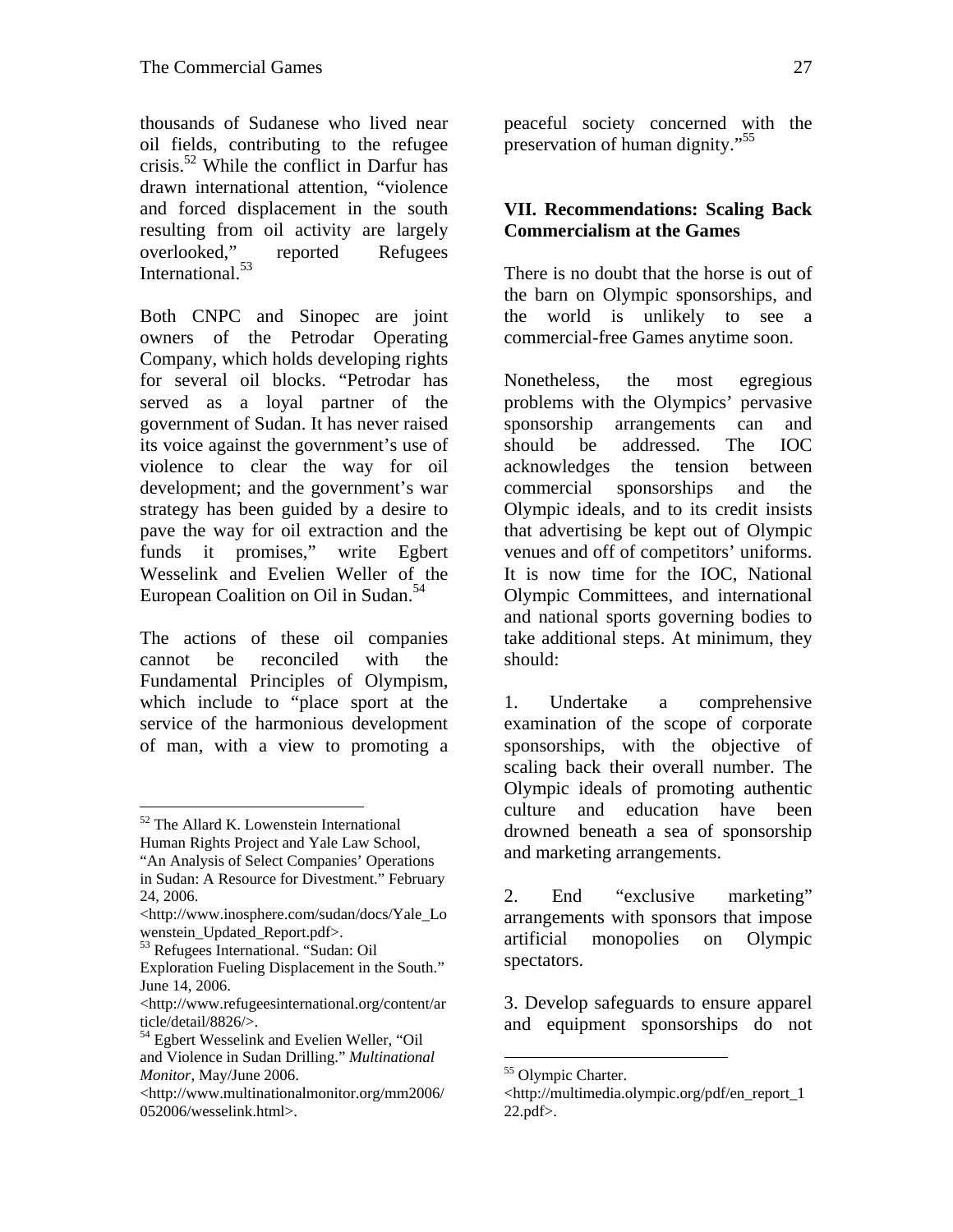compromise sports governing bodies' decisions. Coaches of national teams should be prohibited from serving as paid spokespeople or consultants for apparel and equipment makers.

4. Refuse to accept sponsorships from any alcohol company, including beer and wine companies. This recommendation does *not* reflect a prohibitionist impulse. It merely extends the insight in the present IOC ban on hard liquor sponsorships: promoting more alcohol consumption is unhealthful, and inappropriate for an event with enormous appeal to children.

5. End partnerships and sponsorship arrangements with junk food, soda and fast food companies. These companies' operations are incompatible with Olympic ideals of promoting fitness and healthful living, and the companies use the association with the Olympics to remove some of the tarnish of their unhealthy products.

6. Insist that official, sponsoring apparel and equipment makers disclose where their products are manufactured, and ensure that their products are manufactured in a fashion that respects core labor standards.

7. Refuse to enter into sponsorship arrangements with companies connected to gross human rights abuses. This is a simple ethical standard, and one required by the Olympic commitment to demonstrate "respect for universal fundamental ethical principles."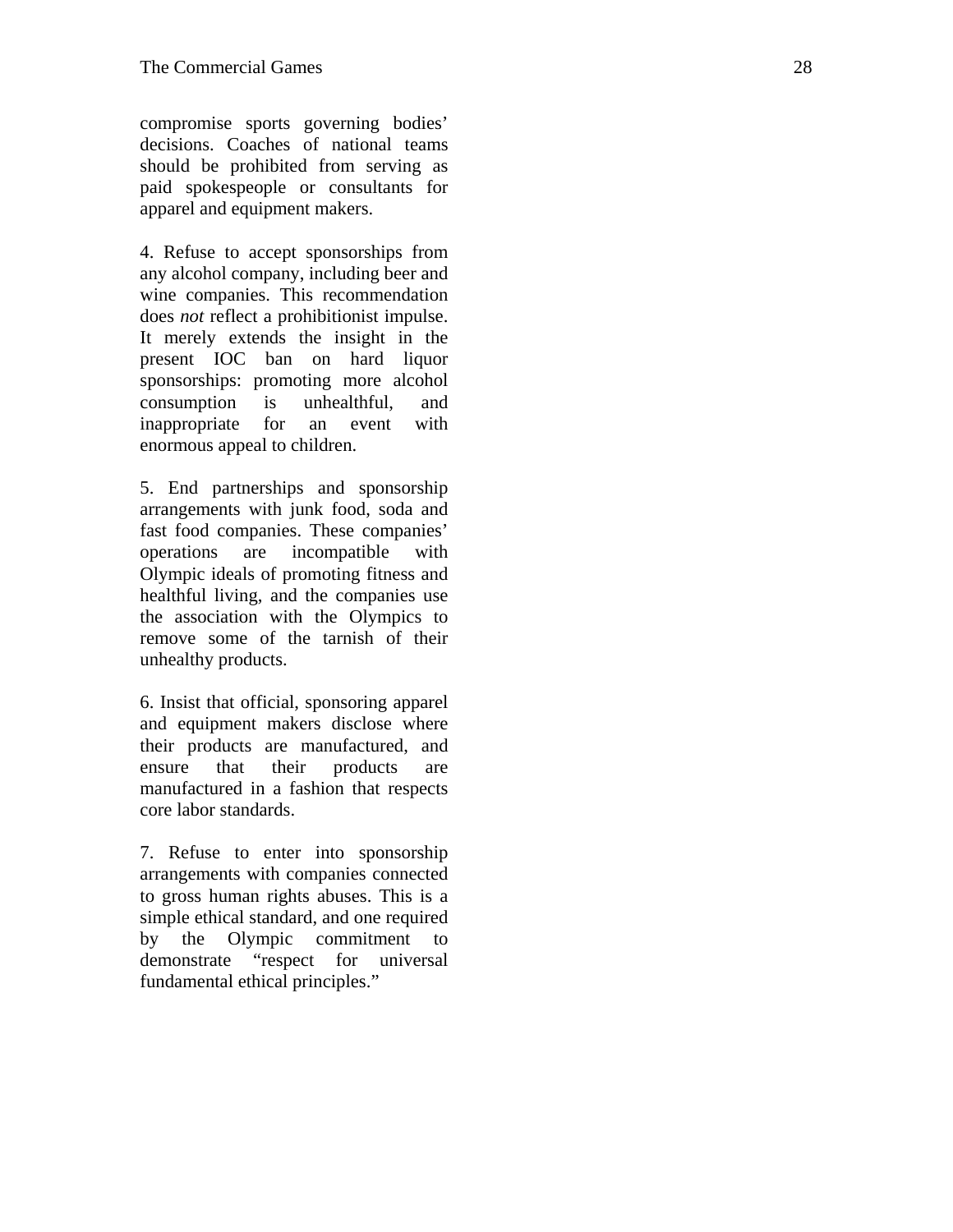# **Sidebar: Human Rights and the Olympics**

The Olympic Torch Relay, themed "Journey of Harmony" was anything but. The relay was targeted by protesters in cities from Athens and Paris, to San Francisco, Bangkok and Seoul — all using the opportunity to decry China's abysmal human rights record. The torch itself was extinguished five times due to protests in Paris.<sup>1</sup>

Human rights activists have implicated China in the genocide in Darfur, as well as violence against protestors in Tibet and the displacement of thousands of Chinese citizens, without compensation, to make room for the construction of Olympic venues.<sup>2</sup>

Critics of China's human rights actions hold the Olympics' corporate sponsors accountable as well, arguing they are in a position to pressure China to improve its record. "The connection between the corporate sponsors and Sudan is China," said Ellen Freudenheim, director of research for Dream for Darfur. "They are morally compromised and somewhat complicit in the genocide in their silence.<sup>33</sup>

"The 2008 Olympics in Beijing promise to be both China's 'debut' on the world stage and a marketing bonanza for corporate sponsors of the Games, all of whom are seeking to capitalize on China's booming economy. The government of China, however, has for the past four years been the single most important supporter, economically and diplomatically, of the regime in Sudan, which is engaged in a genocidal campaign against its own citizens in the region of Darfur," wrote Dream for Darfur in a recent report.<sup>4</sup> In its report, Dream for Darfur gave 19 Olympic sponsors a letter grade based on their response to the genocide. Of the sponsors included in the report, General Electric received a C+, and McDonald's and Adidas received Cs. The other companies received Ds and Fs.<sup>5</sup>

Dream for Darfur repeatedly contacted 19 Olympic sponsors, including all the TOP sponsors — the elite 12 corporations paying around \$70 million each to participate in The Olympic Partners program — asking that they urge the Chinese government, the IOC or the UN to take action. Most companies replied with a similar mantra, stating that issues concerning human rights should be dealt with by the United Nations and private companies should not be involved.<sup>6</sup> Notable exceptions included Adidas, which penned a letter to the United Nations High Commissioner for Human Rights expressing concern over the lack of action in Darfur. "We feel that a further delay in implementing the

<sup>&</sup>lt;sup>1</sup> Jerome Pugmire and Elaine Ganley, "Olympic Torch Relay Descends into Chaos." Associated Press, April 7, 2008. <http://abcnews.go.com/International/wireStory?id=4601704>.

<sup>&</sup>lt;sup>2</sup> Human Rights Watch. <http://china.hrw.org/press/faq/beijing\_olympics\_basics>.

<sup>&</sup>lt;sup>3</sup> Interview with *Multinational Monitor*, July 21, 2008.

Dream for Darfur.

<sup>&</sup>lt;http://www.dreamfordarfur.org/storage/dreamdarfur/documents/corporate\_sponsor\_report\_executive\_sum mary.pdf>.

<sup>&</sup>lt;sup>5</sup> Dream for Darfur.

<sup>&</sup>lt;http://www.dreamfordarfur.org/storage/dreamdarfur/documents/corporate\_sponsor\_report\_executive\_sum mary.pdf>.

<sup>&</sup>lt;sup>6</sup> Dream for Darfur, "The Big Chill: Too Scared to Speak, Olympic Sponsors Still Silent on Darfur." April 24, 2008. <http://www.dreamfordarfur.org/storage/dreamdarfur/documents/section\_i\_-

\_report\_card\_jj\_revised.pdf>.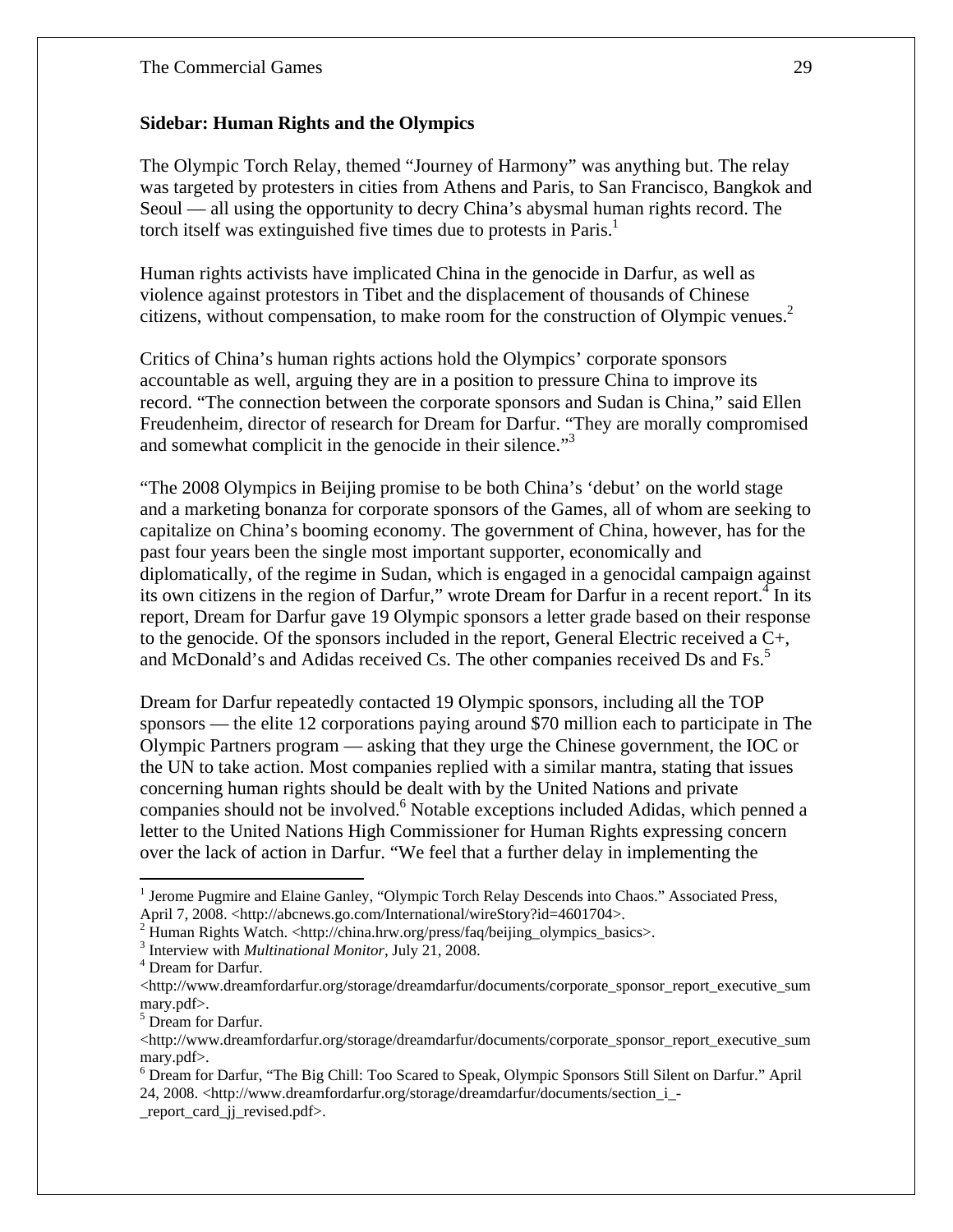#### The Commercial Games 30

resolution [to install a peacekeeping force in Darfur] cannot be in the interest of the people of Darfur," the letter stated. "We therefore appeal to the United Nations to take all necessary steps to alleviate the suffering of the people in Darfur and to push for a solution of the conflict in order to prevent a humanitarian catastrophe."7

Both GE and McDonald's informed Dream for Darfur that they were in communication with the IOC about the situation in Darfur. $8<sup>8</sup>$ 

Dream for Darfur also gave the IOC a failing grade, stating: "The IOC has taken no proactive steps that could have helped address an ongoing mass slaughter that will now likely be concurrent with the Olympics and underwritten by the Olympic host country."<sup>9</sup>

There is little or not evidence of Olympic sponsors taking pro-active stands on other human rights issues involving China, including Tibet and the rights of dissidents in China.

Human Rights Watch has raised concerns about the construction of Olympic facilities. The organization reports widespread abuse of migrant workers helping to construct Olympic venues in Beijing. Human Rights Watch reported that workers are routinely unpaid for their work, they don't receive legally-mandated benefits, aren't given adequate safeguards when doing dangerous work and are fired for attempts to advocate for their rights. Human Rights Watch is "urging all Olympic sponsors and partners to ensure that their China operations do not abuse workers in these ways."<sup>10</sup>

<sup>&</sup>lt;sup>7</sup> Dream for Darfur, "The Big Chill: Too Scared to Speak, Olympic Sponsors Still Silent on Darfur." April 24, 2008. <http://www.dreamfordarfur.org/storage/dreamdarfur/documents/section\_i\_- \_report\_card\_jj\_revised.pdf>.

<sup>&</sup>lt;sup>8</sup> Dream for Darfur, "The Big Chill: Too Scared to Speak, Olympic Sponsors Still Silent on Darfur." April 24, 2008. <http://www.dreamfordarfur.org/storage/dreamdarfur/documents/section\_i\_-

\_report\_card\_jj\_revised.pdf>. 9 Dream For Darfur, "Foul Play: How the IOC Failed the Olympic Charter and Darfur." April 16, 2008. <http://www.dreamfordarfur.org/storage/dreamdarfur/documents/ioc\_report\_card.pdf>.

<sup>&</sup>lt;sup>10</sup> Human Rights Watch. <http://china.hrw.org/press/faq/beijing\_olympics\_basics>.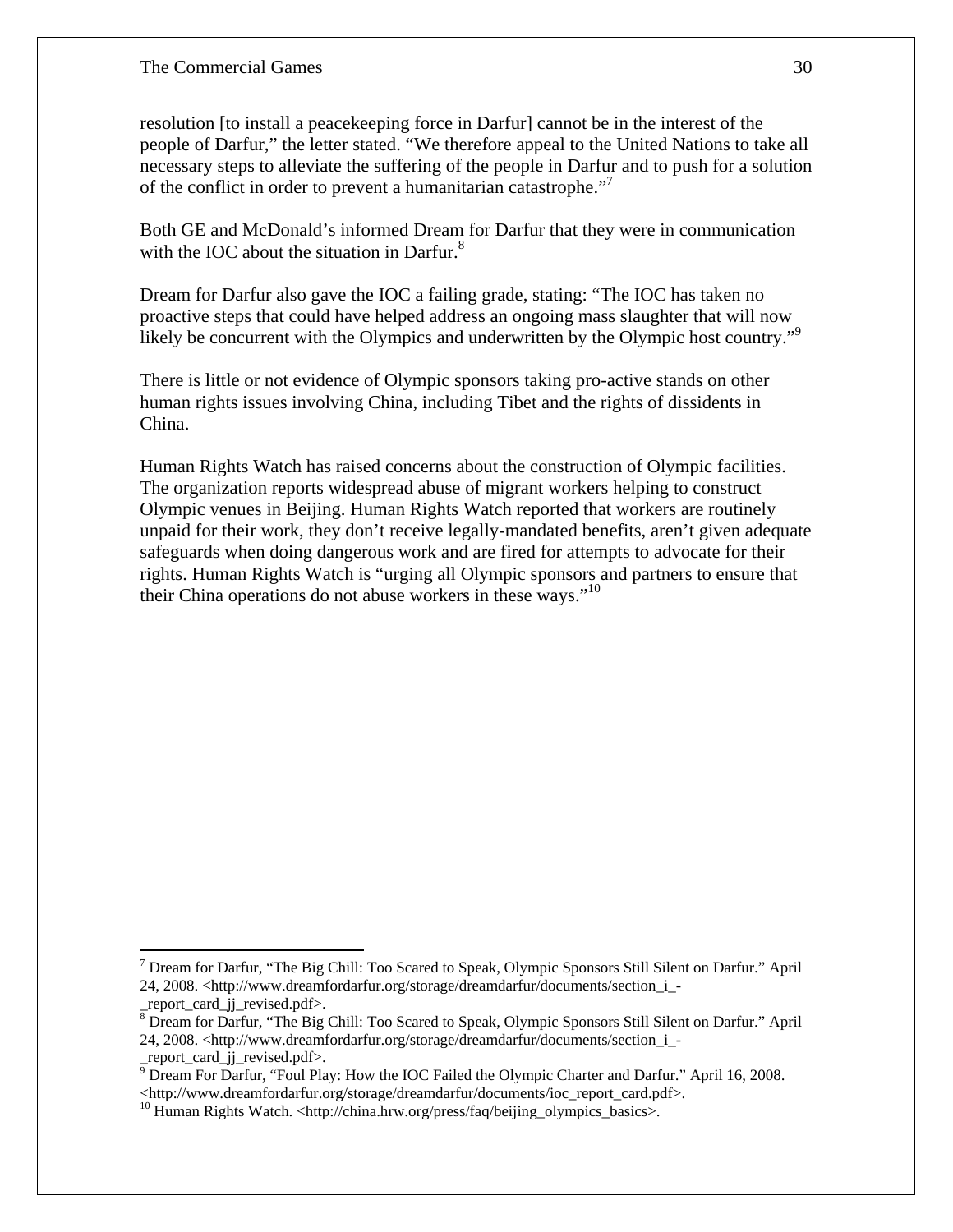#### **The TOP Sponsors**

The multinational corporations participating in the TOP program exploit every avenue to capitalize on their partnership with the Olympic Games. From limited-edition Olympic-branded merchandise and Olympic-themed corporate social responsibility programs, to pavilion showcases in the Olympic Village, interactive online platforms and athlete blogs, each company works to capture consumer attention and ensure their brand is associated with the ideals the Olympic rings represent — whether or not they live up to these ideals in practice.

## Atos Origin

Atos Origin, with global headquarters in France and Belgium, is the exclusive information technology partner for the Beijing Games. Atos Origin will coordinate a team of more than 4,000 IT technicians to provide the technical infrastructure to link various Olympic venues. $<sup>1</sup>$ </sup>

Its "Champions and Challengers" program is sponsoring 12 individual athletes participating in the summer Olympics: Chinese paralympians Bian Jianxin and Li Duan, British paralympian Danny Crates, British pentathlete Georgiana Harland, USA triathlete Hunter Kemper, British diver Leon Taylor, German heptathlete Lilli Schwarzkopf, German canoeist Nicole Reinhardt, Spanish speed walker Paquillo Fernández, French judo athlete Teddy Riner, Dutch track cyclist Theo

<u>.</u>

Bos and Belgium high jumper Tia Hellebaut.<sup>2</sup>

# Coca-Cola

Coca-Cola is the exclusive non-alcoholic beverages partner for the 2008 Games, which means only Coca-Cola Company products are available at official Olympic venues. Coke, which has sponsored the Olympics longer than any other corporation, introduced a "Shuang" marketing campaign for the Beijing Olympics.<sup>3</sup> Shuang is a Chinese word the company says means "physical, emotional and spiritual refreshment."<sup>4</sup> Coke has released limited edition soda cans commemorating the 2008 Olympics, with the message "delicious happiness." The phrase is derived from the Chinese symbols used to represent the Coke trademark in China.<sup>5</sup> Coke also produced an original song entitled "Red Around the World," to celebrate the Torch Relay, of which Coke was a sponsor.<sup>6</sup>

The company's "Design the World a Coke" online platform allows consumers to design their own digital contour coke bottle. Visitors to the site can collaborate on designs from consumers around the world and view bottle designs by

<sup>&</sup>lt;sup>1</sup> IOC Marketing Media Guide.

<sup>&</sup>lt;http://multimedia.olympic.org/pdf/en\_report\_1329.p df>.

<sup>&</sup>lt;u>.</u>  $2$  <http://www.atosorigin.com/en-

us/olympic\_games/sponsored\_athletes/default.htm>. <sup>3</sup> IOC Marketing Media Guide.

<sup>&</sup>lt;http://multimedia.olympic.org/pdf/en\_report\_1329.p df>.

<sup>&</sup>lt;sup>4</sup> Eric Pfanner, "For 2008 Olympics Campaigns, the Starter's Gun Went Off This Month." The New York Times, August 23, 2007.

<sup>&</sup>lt;http://www.nytimes.com/2007/08/23/business/media /23adco.html?\_r=1&oref=slogin>.

<sup>5</sup> The Coca Cola Company. <http://www.thecocacolacompany.com/presscenter/presskit\_olympicgames 2008\_delicious\_happiness.html>.

<sup>&</sup>lt;sup>6</sup> Joe Guy Collier and Craig Simons, "Coke takes neutral stance on Olympic protests." Atlanta Journal-Constitution, April 13, 2008.

<sup>&</sup>lt;http://www.ajc.com/business/content/business/coke/s tories/2008/04/12/cokeolympics\_0413.html>.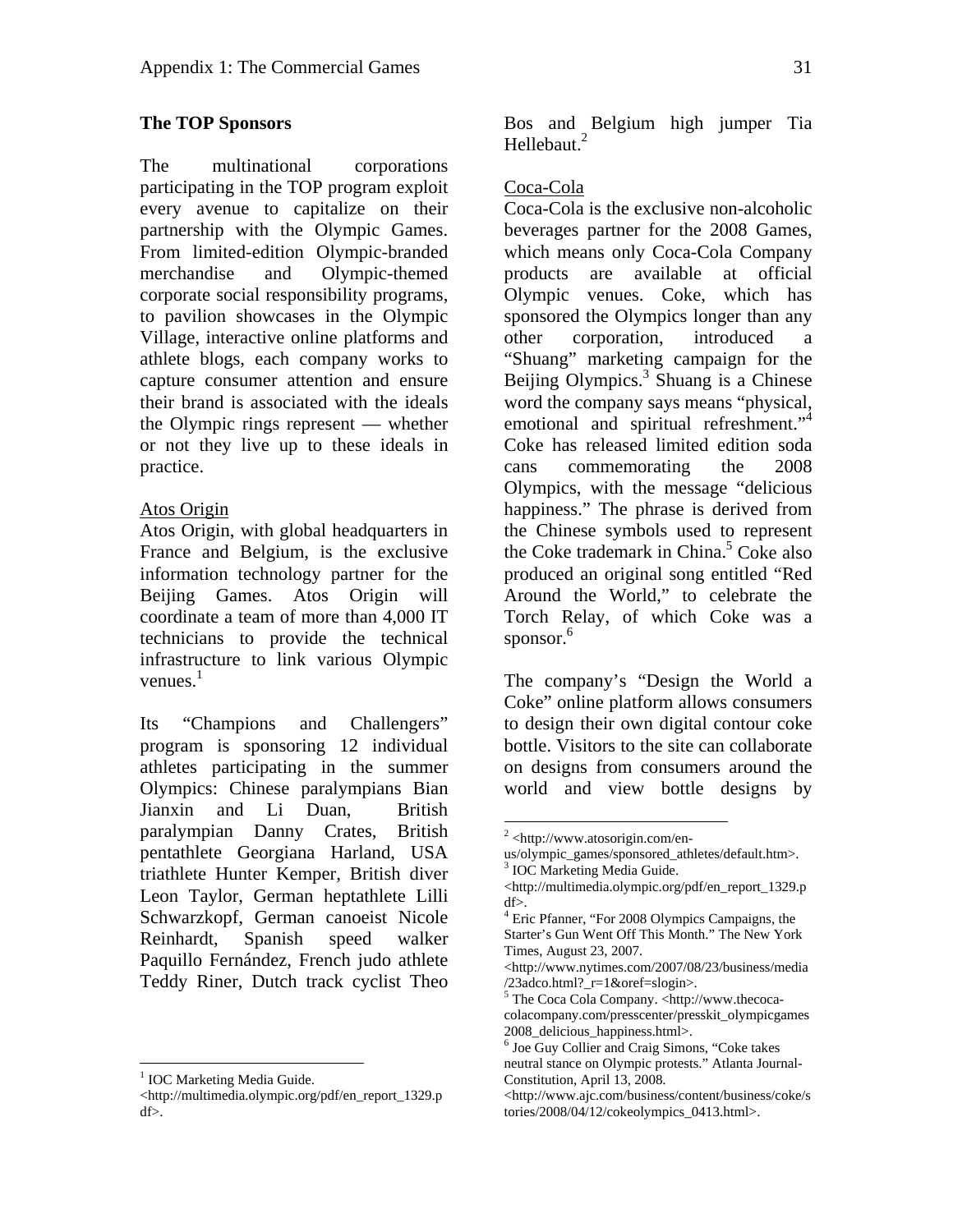basketball Olympians Yao Ming, from China, and LeBron James, from the United States.<sup>7</sup>

Coke also initiated a program called WE8, which stands for West/East and uses the number eight — a Chinese good-luck symbol and a key theme in the 2008 Olympics. For WE8, Coca-Cola had eight graphic artists create bottle designs based on themes including perseverance, happiness and health, to be showcased in a special collector's series of aluminum bottles. Eight musicians from around the world were then asked to compose songs based on the designs. The designs and songs will be featured in a music tour that will stop in eight international cities, including London, Paris and Rio de Janeiro. The URL to a website dedicated to WE8 has been printed on Coke packaging around the world to draw attention to the campaign.<sup>8</sup>

Coke is featuring six athletes on packages and in television ads, including swimmer Natalie Coughlin, runner Sanya Richards and basketball player LeBron James.<sup>9</sup> To commemorate the start of the one-year countdown to the Games, Coke placed advertisements in 2,008 bus shelters in Beijing, in what it called "the biggest outdoor advertising presence ever seen in China."10 Coke

1

also created "interactive zones" called Shuang Passion Centers in Beijing and other Chinese cities. The centers will include interactive games and activities and a 15-meter tall LED Coca-Cola bottle. $^{11}$ 

Coca-Cola is also sponsoring national teams including the Chinese men's basketball team and the Chinese women's volleyball team.<sup>12</sup> It is a sponsor of the U.S. national governing bodies USA Basketball<sup>13</sup> and USA Softball, $^{14}$  the Japanese Olympic<br>Committee, $^{15}$  and the international and the international governing body of soccer, the Federation Internationale de Football Association.<sup>16</sup>

#### GE

 $\overline{a}$ 

GE provided "large scale infrastructure solutions" to all 37 Olympic venues in and around Beijing, including a rainwater recycling system and a water filtration system at the National Stadium, and solar-powered lighting at Fengtai Softball Field. The healthcare sector of the company provided ultrasound, MRIs and other medical equipment to help doctors treat athletes. GE also opened the Imagination Center in Beijing to showcase new technologies from GE's

 $7$  <http://www.thecoca-

colacompany.com/presscenter/presskit\_olympicgames 2008\_design.html>.

<sup>8</sup> Shahnaz Mahmud, "Coke Designs Olympic Push." AdWeek, July 21, 2008.

<sup>&</sup>lt;http://www.adweek.com/aw/content\_display/news/cl ient/e3i1da5db18eb0203bba354d2646d53d5f8>.

<sup>&</sup>lt;sup>9</sup> Theresa Howard, "Advertisers seek Olympic marketing gold." USA Today, June 20, 2008.

<sup>&</sup>lt;http://www.usatoday.com/money/advertising/2008- 06-19-cannes-olympics\_N.htm>.

<sup>10</sup> Eric Pfanner, "For 2008 Olympics Campaigns, the Starter's Gun Went Off This Month." The New York Times, August 23, 2007.

<sup>&</sup>lt;http://www.nytimes.com/2007/08/23/business/media /23adco.html?\_r=1&oref=slogin>.

<sup>&</sup>lt;sup>11</sup> IOC Marketing Media Guide.

<sup>&</sup>lt;http://multimedia.olympic.org/pdf/en\_report\_1329.p df>.

<sup>12 &</sup>lt;http://www.rthree.com/images/articles/Coca-Cola%20rolls%20out%20largest%20ad%20campaign %20ahead%20of%20Olympics.pdf>. 13

<sup>&</sup>lt;http://www.usabasketball.com/inside.php?page=spon sors>.<br><sup>14</sup> <http://www.usasoftball.com/folders.asp?uid=97>.

 $15$   $\frac{15}{16}$   $\frac{12}{16}$   $\frac{12}{16}$   $\frac{12}{16}$   $\frac{12}{16}$   $\frac{12}{16}$   $\frac{12}{16}$   $\frac{12}{16}$   $\frac{12}{16}$   $\frac{12}{16}$   $\frac{12}{16}$   $\frac{12}{16}$   $\frac{12}{16}$   $\frac{12}{16}$   $\frac{12}{16}$   $\frac{12}{16}$   $\frac{12}{16}$   $\frac{12}{16}$ 

<sup>&</sup>lt;http://www.fifa.com/aboutfifa/marketingtelevision/p artners/cocacola.html>.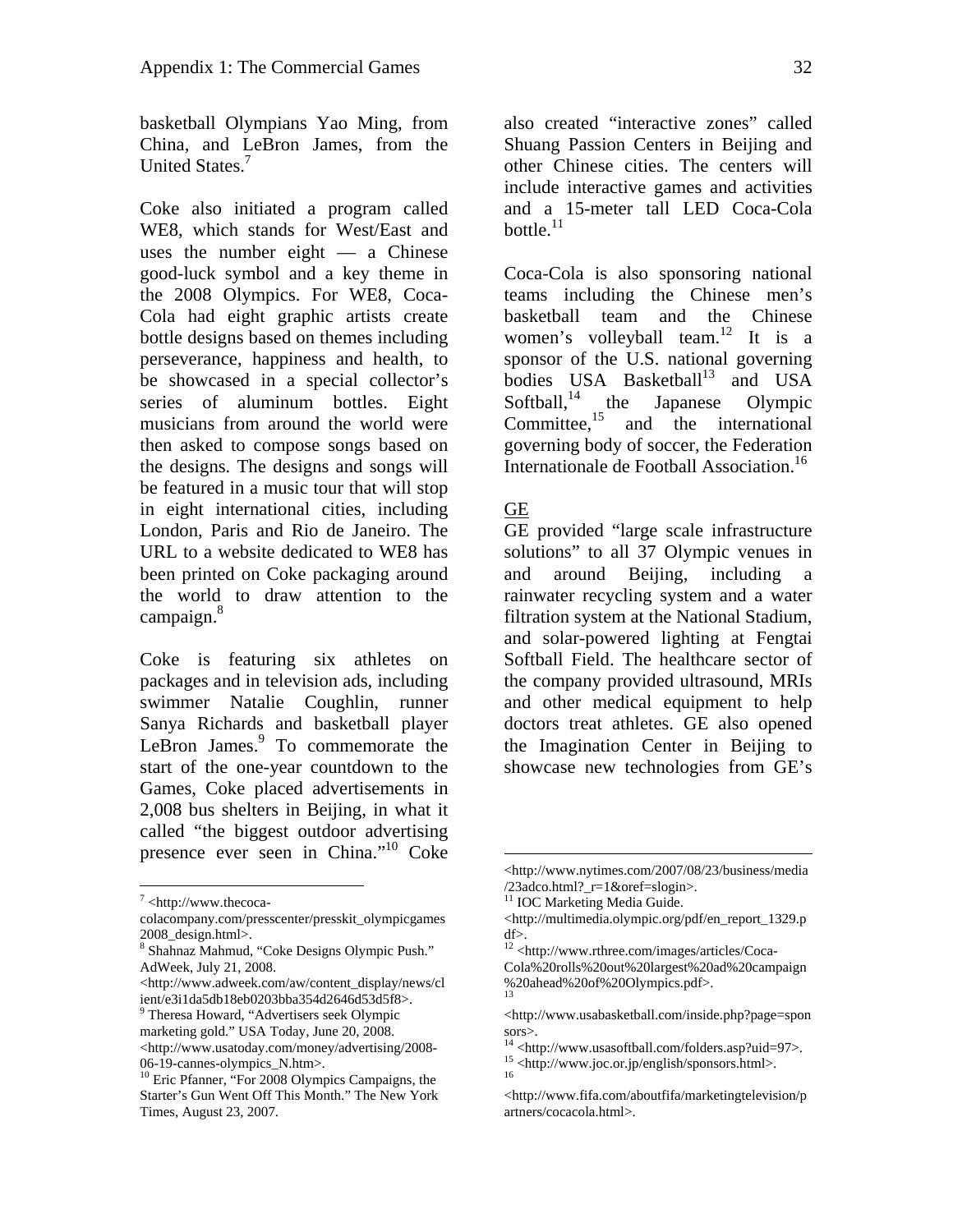many lines of business.<sup>17</sup>  $GE's$ advertising campaigns have focused heavily on China and have featured the now-iconic Bird's Nest stadium, as well as other Olympic imagery.18 "Since announcing its Olympic Games partnership in 2005, GE has used the sponsorship to build brand awareness in China with key business audiences," states GE's fact sheet on its Olympic partnership.<sup>19</sup>

Along with traditional outdoor and print advertising, GE launched in-taxi, interactive. touch-screen advertisements.20 In London, the site of the 2012 Olympic Games, GE launched a "moving image" advertising campaign on the side of taxis. As the taxis drive by, the images on their side panels appear to be animated. $2<sup>1</sup>$ 

GE is the parent company of NBC Universal, which has exclusive media rights in the United States, and is one of the main broadcasters of the Olympic Games around the world, through its family of television stations and its website.<sup>22</sup>

1

Johnson & Johnson

Johnson & Johnson is the exclusive provider of health care products for the Beijing Games. Johnson & Johnson is providing free dental screenings and oral care products as well as free eye care to athletes from developing countries. The company is also providing the Games with medical equipment, over-thecounter and prescription medication, and sports medicine products, and offering health education. The Johnson & Johnson Beijing Science Center, an official medical volunteer training center, helped prepare 80 Chinese physicians and 2,000 other medical professionals for the Games. $^{23}$ 

The company has constructed the Johnson & Johnson Olympic Pavilion in the center of the Olympic Green to highlight its contributions to the Beijing Games. The Pavilion's main feature is an exhibit of five Terracotta Warrior statues, which the company transported from the city of Xi'an in Shaanxi province. The Pavilion is surrounded by bamboo to create a "passive, sustainable cooling system."<sup>24</sup> Johnson & Johnson will further highlight the Terracotta Warriors through a performance featuring 22-foot marionette dolls. $^{25}$ 

The company partnered with the BOCOG to initiate a BAND-AID Brand Olympic Education Campaign to teach Chinese students about the "values that define the Olympic Movement as well as health and wound care." The program

<sup>&</sup>lt;sup>17</sup> IOC Marketing Media Guide.

<sup>&</sup>lt;http://multimedia.olympic.org/pdf/en\_report\_1329.p df>. 18

<sup>&</sup>lt;http://www.ge.com/company/advertising/ads\_olympi c\_games.html>. 19

<sup>&</sup>lt;http://www.ge.com/news/olympic\_games/GE\_Olym pic\_Fact\_Sheet\_Beijing\_July\_16\_2008.pdf>. 20

<sup>&</sup>lt;http://www.ge.com/news/olympic\_games/GE\_Olym pic\_Fact\_Sheet\_Beijing\_July\_16\_2008.pdf>.

<sup>&</sup>lt;sup>21</sup> "GE Breaks New Ground With 'Moving Image' Cab Advertising." July 21, 2008.

<sup>&</sup>lt;http://www.genewscenter.com/content/Detail.asp?Re leaseID=3890&NewsAreaID=2>. 22

<sup>&</sup>lt;http://www.ge.com/news/olympic\_games/GE\_Olym pic\_Fact\_Sheet\_Beijing\_July\_16\_2008.pdf>.

<sup>23</sup> IOC Marketing Media Guide.

<sup>&</sup>lt;http://multimedia.olympic.org/pdf/en\_report\_1329.p df>. 24

<sup>&</sup>lt;http://www.jnj.com.cn/olympics/en/pavilion/pavilion \_design\_en.html>.

 $25$  IOC Marketing Media Guide.

<sup>&</sup>lt;http://multimedia.olympic.org/pdf/en\_report\_1329.p df>.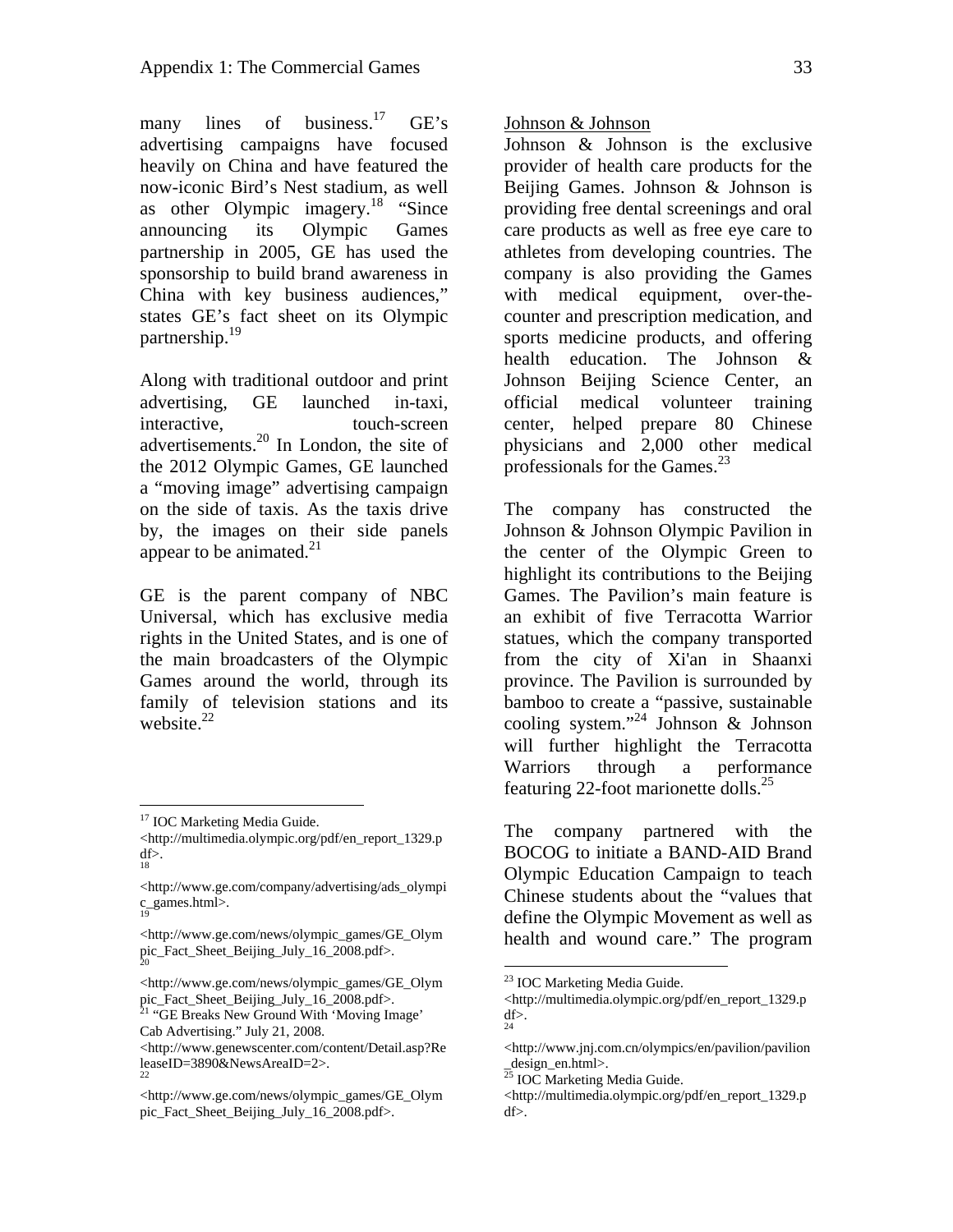distributed 800,000 sets of posters to elementary and secondary schools across China.<sup>26</sup>

Johnson & Johnson's Family Room website, in collaboration with NBC and iVillage, follows eight U.S. athletes and their families as they worked to qualify for the 2008 Olympics. The site includes athlete blogs and weekly webisodes, $27$ and prominently features some of Johnson & Johnson's bestselling brands, including Band-Aid, Listerine, Neosporin, Neutrogena, Tylenol and Zyrtec. $28$  The featured athletes are gymnasts Paul and Morgan Hamm, soccer player Tina Ellertson, shotputter Reese Hoffa, gymnast Chellsie Memmel, wrestler Steve Mocco and his sister, judoka Katie Mocco, and sprinter Lauryn Williams.<sup>29</sup>

Johnson & Johnson also sponsors the United States Rowing Association.<sup>30</sup>

#### Kodak

Kodak has been involved with the Olympics ever since the first modern Olympic Games in 1896 when it ran advertisements in the scoring program. The company has announced this will be

<sup>26</sup>

the last Games it sponsors, however.<sup>31</sup> Kodak is providing photo-IDs for all athletes, officials, journalists and volunteers. It will also be providing digital imaging diagnostic equipment for athletes and will assist the IOC in conducting the first-ever dental study of 1,200 Olympic athletes. $32$  The Kodak Image Center, located in the Press Center will provide support for the more than 1,200 photojournalists expected to attend. Olympic supporters will be able to purchase limited-edition Olympicthemed cameras, borders and frames.<sup>33</sup>

#### Lenovo

 $\overline{a}$ 

Computer manufacturer Lenovo was an official sponsor of the Torch Relay and is the only Chinese company to be a global partner of the Beijing Games. While other companies are using the Olympics to foray into the Chinese market, Lenovo is using the Beijing Games to launch its brand to the world. Lenovo designed the Olympic torch and is marketing a variety of products from laptops<sup>34</sup> to USB drives<sup>35</sup> — with designs mimicking those used on the torch. For the Beijing Games, Lenovo supplied the BOGOC with 24,000

<sup>&</sup>lt;http://www.jnj.com/wps/wcm/connect/2ab40400496 978bfb3c2b32cf10e83bd/2008-Bejing-Olympic-Movement.pdf?MOD=AJPERES>.

<sup>&</sup>lt;http://www.jnj.com/wps/wcm/connect/2ab40400496 978bfb3c2b32cf10e83bd/2008-Bejing-Olympic-Movement.pdf?MOD=AJPERES>.

<sup>&</sup>lt;http://ivillage.waidev5.com/familyroom/site/?ice=iv %7chomep%7cfrmin>. 29

<sup>&</sup>lt;http://ivillage.waidev5.com/familyroom/site/?ice=iv %7chomep%7cfrmin>. 30

<sup>&</sup>lt;http://usrowing.org/AboutUSRowing/USRowingSpo nsors/index.aspx>.

<sup>&</sup>lt;sup>31</sup> "Kodak to end Olympics sponsorship after Beijing," Associated Press. October 12, 2007.

<sup>&</sup>lt;http://www.usatoday.com/money/advertising/2007- 10-12-%20kodak\_N.htm>.

<sup>32</sup> IOC Marketing Media Guide.

<sup>&</sup>lt;http://multimedia.olympic.org/pdf/en\_report\_1329.p df>.

<sup>33</sup> IOC Marketing Media Guide.

<sup>&</sup>lt;http://multimedia.olympic.org/pdf/en\_report\_1329.p df>, and see

<sup>&</sup>lt;http://digitalcameras.techfresh.net/news/digitalcameras/kodak/kodak-olympics-branded-m2008 digital-camera/>.

<sup>34</sup> Darren Murph, "Lenovo's Olympics-inspired laptops revealed." Engadget, April 28, 2007. <http://www.engadget.com/2007/04/28/lenovosolympics-inspired-thinkpads-revealed/>.

<sup>&</sup>lt;sup>35</sup> Donald Melanson, "Lenovo rolls out Olympicthemed USB drive." Engadget, Jan 1, 2008. <http://www.engadget.com/2008/01/01/lenovo-rollsout-olympic-themed-usb-drive/>.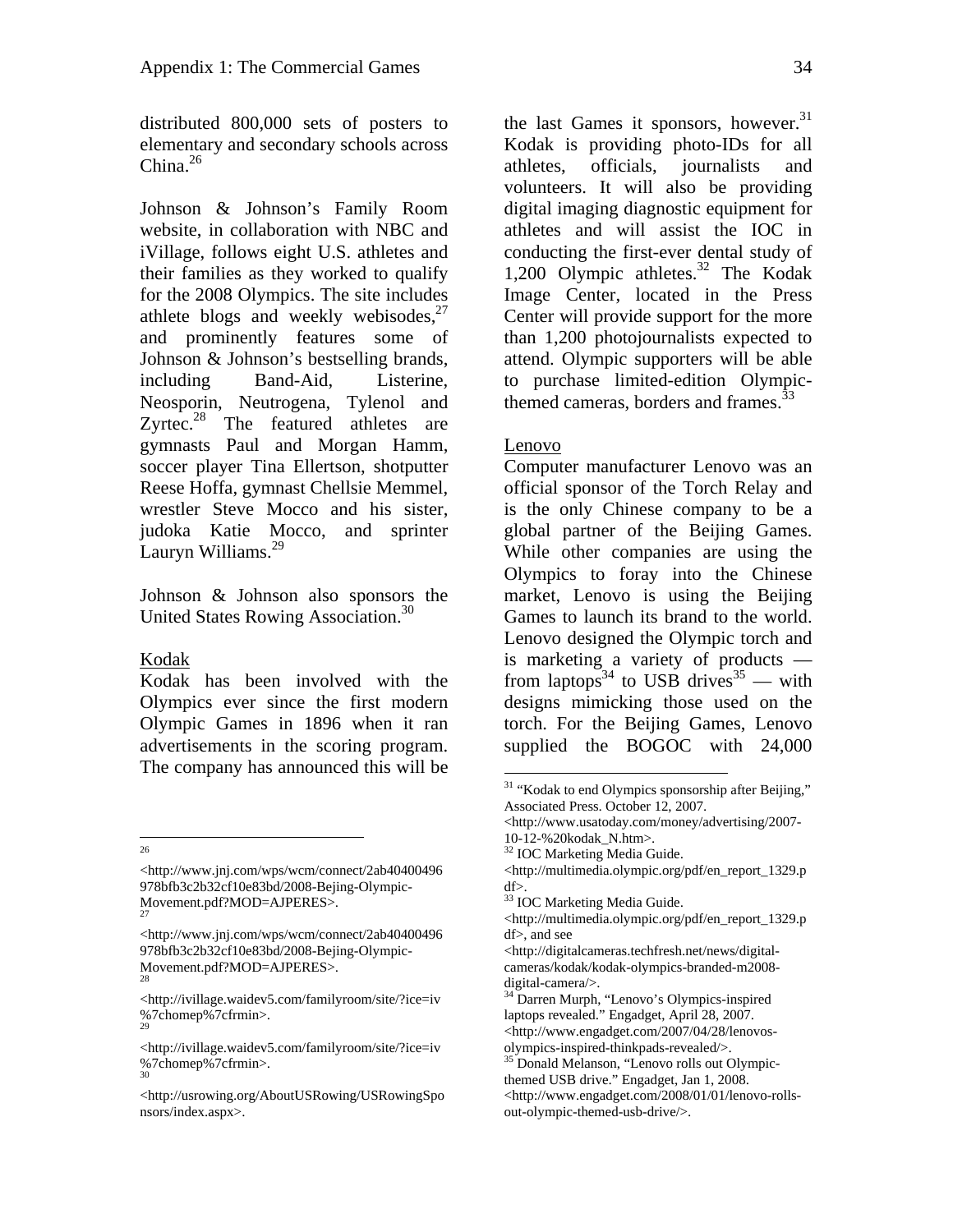desktop computers, 800 laptops, 2,000 printers and 700 servers.<sup>36</sup> Lenovo also created seven Internet lounges, including one in the Olympic Village<sup>37</sup> and is sponsoring a blog platform for athletes, as well as a Facebook application allowing people to track their favorite events and athletes.<sup>38</sup>

Lenovo is also sponsoring 11 individual athletes it calls "Lenovo Champions," including Australian swimmers Lisbeth Tricket and Eamon Sullivant, English badminton player Gail Emms, Brazilian beach volleyball players Emanuel Rêgo and Ricardo Santos, Chinese hurdler Liu Xiang, U.S. beach volleyball players Misty May-Treanor and Kerri Walsh, French sailor Xavier Rohard, Canadian kayaker Adam van Koeverden and Japanese sprinter Shingo Suetsugu.<sup>39</sup>

Lenovo is auctioning off several Olympic-themed laptops signed by its sponsored athletes to fund its philanthropic organization, the Lenovo Hope Fund. $40$ 

#### Manulife

 $\overline{a}$ 

"Much like the Olympic Movement, Manulife is dedicated to helping people achieve their dreams," states the Canadabased Manulife website. "By providing tailored life insurance products and services to its valued customers via its professional agency force, Manulife facilitates the financial means for people to live out their dreams."<sup>41</sup> Its Olympic programs include "Bringing Dreams to Life," an online campaign to raise money for children with the blood disease Thalassaemia. Manulife's Olympic Games Smiles campaign set up 100 libraries in schools located in poor areas of China.<sup>42</sup>

Manulife is a sponsor of the Sports Federation & Olympic Committee of Hong Kong and sponsors 10 Hong Kong athletes including badminton player Yip Pui Yin, cyclist Steven Wong, equestrian competitor Kenneth Cheng, fencer Chow Tsz Ki, rower So Sau Wah, shooter Yam Fong Hoi, swimmer Tsai Hiu Wai, table tennis player Tie Ya Na, sprinter Wan Kin Yee and triathlete Lee Chi Wo. $43$ 

#### McDonald's

1

The fatty-food franchise may seem like an odd sponsor for an international event featuring the world's greatest athletes, but McDonald's has been the Official Restaurant of the Olympic Games for seven Olympics. Four official McDonald's Olympic restaurants were opened in Beijing, including one in the Olympic Village. $44$ 

<sup>36</sup> IOC Marketing Media Guide.

<sup>&</sup>lt;http://multimedia.olympic.org/pdf/en\_report\_1329.p df>.

<sup>&</sup>lt;sup>37</sup> IOC Marketing Media Guide.

<sup>&</sup>lt;http://multimedia.olympic.org/pdf/en\_report\_1329.p df>.

<sup>38</sup> Stephanie Clifford, "For Olympics, Lenovo Steps up to World Stage." The New York Times, June 20, 2008.

<sup>&</sup>lt;http://www.nytimes.com/2008/06/20/business/media /20adco.html>. 39

<sup>&</sup>lt;http://shop.lenovo.com/SEUILibrary/controller/e/we b/LenovoPortal/en\_US/special-

offers.workflow:ShowPromo?LandingPage=/All/US/S itelets/Olympic-Champions>.

<sup>40 &</sup>lt;http://www.lenovohopefundauctions.com/en/>.

<sup>&</sup>lt;sup>41</sup> "Manulife launches 'One Dream' online campaign to benefit children with Thalassaemia," July 18, 2008. <http://www.manulife.com/corporate/corporate2.nsf/P ublic/hongkong071808.html>.

<sup>&</sup>lt;sup>42</sup> IOC Marketing Media Guide.

<sup>&</sup>lt;http://multimedia.olympic.org/pdf/en\_report\_1329.p df>. 43

<sup>&</sup>lt;http://www.manulife.com.hk/olympicsponsorship/>. 44 IOC Marketing Media Guide.

<sup>&</sup>lt;http://multimedia.olympic.org/pdf/en\_report\_1329.p df>.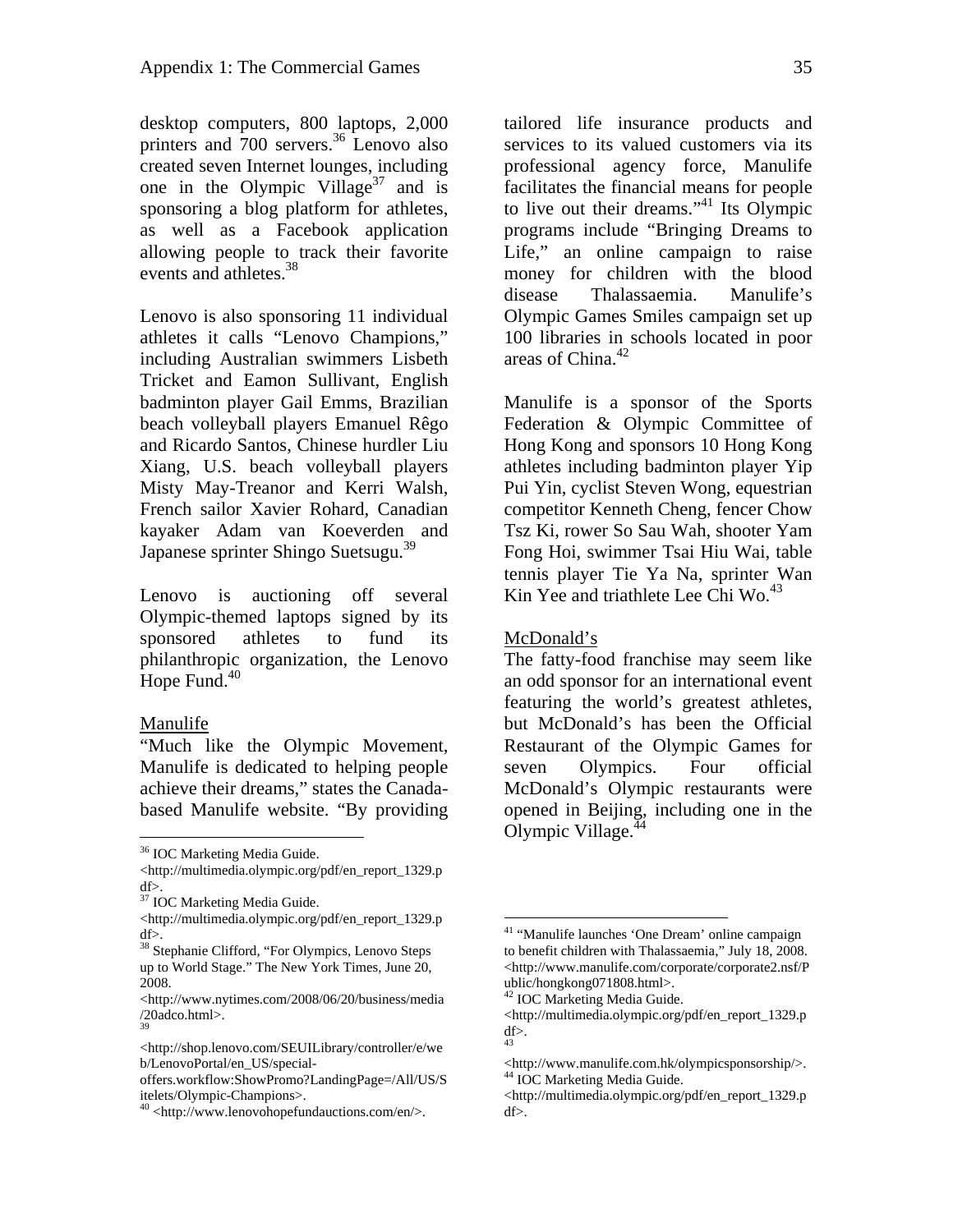To promote its partnership with the Olympics, McDonald's introduced new Chinese-inspired menu items in Latin America including a "Beijing Burger" and Rice Sticks. It also introduced chicken and fish sandwiches and a shrimp salad in Russia. McDonald's is running a "Flavor of the Games" promotion in Australia for the duration of the Games, featuring five different hamburgers: the America, the Euro, the African, the Asian and the Australian.<sup>45</sup>

McDonald's also launched a Champion Kids program — an international competition for children to win trips to Beijing. One hundred children from China will be selected, along with 200 children from rest of world, to make four-day visits to the Games. McDonald's reached an agreement to make a reality show around the selection process, to be aired on China's state television channel. Six-time gold medalist swimmer Michael Phelps is McDonald's Global Ambassador for the program, while two-time gold medalist diver Guo Jingjing is McDonald's Champion Kids Ambassador in China.<sup>46</sup>

For its campaign online, McDonald's also launched an online video game in honor of the Beijing Games called "The Lost Ring." On August 2, less than a week before the Opening Ceremony, McDonald's will launch a new website in the United States called "Face the Glory" to promote its Southern Style

 $\overline{a}$ 

Chicken Sandwich and Olympian Donnie Robinson, a BMX athlete.<sup>47</sup>

McDonald's is also sponsoring the Japanese Olympic Committee,<sup>48</sup> USA<br>Basketball,<sup>49</sup> USA Soccer.<sup>50</sup> and Basketball,<sup>49</sup> USA Soccer,<sup>50</sup> and Olympic athletes Tyson Gay, Alexandre Despatie and Edwin Moses.<sup>51</sup>

#### Omega

 $\overline{a}$ 

Watch-maker Omega is the Official Olympic Timekeeper at the Beijing Games. The company will provide 450 professional timekeepers and data handlers, along with 1,000 volunteers, who will be using more than 420 tons of equipment to coordinate the timing, scoring, display and distribution of competition results. Omega is releasing several limited-edition watch lines to commemorate the 2008 Olympics and its partnership. Omega also placed a large digital clock in China's Tiananmen Square, which is counting down to the start of the Olympic Games. $52$ 

Omega's Olympic marketing campaign emphasizes Omega's history in China dating back to 1895 when Chinese rail conductors were issued synchronized Omega watches — as well as history-

<sup>45</sup> Amy Johannes, "McDonald's Promotes Olympic Sponsorship with New Menu Items, Kids' Program." PROMO Magazine, July 3, 2008.

<sup>&</sup>lt;http://promomagazine.com/othertactics/news/mcdon alds\_promotes\_olympic\_sponsorship\_0703/>. 46 "McDonald's Promotes Children's Program For

<sup>2008</sup> Olympic Games." China CSR, August 9, 2007. <http://www.chinacsr.com/2007/08/09/1586 mcdonalds-promotes-childrens-program-for-2008 olympic-games/>.

<sup>47</sup> Amy Johannes, "McDonald's Promotes Olympic Sponsorship with New Menu Items, Kids' Program." PROMO Magazine, July 3, 2008.

<sup>&</sup>lt;http://promomagazine.com/othertactics/news/mcdon alds\_promotes\_olympic\_sponsorship\_0703/>.

<sup>48 &</sup>lt;http://www.joc.or.jp/english/sponsors.html>. 49

<sup>&</sup>lt;http://www.usabasketball.com/inside.php?page=spon sors>. 50

<sup>&</sup>lt;http://www.ussoccer.com/sponsors/index.jsp.html>. 51 "McDonald's 'Bringing People Together Like

Never Before' for Beijing 2008 Olympic Games." July 2, 2008.

<sup>&</sup>lt;http://www.mcdonalds.com/corp/news/corppr/corpre lease  $2008/07$  02 08 mcd s bringing.html>.

<sup>52</sup> IOC Marketing Media Guide.

<sup>&</sup>lt;http://multimedia.olympic.org/pdf/en\_report\_1329.p df>.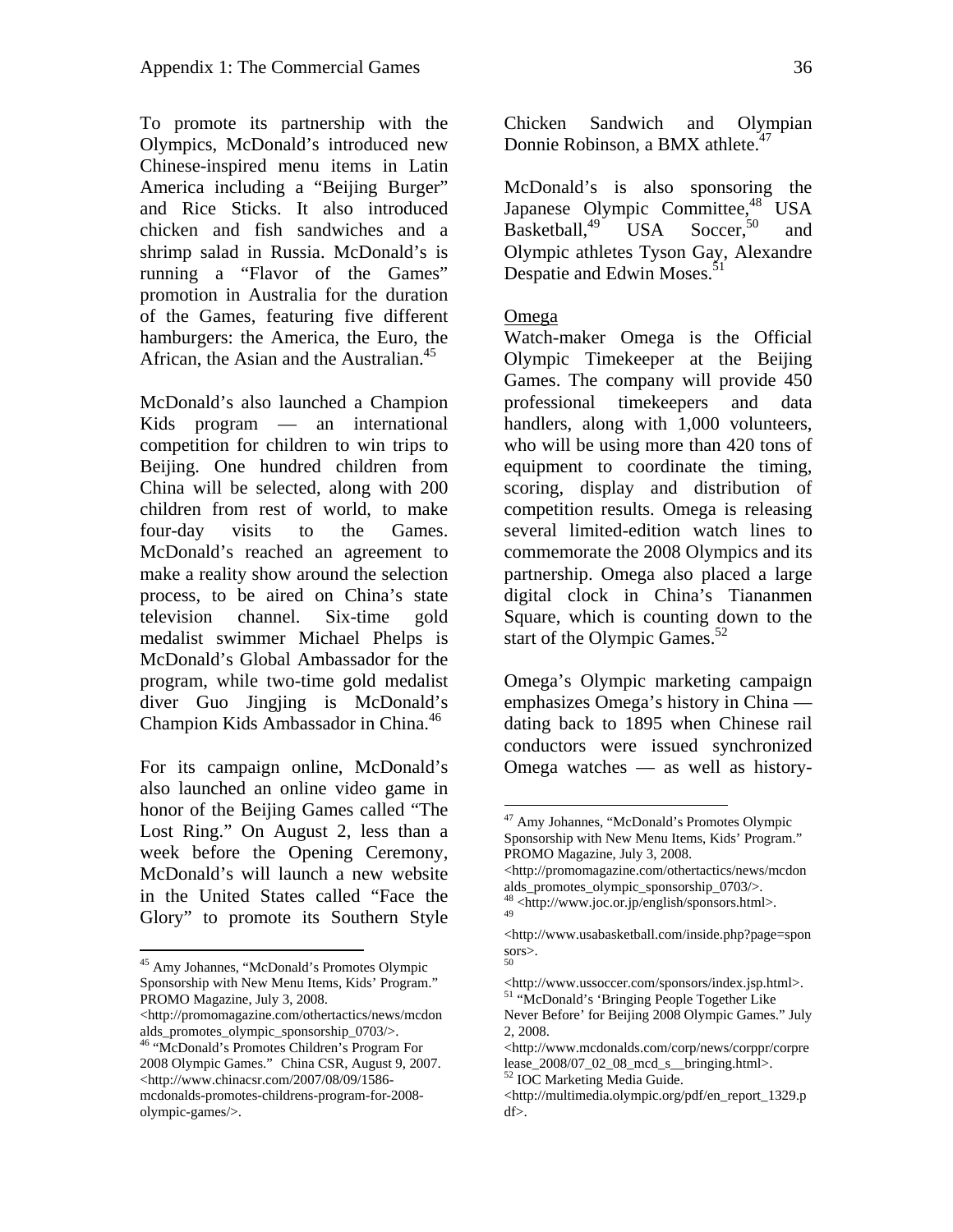making Olympic performances by underdog athletes. $53$ 

U.S. swimmer Michael Phelps, New Zealand sailor Dean Barker, and former Olympic swimmers Alexander Popov and Ian Thorpe are among Omega's official "ambassadors."54

#### Panasonic

Panasonic is providing the Beijing Games with the technology to be the first games broadcast around the world in high-definition. As the exclusive video and audio equipment supplier of the Olympics, Panasonic will provide 25 large screen display systems at 18 venues and 284 audio systems at 41 venues, as well as flat-screen televisions and broadcasting equipment.<sup>55</sup>

In the United States, Panasonic launched a nationwide campaign to play up its role in providing high-definition broadcasts of the 2008 Olympics. Four custom trucks are touring around the country visiting retailers and featuring autograph-signings by nine-time Olympic gold medalist swimmer Mark Spitz and Olympic gold medal gymnast Kerri Strug.56 Panasonic is also offering Olympic-themed video games and a

53

chance to win a flat-screen television and a trip to Beijing for the Olympics. $57$ 

Panasonic also sponsors the Japanese Olympic Committee.58

#### Samsung

Samsung, the exclusive wireless communications equipment sponsor and a sponsor of the Torch Relay, is centering its Olympic activities in Beijing around a pavilion in the Olympic Village called the Olympic Rendezvous @ Samsung (OR@S). The pavilion will showcase Samsung's latest technologies and products and will provide entertainment and special appearances by former Olympic gymnast Liu Xuan and singer Rain.<sup>59</sup>

In late July, Samsung initiated an online scavenger hunt for hidden gold medals. The "Medal Mania" game will culminate in a sweepstakes awarding \$100,000 to the grand prize winner, as well as Samsung electronics to other winners.<sup>60</sup>

"Sports not only plays an important part in elevating Samsung's brand recognition in major international markets, but also demonstrates the company's commitment to responsible corporate citizenship and global friendship," says Samsung of its Olympic sponsorship on its website. $61$ 

<sup>&</sup>lt;http://www.omegawatches.com/minisites/beijing/oly mpics/main\_en/>. 54

 $\leq$ http://www.omegawatches.com/index.php?id=103>. $^{55}$  IOC Marketing Media Guide

<sup>&</sup>lt;http://multimedia.olympic.org/pdf/en\_report\_1329.p df>.

<sup>56 &</sup>quot;Panasonic gives consumers taste of first-ever all high definition Olympic Games with multi-faceted promotional campaign." April 29, 2008.

<sup>&</sup>lt;http://www2.panasonic.com/webapp/wcs/stores/servl et/prModelDetail?storeId=11301&catalogId=13251&i temId=246165&modelNo=Content050820080102067 83&surfModel=Content05082008010206783>.

 $rac{1}{57}$ 

<sup>&</sup>lt;http://www.panasonic.com/consumer\_electronics/oly mpics-2008/index.htm>.

<sup>&</sup>lt;sup>58</sup> <http://www.joc.or.jp/english/sponsors.html>.<br><sup>59</sup> IOC Marketing Media Guide

<sup>&</sup>lt;http://multimedia.olympic.org/pdf/en\_report\_1329.p  $df$ 

<sup>&</sup>lt;sup>60</sup> "Samsung Joins the Olympic Promo Pack,"

PROMO Magazine. July 25, 2008.

<sup>&</sup>lt;http://promomagazine.com/contests/news/samsung\_o lympic\_promo\_pack\_2507/>. 61

<sup>&</sup>lt;http://www.samsung.com/global/experience/beijing2 008/eura/>.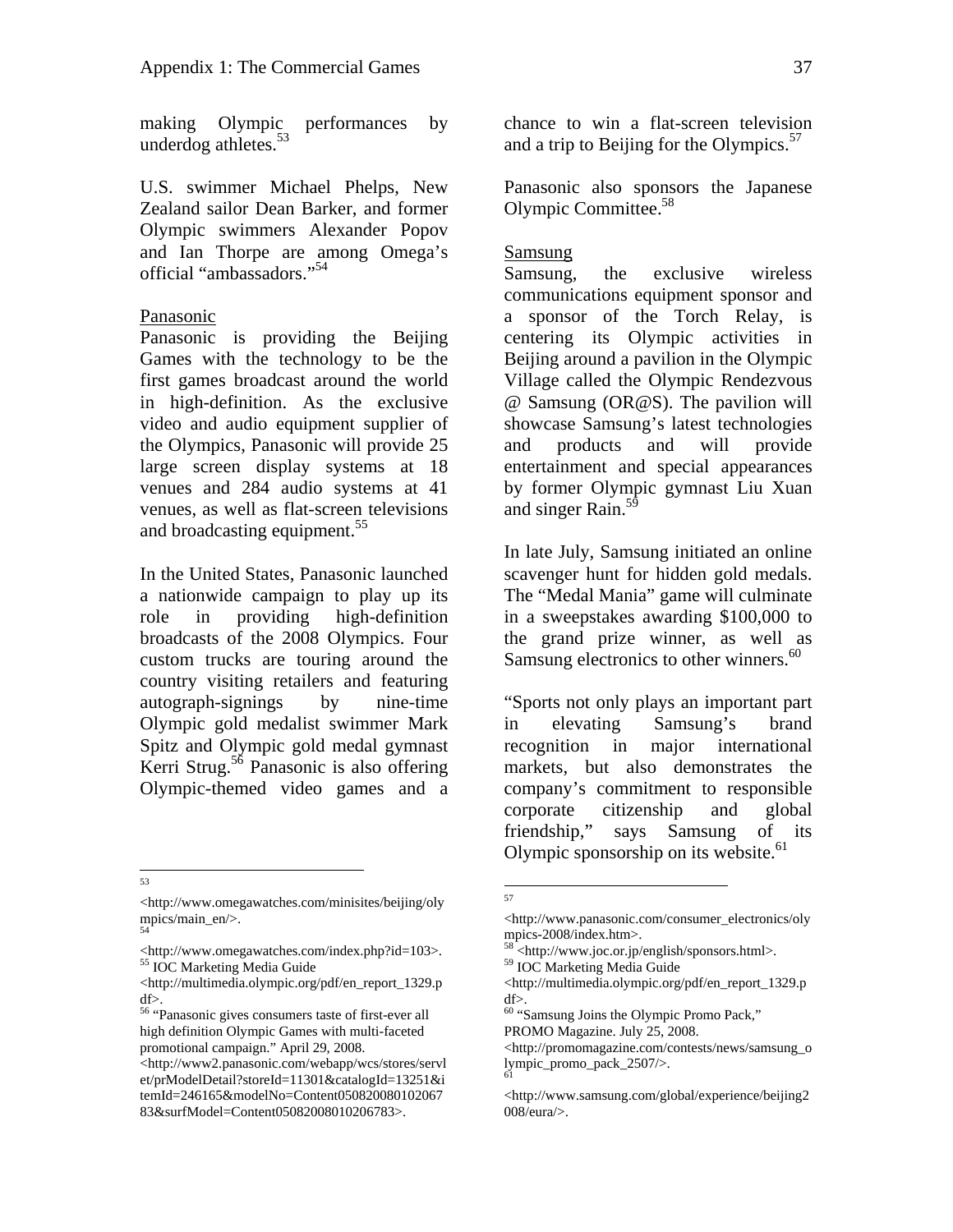The international federation governing Olympic field hockey, the Federation Internationale de Hockey,  $62$  and the World Taekwondo Federation<sup>63</sup> report Samsung as sponsors.

#### Visa

Visa initiated a bombardment of television and print advertisements featuring the slogan, "Go World." The ads, narrated by actor Morgan Freeman, tout the Olympic spirit and feature former memorable Olympic athletes like Kerri Strug (1996), Derrick Redmond (1992) and Bob Beaman (1968).<sup>64</sup> Visa ran a second series of more humorous commercials featuring Chinese actor Jackie Chan and Chinese athlete Yao Ming. Visa is the only credit card accepted at Beijing Olympic venues and it installed more than 100,000 special ATMs throughout China in preparation for the Games.<sup>65</sup> Visa also sponsored an international art competition for children, awarding the winners the opportunity to attend the Olympic  $Games.$ <sup>66</sup>

Visa is a sponsor for USA Gymnastics, <sup>67</sup> USA Track and  $Field^{68}$  and the Federation Internationale de Football

62

<http://www.wtf.org/site/about\_wtf/recognized.htm>. 64<http://usa.visa.com/microsites/goworld/?ep=v\_sym

\_goworld&symlinkref=http%3A%2F%2Fusa.visa.co m%2Fpersonal%2Fvisa\_brings\_you%2Fvisa\_is\_every where%2Folympics.html>.

65 IOC Marketing Media Guide.

66 IOC Marketing Media Guide.

Association,<sup>69</sup> along with more than 200 individual athletes from around the world.

Sponsored athletes from the United States include paralympic wheelchair racer Cheri Blauwet, decathalete Bryan Clay, sprinter Allyson Felix, gymnast Paul Hamm, BMX racer Bubba Harris, swimmer Katie Hoff, beach volleyball player Mike Lambert, gymnast Nastia Liukin, taekwondo competitor Steven Lopez, swimmer Michael Phelps, long jumper Dwight Phillips, paralympian swimmer Erin Popovich, paralympian runner Marlon Shirley, soccer player Aly Wagner and beach volleyball player Kerri Walsh.<sup>70</sup>

#### **Other Notable Sponsors**

#### Adidas

Adidas is an Olympic Games Partner, which allows it to use the Olympic logo in its advertising only in China. Adidas is saturating the Chinese market with advertising and plans to have 6,300 stores in China by the end of the year in an attempt to surpass Nike in market share. $71$ 

Adidas opened a 10,000 square foot Brand Center in Beijing for the Olympics, where it is showcasing new Olympic-themed lines and held an Adidas fashion show.<sup>72</sup> It is the official

<u>.</u>

<sup>&</sup>lt;http://www.worldhockey.org/vsite/vnavsite/page/dire ctory/0,10853,1181-133634-134942-nav-list,00.html>. 63

<sup>&</sup>lt;http://multimedia.olympic.org/pdf/en\_report\_1329.p df>.

<sup>&</sup>lt;http://multimedia.olympic.org/pdf/en\_report\_1329.p df>.

 $67$  <http://www2.usa-

gymnastics.org/organization/sponsors/>.

<sup>68 &</sup>lt;http://www.usatf.org/about/sponsors/>.

 $^{69}_{70}$  <http://www.fifa.com/>.

<sup>&</sup>lt;http://usa.visa.com/microsites/olympics/athletes.html >.

<sup>71</sup> Stephanie Kang, "Adidas Ad Campaign Invokes Chinese Nationalism." The Wall Street Journal, July 3, 2008.

<sup>&</sup>lt;http://online.wsj.com/article\_print/SB121502881464 123819.html>.

<sup>72 &</sup>quot;Adidas to Open World's Largest Adidas Brand Center in Beijing." <http://

www.press.adidas.com/DesktopDefault.aspx/tabid-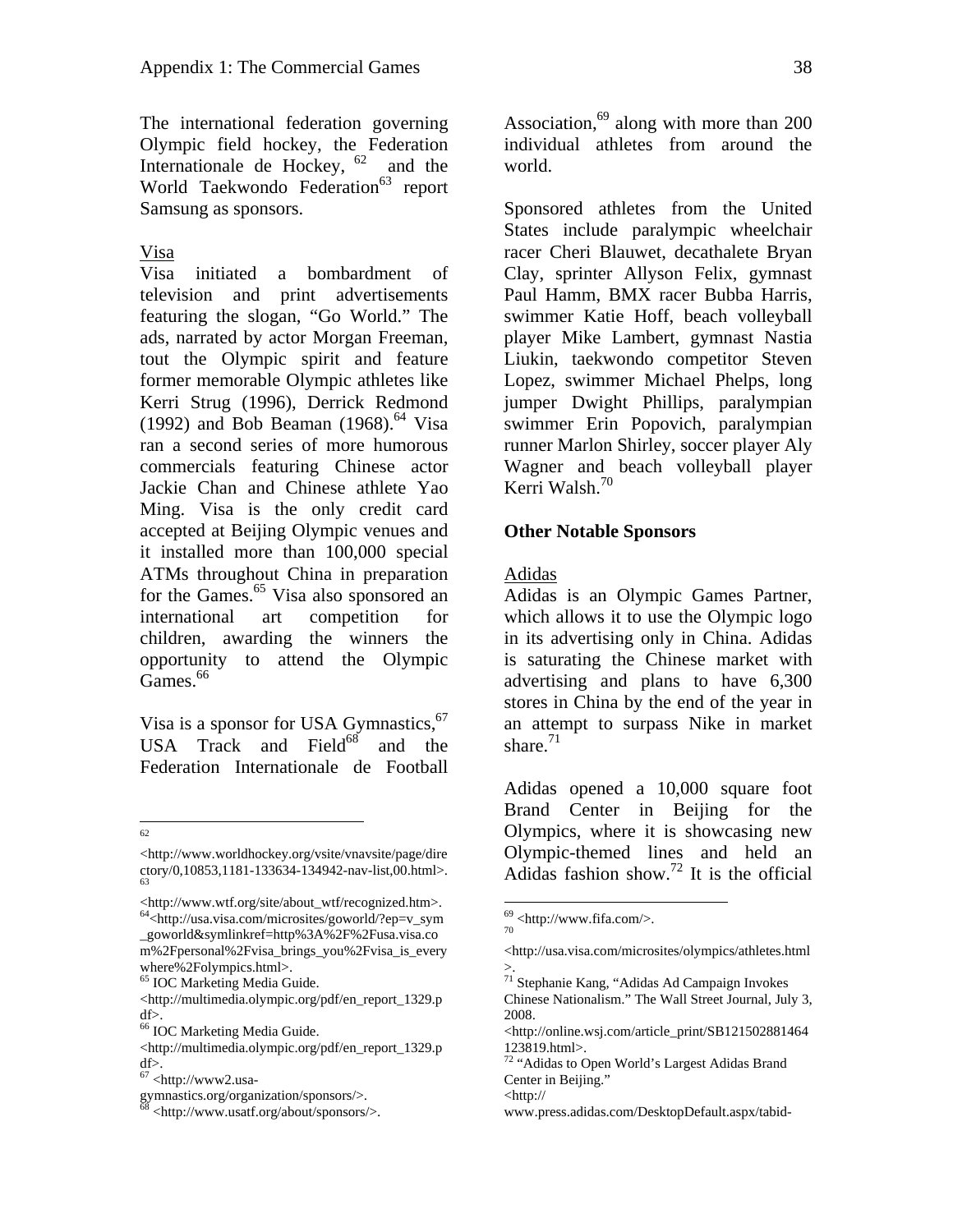sportswear partner of the Beijing Games and will provide sportswear for all the staff, volunteers and technical officials of the 2008 Olympics and Paralympics, as well as the uniforms for Team China members.<sup>73</sup> This adds up to more than 2.5 million pieces of apparel and footwear. $^{74}$ 

Adidas' marketing campaign works to invoke Chinese nationalism and carries the slogan "Together in 2008, Impossible is Nothing." Advertisements feature prominent Chinese athletes such as volleyball player Hu Jia, basketball player Sui Feifei and soccer player Zheng Zhi. $^{75}$ 

Adidas is also sponsoring USA Gymnastics,<sup>76</sup> USA Weightlifting,<sup>77</sup> the French Olympic Committee, $\bar{78}$  the French Tennis Federation,<sup>79</sup> the British Olympic Association,<sup>80</sup> the Australian

1

<http://en.beijing2008.cn/34/96/article212029634.sht ml>.

74 "Adidas top Olympic hopefuls compete at U.S. Olympic Track and Field trials." June 26, 2008. <http://www.press.adidas.com/DesktopDefault.aspx/ta bid-11/16\_read-9396/>.

75 "Adidas China Launches its Olympic Games Campaign – 'Together in 2008, Impossible is Nothing.'" November 30, 2007.

Olympic Committee, $81$  the French Olympic Committee, $82$  the International Boxing Association, $83$  the International Football Federation (soccer),<sup>84</sup> the International Handball Federation,<sup>85</sup> the International Weightlifting Federation, 86 and U.S. sprinters Tyson Gay, Allyson Felix and Jeremy Wariner.<sup>87</sup> Adidas said it is sponsoring more than 3,000 individual athletes, 214 Olympic Federations and 16 NOCs, including China,<sup>88</sup> but does not give specifics.

## Budweiser, Tsingtao Brewery and Yanjing Beer

Bending its code of having one supplier per category, the Beijing Olympics accepted three different beer companies as sponsors: Budweiser (Anheuser-Busch), Tsingtao Beer and Yanjing Beer.<sup>89</sup> Both Tsingtao<sup>90</sup> and Yanjing<sup>91</sup> were named the Official Domestic Beer Sponsor of the Beijing 2008 Olympic

89

85

<http://www.ihf.info/front\_content.php?idcatart=459>

<sup>11/16</sup>\_read-9402/> and

<sup>&</sup>lt;http://www.press.adidas.com/desktopdefault.aspx/tab id-404/>.

<sup>73 &</sup>quot;Adidas announced Official Partner of the Beijing 2008 Olympic Games." January 24, 2004.

<sup>&</sup>lt;http://www.press.adidas.com/desktopdefault.aspx/tab id-16/94\_read-8434/>.

 $6$  <http://www2.usa-

gymnastics.org/organization/sponsors/>.

<sup>77</sup>  $\lt$ http://weightlifting.teamusa.org/content/sponsors>.<br>78  $\lt$ http://www.franceolympique.com/art/144-

partenaires.html#nationaux>.

<sup>&</sup>lt;sup>9</sup> "Adidas renews its commitment to Roland-Garros and the Fédération Française de Tennis until 2012." May 23, 2008.

<sup>&</sup>lt;http://www.press.adidas.com/DesktopDefault.aspx/ta bid-11/16\_read-9016/>. 80

<sup>&</sup>lt;http://www.olympics.org.uk/beijing2008/partners.as px>.

 $rac{1}{81}$ 

<sup>&</sup>lt;http://corporate.olympics.com.au/page/44/sponsors>. 82 <http://www.franceolympique.com/art/144-

partenaires.html#nationaux>.

<sup>83 &</sup>lt;http://www.aiba.org/>.

<sup>84 &</sup>lt;http://www.fifa.com>.

<sup>.</sup>  86 <http://www.iwf.net/main.php>.

<sup>87 &</sup>quot;Adidas top Olympic hopefuls compete at U.S. Olympic Track and Field trials." June 26, 2008. <http://www.press.adidas.com/DesktopDefault.aspx/ta bid-11/16\_read-9396/>.

<sup>&</sup>lt;sup>88</sup> "Adidas top Olympic hopefuls compete at U.S. Olympic Track and Field trials." June 26, 2008. <http://www.press.adidas.com/DesktopDefault.aspx/ta bid-11/16\_read-9396/>.

<sup>&</sup>lt;http://en.beijing2008.cn/bocog/sponsors/sponsors/>. <sup>90</sup> "Tsingtao Beer Becomes Sponsor of Beijing 2008 Games." August 11, 2005.

<sup>&</sup>lt;http://en.beijing2008.cn/22/96/article212029622.sht ml>.

<sup>&</sup>lt;sup>91</sup> "Yanjing Beer Announced Sponsor of Beijing 2008 Olympic Games." August 10, 2005.

<sup>&</sup>lt;http://en.beijing2008.cn/24/96/article212029624.sht ml>.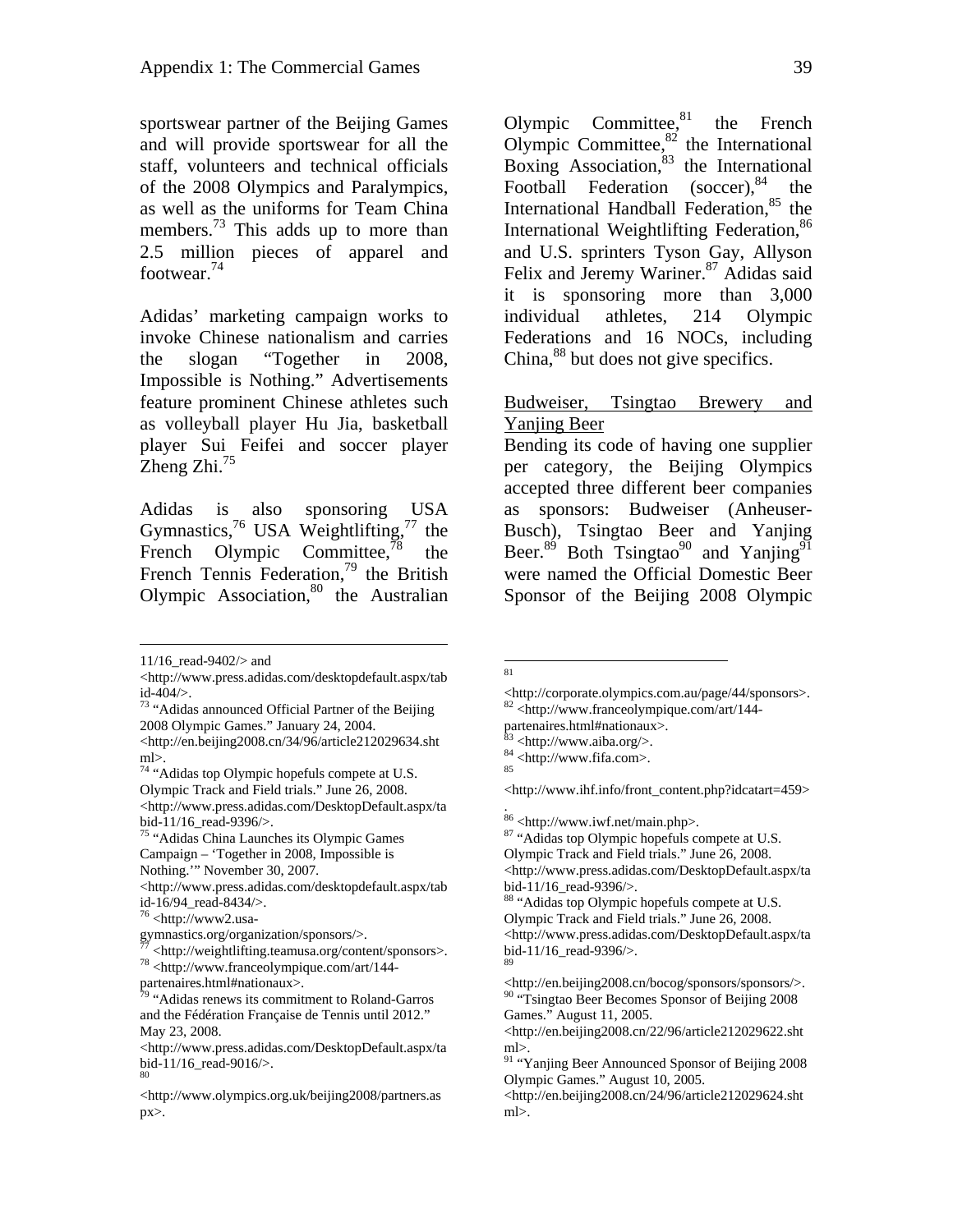Games. Budweiser is the Official International Beer.<sup>92</sup>

To commemorate the Beijing Games, Budweiser released three special-edition cans in gold, silver and bronze, available only in China. $93$  To celebrate the oneyear countdown to the Olympics, Budweiser teamed up with the General Administration for Sports in China and held a nationwide bike tour in the country. Budweiser also set up beer gardens in three Chinese cities with Olympic themes. $94$  During the Olympic Games, Club Bud, a multi-level night club, will host eight different theme parties.<sup>95</sup> One of the parties will be cohosted by MTV China.<sup>96</sup>

Anheuser-Busch also sponsors more than 25 NOCs, including the United States, Great Britain,  $China<sup>97</sup>$  and Japan.<sup>98</sup>

#### Nike

 $\overline{a}$ 

Nike is not an official sponsor of the Olympics, and is one company Beijing is attempting to prevent from "ambush advertising." Still, to remain competitive with Adidas and maintain its market share in China, Nike has launched what it calls the "largest campaign in the

busch.com/Press/ABChina/PressReleases/budOlympic Cans.html>.

95 <http://www.anheuser-

 $96$  <http://www.anheuser-

 $\frac{97}{7}$  <http://www.anheuser-

98 <http://www.joc.or.jp/english/sponsors.html>.

brand's history." Nike is using the Olympics to help celebrate the  $20<sup>th</sup>$ anniversary of its "Just Do It" campaign, as well as to launch its Hyperdunk shoe. $99$ 

At the end of August, Nike is sponsoring an event it calls "The Human Race," intended to be the largest single-day running event in history. One million runners in 25 cities are expected to participate in the race. $100$ 

Nike is the sponsor of several U.S. governing bodies, including the USOC,<sup>101</sup> USA Archery,<sup>102</sup> USA USA Archery,<sup>102</sup> USA Basketball,<sup>103</sup> U.S. Canoe and Kayak,<sup>104</sup> USA Cycling Inc.,  $^{105}$  U.S. Soccer,  $^{106}$ USA Softball $107$  and USA Track and Field. $108$ 

 $92$  <http://www.anheuser-

busch.com/PDF/Budweiser.pdf>.

 $93$  <http://www.anheuser-

<sup>94 &</sup>lt;http://www.anheuser-

busch.com/Press/ABChina/PressReleases/BikeTourSt art.html>.

busch.com/Press/ABChina/PressReleases/clubBud.ht ml>.

busch.com/Press/ABChina/PressReleases/clubBudMT V.html>.

busch.com/Press/ABChina/PressReleases/clubBud.ht ml>.

<sup>&</sup>lt;sup>99</sup> Kenneth Hein, "Nike Prepares Global Effort." AdWeek, July 17, 2008.

<sup>&</sup>lt;http://www.adweek.com/aw/content\_display/creative /news/e3i50336777802bc299c1d9ae542bbbce8d>.

<sup>&</sup>lt;sup>100</sup> Kenneth Hein, "Nike Prepares Global Effort." AdWeek, July 17, 2008.

<sup>&</sup>lt;http://www.adweek.com/aw/content\_display/creative /news/e3i50336777802bc299c1d9ae542bbbce8d>.  $\frac{101}{102}$  <http://www.usoc.com/content/sponsors>.

<sup>&</sup>lt;http://www.usarchery.org/usarchery/html/Sponsorshi p.html>. 103

<sup>&</sup>lt;http://www.usabasketball.com/inside.php?page=spon sors>.

<sup>&</sup>lt;sup>104</sup> <http://www.usack.org/Official\_Sponsors\_.aspx#>.<br> $\frac{^{105}}{^{105}}$  <http://www.usacycling.org/sponsors/>.

<sup>\</sup>spacer.com/sponsors/index.jsp.html>. 107 \leftp://www.usasoftball.com/folders.asp?uid=97>. 108 \leftp://www.usatf.org/about/sponsors/>.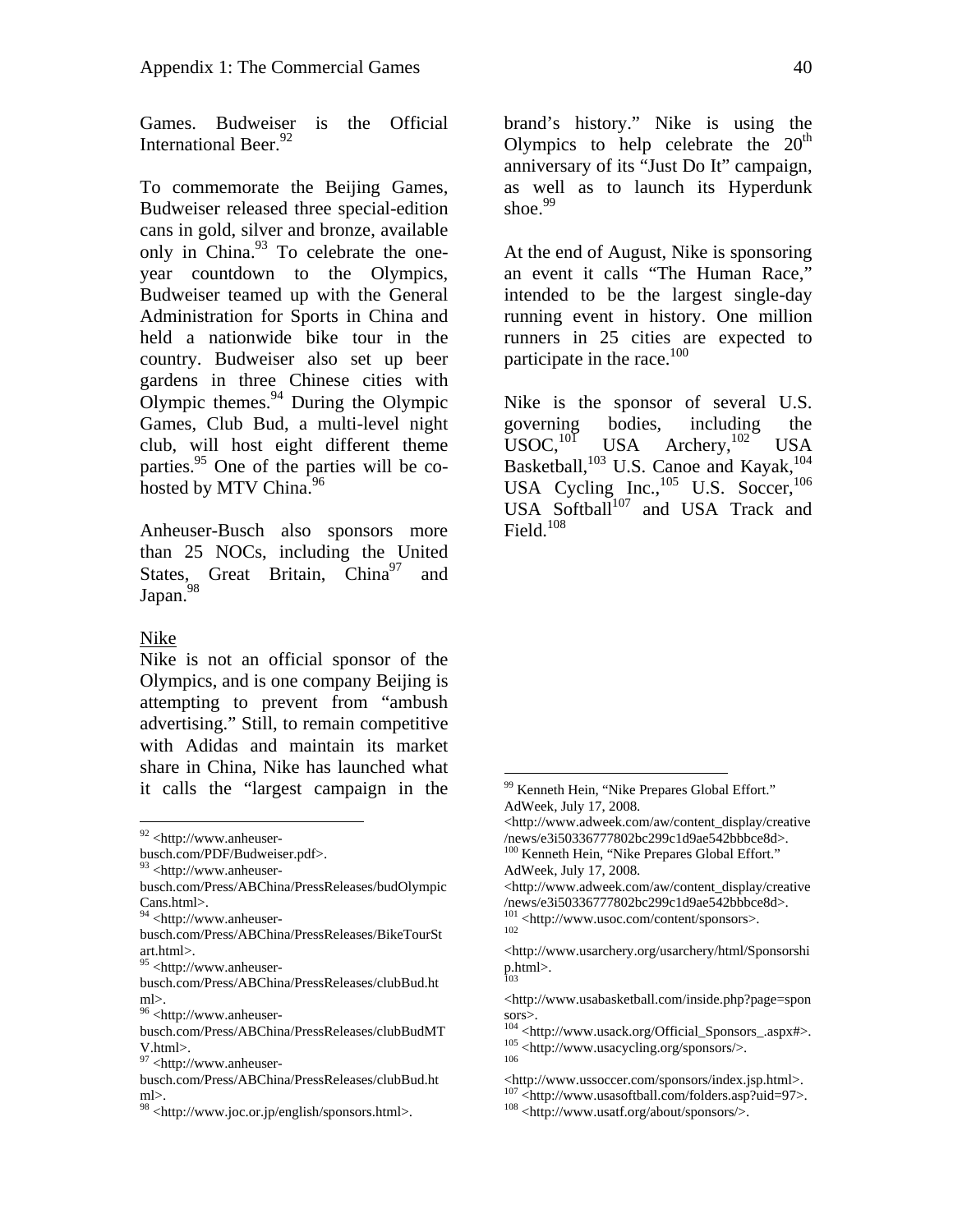#### **Sponsors of the BOCOG**

#### **The Olympic Partners**

Atos Origin Coca-Cola **GE** Johnson & Johnson Kodak Lenovo Manulife McDonald's Omega Panasonic Samsung Visa

# **Beijing Organizing Committee of the Olympic Games (BOCOG) Partners** Adidas Air China Bank of China

CNC CNPC Johnson & Johnson PICC Sinopec State Grid Corp. Volkswagen

#### **BOCOG Sponsors**

Anheuser-Busch BHP Billiton Haier Heng Yuan Xiang President Enterprises Sohu.com Inc Tsingtao UPS Yanjing Beer Yili Group

#### **BOCOG Suppliers**

China Mobile

(this list may be incomplete)

• Aggreko: the Supplier of Temporary Power Generation for the Beijing 2008 Olympic Games. $<sup>1</sup>$ </sup>

• Aifly: the Language Training Services Supplier for the Beijing 2008 Olympic  $Games.<sup>2</sup>$ 

• Aokang: the Official Leather Goods Supplier of the Beijing 2008 Olympic Games $3$ 

• Beijing Gehua Ticketmaster Ticketing Co., Ltd.: the Ticketing Service Exclusive Supplier of the Beijing 2008 Olympic  $Games<sup>4</sup>$ 

 $\frac{1}{1}$ <sup>1</sup> "Aggreko awarded Supply Contract for Beijing 2008 Olympic Games."

<sup>&</sup>lt;http://www.aggreko.com/Asia/news\_\_events/pr ess releases/aggreko wins beijing olympic s.a  $spx$ .

<sup>&</sup>lt;sup>2</sup> "Aifly becomes Beijing 2008 Olympic Games Language Training Services Supplier." June 20, 2007.

<sup>&</sup>lt;http://en.beijing2008.cn/bocog/sponsors/headli nes/n214099347.shtml>.

<sup>&</sup>lt;sup>3</sup> "Aokang becomes the Official Leather Goods Supplier of the Beijing 2008 Olympic Games," March 22, 2007.

<sup>&</sup>lt;http://en.beijing2008.cn/bocog/sponsors/headli nes/n214063774.shtml>.

<sup>&</sup>lt;sup>4</sup> "Many achievements in decisive 2007, more to come in 2008," December 19, 2007.

<sup>&</sup>lt;http://en.beijing2008.cn/news/dynamics/headlin es/n214218674\_1.shtml>.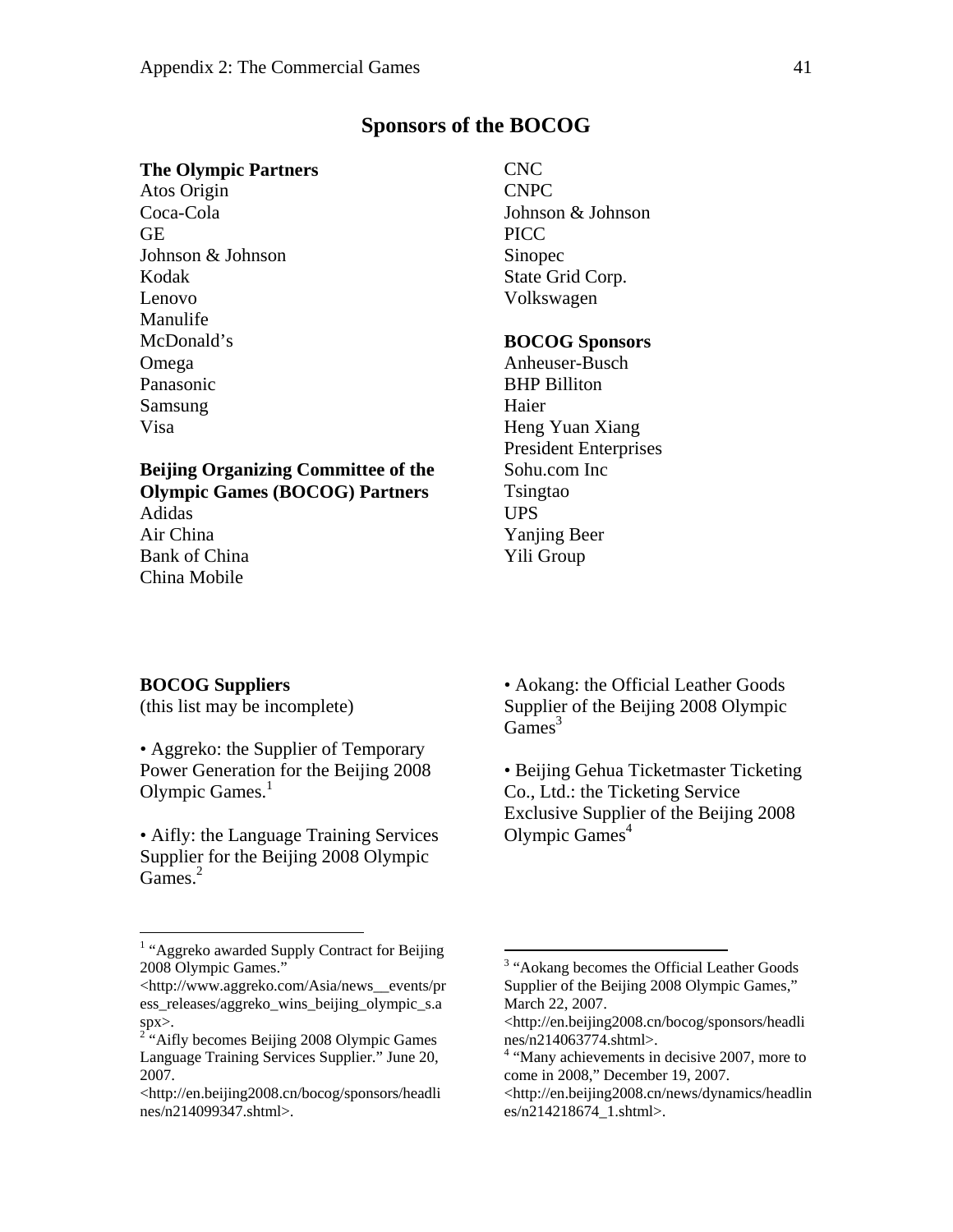• Capinfo: the Multilingual Service Provider of the Beijing 2008 Olympic Games.<sup>5</sup>

• COFCO Wines & Spirits (Greatwall Wine): the Beijing 2008 Wine Exclusive Supplier $<sup>6</sup>$ </sup>

• Crystal CG: the Official Graphic Design Service Supplier of the Beijing 2008 Olympic Games.<sup>7</sup>

• Dayun: the official motorcycle supplier of Beijing 2008 Olympic Games and the official exclusive motorcycle supplier of Beijing 2008 Paralympic Games<sup>8</sup>

• Der Group: the Official Home and Industrial Flooring Supplier of the Beijing 2008 Olympic Games<sup>9</sup>

• Effem Foods (Beijing): the Beijing 2008 Olympic Games Chocolate Exclusive Supplier<sup>10</sup>

 $\overline{a}$ 

<sup>6</sup> "COFCO Wines & Spirits (Greatwall Wine) selected as the Beijing 2008 Wine Exclusive Supplier," August 16, 2006.

<http://en.beijing2008.cn/53/59/article21203595 3.shtml>.

<sup>7</sup> "Crystal CG named as Olympic graphic design service supplier." August 3, 2006.

<http://english.people.com.cn/200608/03/eng200 60803\_289406.html>.

<http://en.beijing2008.cn/bocog/sponsors/headli nes/n214091086.shtml>.

<sup>9</sup> "Der Group becomes the Official Home and Industrial Flooring Supplier of the Beijing 2008 Olympic Games," March 8, 2007.

<http://en.beijing2008.cn/bocog/sponsors/headli nes/n214063772.shtml>.

• Snickers is the Beijing 2008 Olympic Games Official Chocolate<sup>11</sup>

• English First (EF): the Official Language Training Supplier of Beijing 2008 Olympic Games<sup>12</sup>

• HK Royal Furniture Holding Ltd.: the Official Home Furniture Exclusive Supplier of the Beijing 2008 Olympic  $Games<sup>13</sup>$ 

• Kerry Oils & Grains (China) Limited (Arawana): the Cooking Oil Exclusive Supplier of the Beijing 2008 Olympic  $Games<sup>14</sup>$ 

• Kinghey: the Fresh Pork and Processed Products Exclusive Supplier of the Beijing 2008 Olympic Games.<sup>15</sup>

 $\overline{a}$ 

<http://en.beijing2008.cn/bocog/sponsors/headli nes/n214063773.shtml>.

<sup>13</sup> "HK Royal Furniture Holding Ltd. becomes the Official Home Furniture Exclusive Supplier of the Beijing 2008 Olympic Games," March 9, 2007.

<http://en.beijing2008.cn/bocog/sponsors/headli nes/n214063771.shtml>.

14 "Kerry Oils & Grains (China) Limited (Arawana) becomes the Cooking Oil Exclusive Supplier of the Beijing 2008 Olympic Games," October 26, 2006.

<http://en.beijing2008.cn/79/12/article21205127 9.shtml>.

<sup>15</sup> "Beijing Olympics food safety." March 9, 2008.

<http://english.sina.com/1/2008/0309/149483.ht ml>.

<sup>&</sup>lt;sup>5</sup> "Capinfo becomes Beijing 2008 Olympic Games multilingual service provider." June 15, 2007.

<sup>&</sup>lt;http://en.beijing2008.cn/bocog/sponsors/headli nes/n214097858.shtml>.

<sup>&</sup>lt;sup>8</sup> "Dayun becomes the Official Motorcycle Supplier of Beijing 2008 Olympic Games and the Official Exclusive Motorcycle Supplier of Beijing 2008 Paralympic Games," May 24, 2007.

<sup>&</sup>lt;sup>10</sup> "Effem Foods (Beijing) selected as Beijing 2008 Olympic Games Chocolate Exclusive Supplier," May 24, 2006.

 $11$  "Effem Foods (Beijing) selected as Beijing 2008 Olympic Games Chocolate Exclusive Supplier," May 24, 2006.

<sup>&</sup>lt;http://en.beijing2008.cn/16/20/article21202201 6.shtml>.

<sup>&</sup>lt;sup>12</sup> "English First (EF) selected as Official Language Training Supplier of Beijing 2008 Olympic Games," March 2, 2007.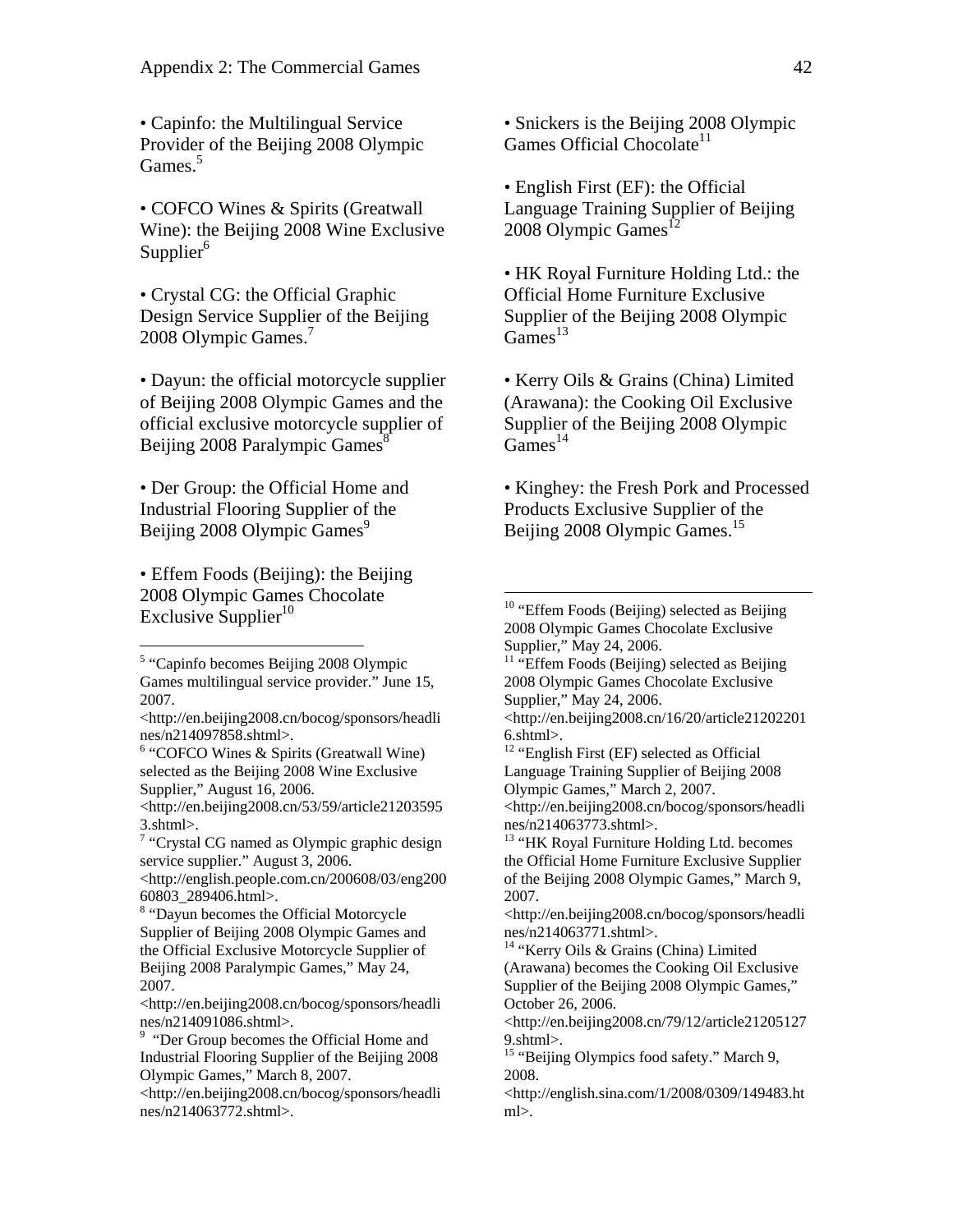• Kokuyo: the Office Space Design Service Supplier of the Beijing Beijing 2008 Olympic Games.<sup>16</sup>

• LiBy: one of three exclusive suppliers for the 2008 Paralympic Games along with Guangzhou Dayang Motorcycle Co. and Ao Kang Group  $Co<sup>17</sup>$ 

• Mengna: the Exclusive Supplier of Socks for the Beijing 2008 Olympic Games.<sup>18</sup>

• Microsoft (China): the Official System Software and Support Supplier of the Beijing  $2008$  Olympic Games<sup>19</sup>

• Mondo: the Official Athletic Track, Basketball and Handball Courts Supplier of the Beijing 2008 Olympic Games<sup>20</sup>

• Newauto: the Electronic Chinese Translation Services supplier for the Beijing  $2008$  Olympic Games<sup>21</sup>

<http://en.beijing2008.cn/paralympic/news/news /n214242637.shtml>.

<sup>18</sup> "Beijing 2008 Greets Its First Exclusive Supplier." March 14, 2006.

<http://www.btmbeijing.com/contents/en/busines s/2006-03/olympics/olympics>.

<sup>19</sup> "BOCOG welcomes Microsoft China as new System Software & Support Supplier," June 28, 2007.

<http://en.beijing2008.cn/bocog/bocognews/head lines/n214110880.shtml>.

<sup>20</sup> "Mondo Becomes the Official Supplier of the Beijing 2008 Olympic Games," December 20, 2006.

<http://en.beijing2008.cn/27/34/article21400342 7.shtml>.

<sup>21</sup> "Newauto to supply electronic Chinese translation services for the Beijing 2008 Olympic Games," August 1, 2007.

• President Enterprises: the Official Noodles Sponsor of the Beijing 2008 Olympic  $Games^{22}$ 

• PricewaterhouseCoopers: the Accounting Services Supplier for the Beijing  $2008$  Olympic Games<sup>23</sup>

• Schenker China Limited: the Official Freight Forwarding and Customs Clearance Exclusive Supplier of the Beijing 2008 Olympic Games<sup>24</sup>

• Sega's "Beijing 2008:" the Official Video Game of the Olympic Games<sup>25</sup>

• Staples: the Exclusive Supplier of Office Furniture for the Beijing 2008 Olympic Games $^{26}$ 

• State Grid Corporation of China (SG): the Official Energy Utility Service Partner of the Beijing 2008 Olympic Games $^{27}$ 

<sup>22</sup> "President Enterprises becomes the Noodles Sponsor," September 12, 2006. <http://en.beijing2008.cn/38/32/article21204323 8.shtml>.

<sup>23</sup> "PricewaterhouseCoopers China names as accounting services supplier to Beijing 2008 Olympic Games," April 25, 2007.

<http://www.pwc.com/extweb/ncpressrelease.nsf /docid/FE434B9E38209065852572C8006D89B  $D$ 

<sup>24</sup> "Liu Jingmin meets Hartmut Mehdorn of DB," January 10, 2008.

<http://en.beijing2008.cn/bocog/bocognews/head lines/n214230365.shtml>.

<sup>25</sup> "Beijing 2008<sup>TM</sup>: The official video game of the Olympic Games Crosses the Finish Line at Retailers in North America," July 10, 2008. <http://www.sega.com/news/?n=2114>.

<sup>26</sup> "Staples named Official Furniture Supplier for Olympics – China" <http://www.is-

guide.com/news/staples-named-officialfurniture-supplier-for-olympics-2973.aspx>.

<sup>27</sup> "SG selected Official Energy Utility Service Partner of Beijing 2008 Olympic Games,"

<sup>&</sup>lt;sup>16</sup> "KOKUYO becomes Office Space Design Service Supplier of the Beijing 2008 Olympic Games." July 13, 2007.

<sup>&</sup>lt;http://en.beijing2008.cn/bocog/sponsors/headli nes/n214109831.shtml>.

<sup>&</sup>lt;sup>17</sup> "BOCOG holds Paralympic Games Sponsor Workshop." January 29, 2008.

<sup>&</sup>lt;http://en.beijing2008.cn/bocog/sponsors/headli nes/n214132317.shtml>.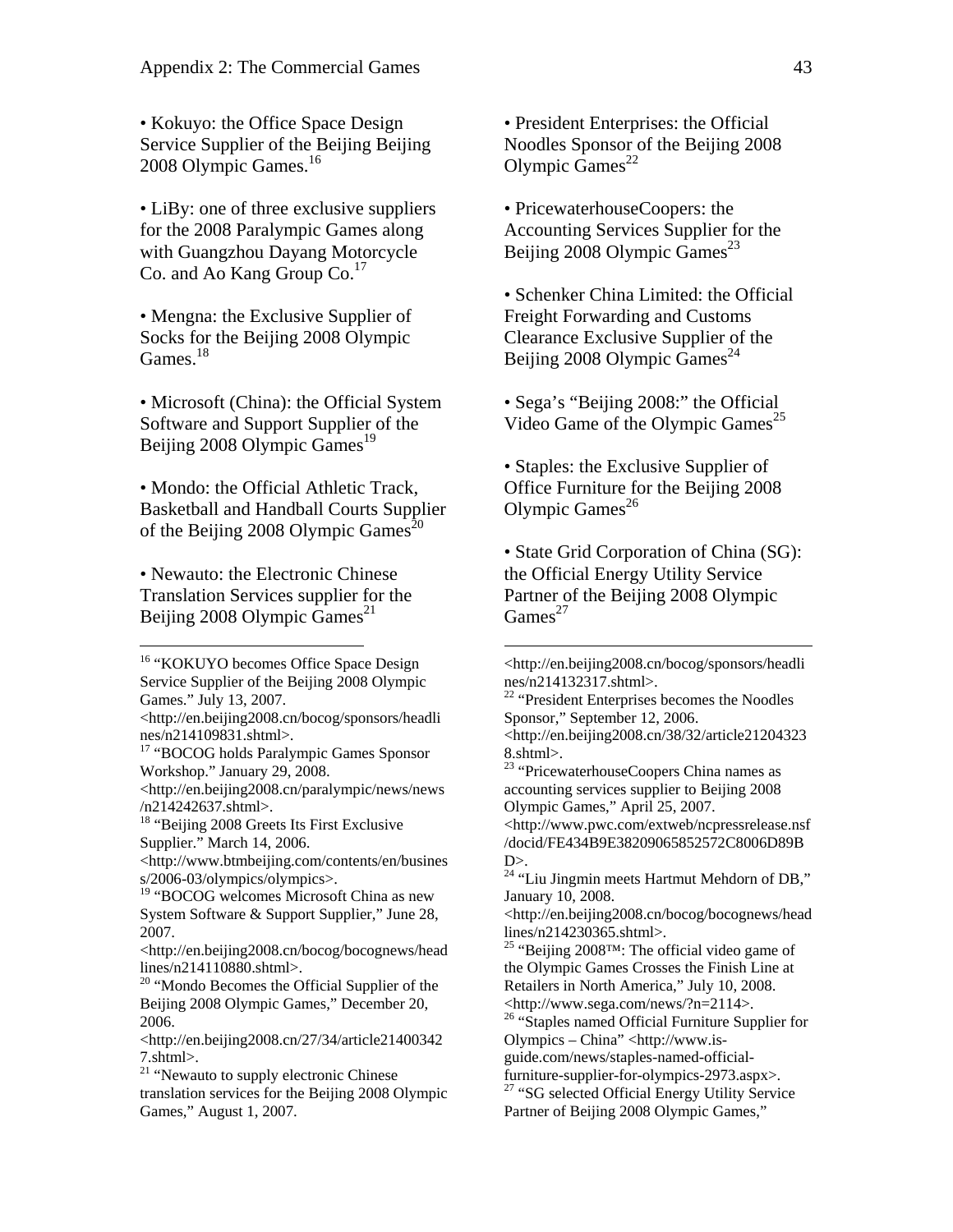• Taishan: the Official Sports Equipment Supplier for the Beijing 2008 Olympic Games $^{28}$ 

• Technogym: the Fitness Equipment Exclusive Supplier of the Beijing 2008 Olympic Games $^{29}$ 

• Unipack: the Printing Services Supplier for the Beijing  $2008$  Olympic Games<sup>30</sup>

• Vantage Stock: the Gas Appliance Exclusive Supplier of the Beijing 2008 Olympic  $Games<sup>31</sup>$ 

• YADU Indoor Environmental Protection Science & Technology Co. Ltd: the Beijing 2008 Olympic Games Air Humidifier & Purifier Exclusive Supplier $32$ 

• Yuanpei Translation: the Official Translation and Interpretation Service

January 26, 2006.

 $\overline{a}$ 

<http://en.beijing2008.cn/92/95/article21202959  $2.$ shtml $>$ .

<http://www.taishansports.us/content/view/53/1/ >.

 $29$  "Technogym becomes the Fitness Equipment Exclusive Supplier of the Beijing 2008 Olympic Games," February 9, 2007.

<http://en.beijing2008.cn/bocog/sponsors/headli nes/n214063770.shtml>.

<sup>30</sup> "Unipack becomes New Printing Services" Supplier for Beijing 2008 Olympic Games," July 9, 2007.

<http://en.beijing2008.cn/bocog/sponsors/headli nes/n214111144.shtml>.

<sup>31</sup> "Vantage Stock becomes the Gas Appliance" Exclusive Supplier of the Beijing 2008 Olympic Games," April 28, 2006.

<http://en.beijing2008.cn/77/95/article21202957 7.shtml>.

<sup>32</sup> "YADU becomes the Beijing 2008 Olympic Games Air Humidifier & Purifier Exclusive Supplier," May 11, 2006.

<http://en.beijing2008.cn/76/95/article21202957 6.shtml>.

Supplier of the Beijing 2008 Olympic  $Games<sup>33</sup>$ 

• Zhejiang Mengna Knitting Co., LTD: the Beijing 2008 Olympic Games Socks Exclusive Supplier<sup>34</sup>

• Zhengzhou Synear Food Co., Ltd: the Frozen Dumplings Exclusive Supplier of the Beijing 2008 Olympic Games $^{35}$ 

 $\overline{a}$ 

<sup>34</sup> "Zhejiang Mengna becomes Beijing 2008 Olympic Games Socks Exclusive Supplier," March 1, 2006.

<sup>&</sup>lt;sup>33</sup> "Yuanpei Translation becomes the Official Translation and Interpretation Service Supplier of the Beijing 2008 Olympic Games," December 30, 2006.

<sup>&</sup>lt;http://en.beijing2008.cn/51/59/article21400595 1.shtml>.

<sup>&</sup>lt;http://en.beijing2008.cn/87/95/article21202958 7.shtml>.

<sup>&</sup>lt;sup>35</sup> "Zhengzhou Synear Food Co., Ltd becomes the Frozen Dumplings Exclusive Supplier of the Beijing 2008 Olympic Games," September 4, 2006.

<sup>&</sup>lt;http://en.beijing2008.cn/95/10/article21204109 5.shtml>.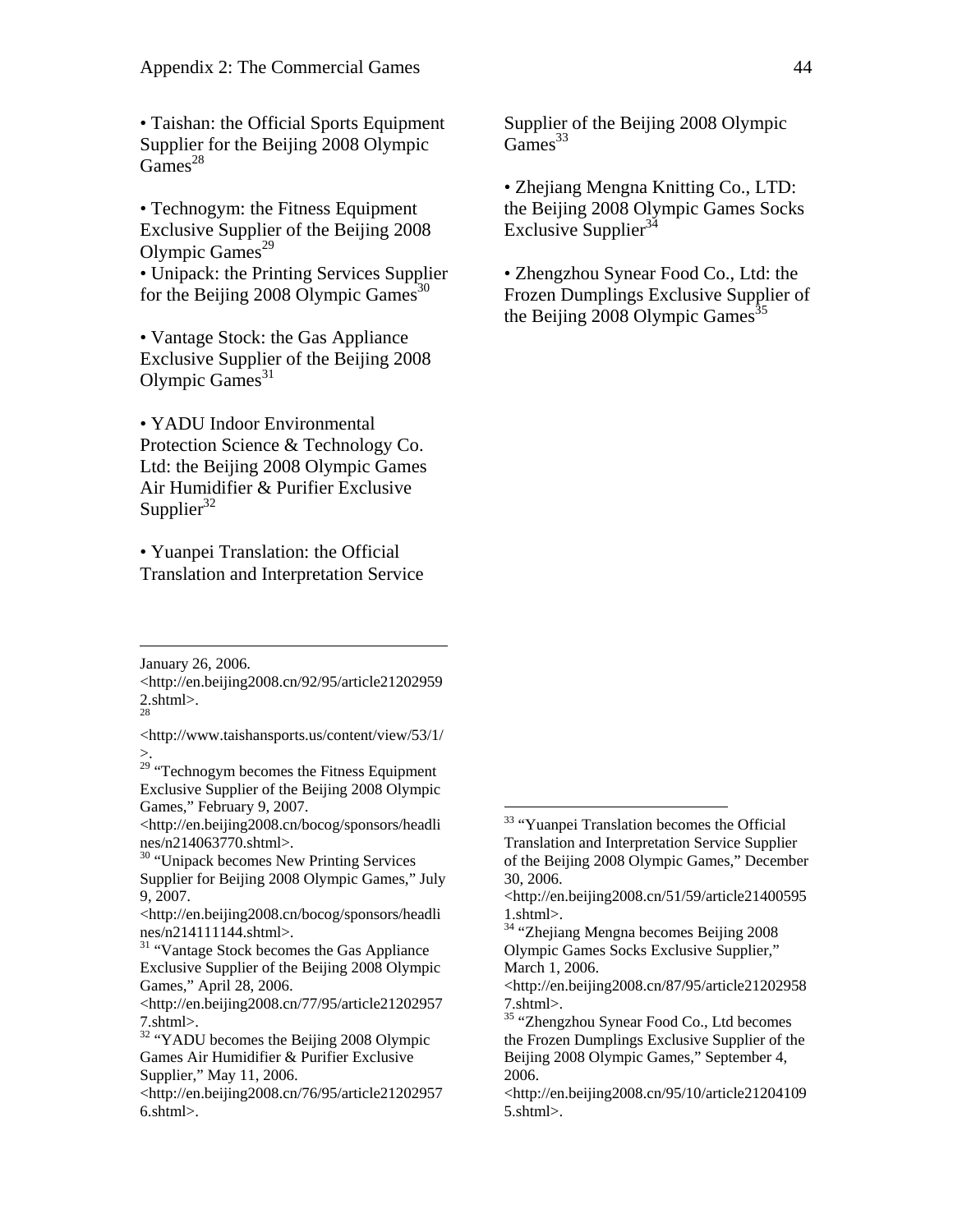## **Sponsors of the International Federations**

All sponsors and suppliers listed are based on self-reporting by the international federations and may be incomplete.

# **Archery: International Archery**   $\textbf{Federation}^1$

KIA Motors Longines Meteksan Events Milli Piyango Spor Toto Turkish Airlines

Partners

Danage of Scandinavia Ragim Wadi Degla Sporting Club Easton Technical Products Inc. Rosa Inc. Win & Win Archery Co. Hoyt Samick Sports Co. Ltd Archery Life Co. Bjorn Bengston LAS Distribution Arizona Archery Enterprises Geologic Maple Leaf Press Inc. Arrowhead Ishii Archery Co. Ltd FIVICS Archery Asahi Archery Inc. JVD Distribution Beiter Bagar & Pilar Krueger Targets

## **Badminton: Badminton World Federation**<sup>2</sup>

No corporate sponsors reported.

 $\overline{a}$ 

**Baseball: International Baseball Association**<sup>3</sup> Mizuno Sports Marketing Japan SSK

**Basketball: International Basketball Federation**<sup>4</sup> Bwin.com Champion Molten MONDO NOKIA Sinalco Tissot VODAVODA Zepter

## **Boxing: International Boxing Association**<sup>5</sup> Adidas Everlast Top Ten

#### **Canoe and Kayak: International Canoe Federation**<sup>6</sup>

European Broadcasting Union WCSN.com

**Cycling: International Cycling Union**<sup>7</sup> Bosco Sport Egidio Logistica

 $\frac{1}{2}$  <http://www.archery.org/>.

<sup>&</sup>lt;http://www.internationalbadminton.org/sponsors.htm l>.

<sup>&</sup>lt;sup>3</sup> <http://www.ibaf.org/ibaf/sponsors/>.

 $4$  See

<sup>&</sup>lt;http://www.workersrights.org/Freports/LianThai.asp > and

<sup>&</sup>lt;http://www.workersrights.org/Freports/UniqueGarm ents.asp>.

 $5$  <http://www.aiba.org/>.

 $\frac{6}{7}$  <http://www.canoeicf.com/>.

<sup>&</sup>lt;http://www.uci.ch/templates/UCI/UCI1/layout.asp? MenuID=12552>.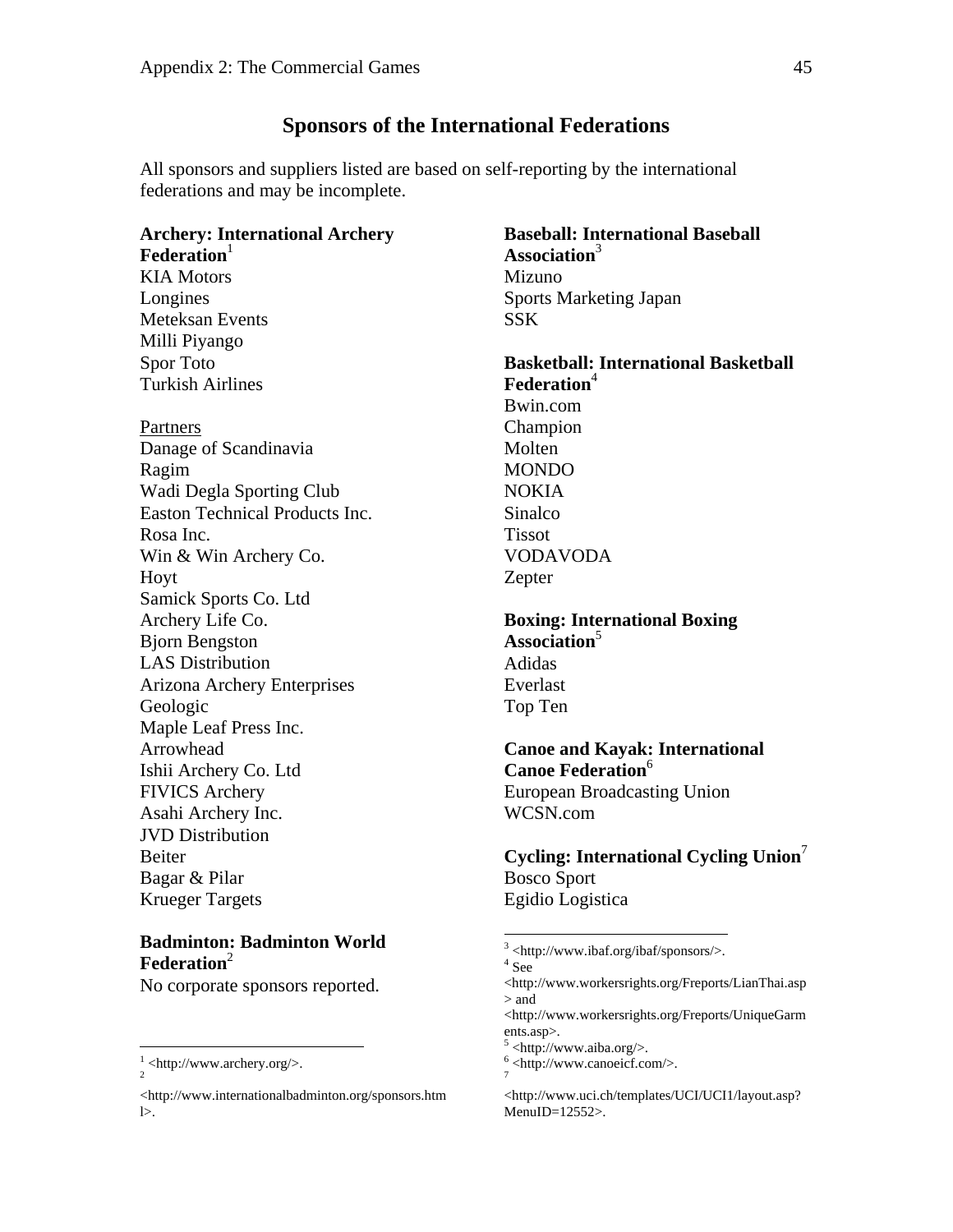Santini Maglificio Sportivo Shimano Skoda Tissit

#### **Diving, Swimming and Synchronized Swimming: International Swimming Federation**<sup>8</sup> Astral Pool

Nikon **OMEGA** Speedo Yakult

## **Equestrian: International Equestrian Federation**<sup>9</sup> Alltech **HSBC** Rolex Samsung

**Fencing: International Fencing**  Federation<sup>10</sup> Tissot

# **Field Hockey: International Hockey**  Federation<sup>11</sup>

ABN Amro Ata Holding BDO International Samsung **Suppliers** Dubai Sports City Kirkman Company TK Equipment

# **Gymnastics: International Gymnastics Federation**<sup>12</sup> American Athletics Inc. Banfer GmbH Eurotramp Gymnova Janssen-fritsen Longines Sasaki Senoh

Spieth Swiss Timing Ltd Taishansports

#### **Judo: International Judo Federation** OTP Bank $^{13}$

#### **Modern Pentathlon: International Modern Pentathlon Union**<sup>14</sup>

Lufthansa New Balance Speedo

#### **Rowing: International Rowing Federation**<sup>15</sup>

BBG Bootsbau Berlin BRACA-SPORT Concept2 Croker Oars Empacher Bootswerft Filippi Racing Hudson Boat Works Hangzhou Liangjin Boat Co. Martinoli Pei Sheng Boat Polaritas **WUDI** Salani Boats Schellenbacher Skins

<http://www.fina.org/project/index.php?option=com\_ content&task=view&id=1146&Itemid=9>.

.

 <sup>8</sup>  $\overline{8}$ 

<sup>&</sup>lt;sup>9</sup> <http://www.fei.org/Pages/Default.aspx>.<br><sup>10</sup> <http://www.fie.ch/>.

 $^{10}$  <http://www.fie.ch/>.

<sup>&</sup>lt;http://www.worldhockey.org/vsite/vnavsite/page/dire ctory/0,10853,1181-133634-134942-nav-list,00.html>.

 $12$  <http://www.fig-

gymnastics.com/cache/compo/5586-15-10001.html>.  $\langle$ http://www.iif.org>.

 $14$  <http://www.pentathlon.org/index.php?id=27>.

<sup>&</sup>lt;http://www.worldrowing.com/index.php?pageid=64>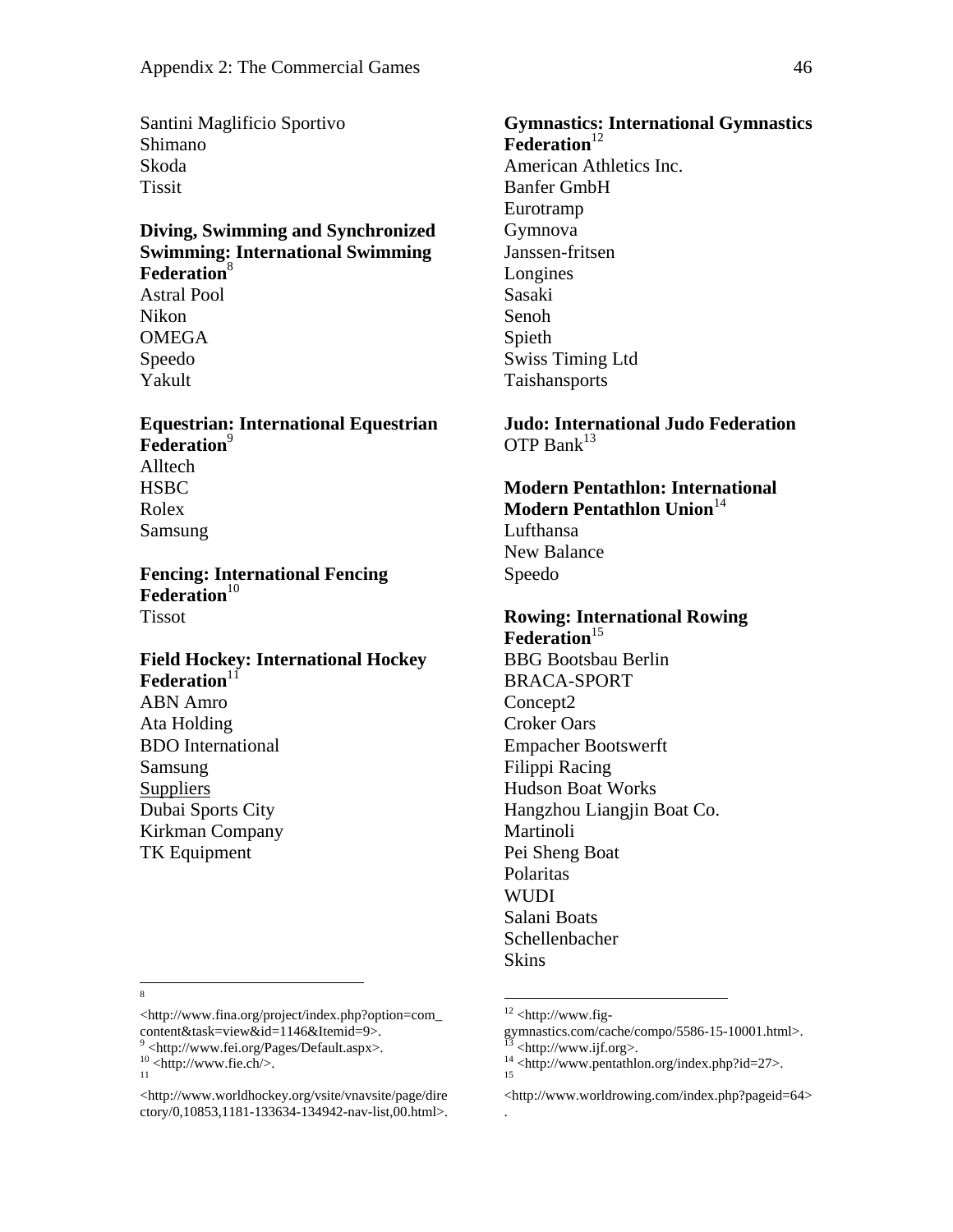Stampfli Swift Racing T2

## **Sailing: International Sailing Federation**<sup>16</sup> Rolex Volvo

**Suppliers** Helly Hanson San Pellegrino Schenker

#### **Shooting: International Shooting Sports Federation**<sup>17</sup> No corporate sponsors reported.

#### **Soccer: International Football**  Association<sup>18</sup>

Adidas Coca-Cola Emirates Hyundia-KIA Motors Sony VISA

# **Softball: International Softball**  Federation<sup>19</sup>

**Suppliers** Mizuno

# **Swimming: International Swimming Federation** See Diving, Swimming and

Synchronized Swimming

## **Synchronized Swimming: International Swimming Federation**  See Diving, Swimming and Synchronized Swimming

 $\overline{a}$ 

# **Table Tennis: International Table Tennis Federation**<sup>20</sup> Giant Dragon TIBHAR Joola STAG DHS

## **Taekwondo: World Taekwondo**  Federation<sup>21</sup> Macquarie

Samsung

**Suppliers** ASL Electronics CK Sports Management Systems Inc LaJUST Daedo International Jewoo Sports Co. Mizuno MSL Software Nike Sports Korea Sangmoosa Schramm Sport GmbH Xintian Korea

## **Team Handball: International Handball Federation**<sup>22</sup>

Adidas Mondo Select

Suppliers Penalty Cawila Comet Sports Decathlon Derbystar Erima

<sup>20</sup>

.

 $16$  < http://www.sailing.org/1662.php>.

 $17$  <http://www.issf-shooting.org/>.

 $18$  <http://www.fifa.com/>.

<sup>19 &</sup>lt;http://www.internationalsoftball.com/index.asp>.

<sup>&</sup>lt;http://www.ittf.com/\_front\_page/ittf.asp?category=G eneral>. 21

<sup>&</sup>lt;http://www.wtf.org/site/about\_wtf/recognized.htm>.

<sup>&</sup>lt;http://www.ihf.info/front\_content.php?idcatart=459>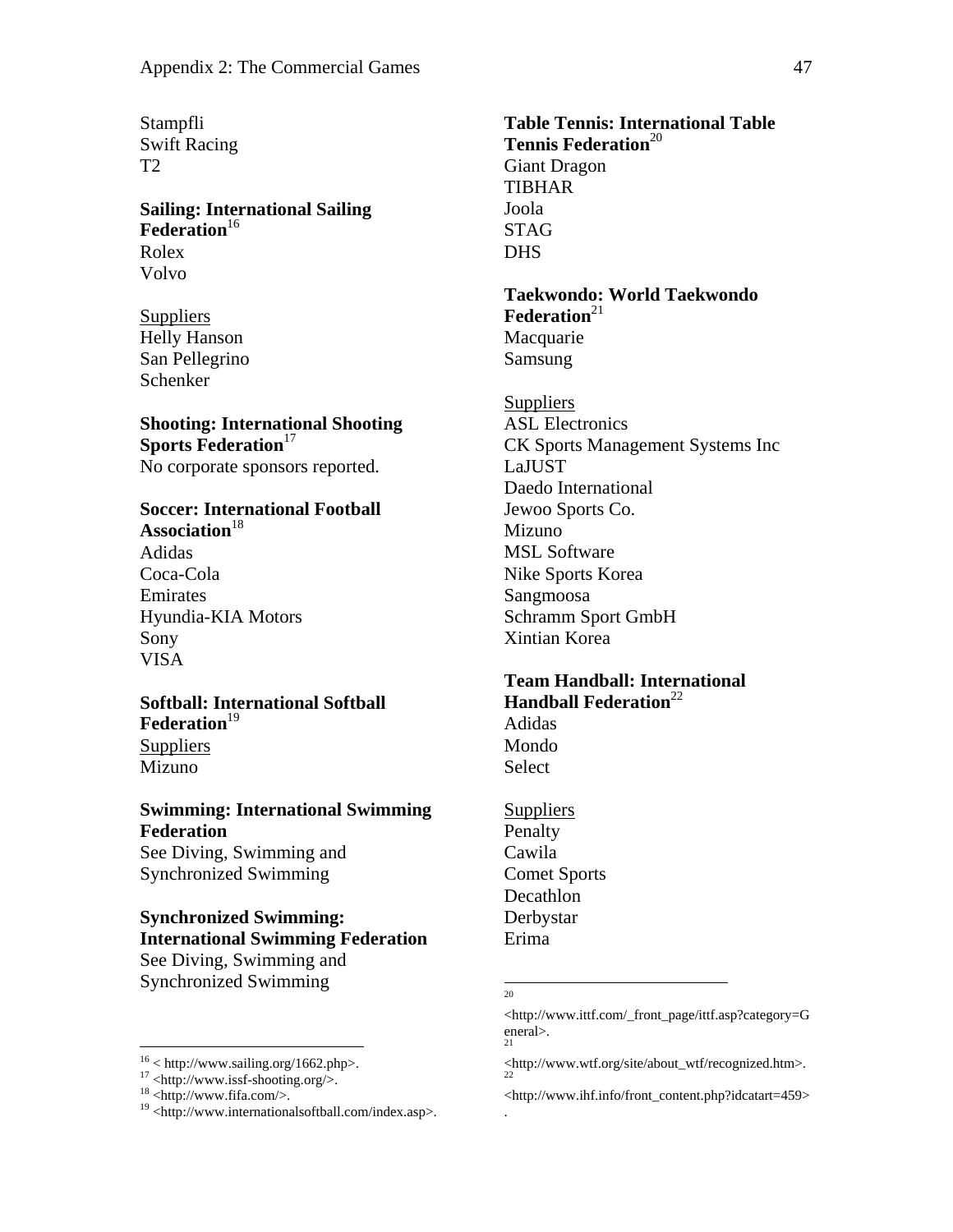Football Thai Factory Sporting Goods Green Hill GmbH Kimpex Sports Laser Sports Mikasa Corp. Molten Corp. Nassau Co. Rucanor Europe Salming Sports Select Sport Silver Star Enterprises Qingdao Synsheen Sporting Goods Co. Trial Kempa Benz Ogawa Choshunkan Co. Ehard Sport Schelde International GES Limonta Sport Sports Technology International Herculan Sports Surfaces Elatomer **Gerflor** Descol Mondo Desso DLW Sport Systems Conica **BSW** Connor Sport Court International

# **Tennis: International Tennis**

**Federation**<sup>23</sup> BNP Paribas Bosco Sport BOSS Camozzi Dunlop Sport Invacare KIA Motors NEC NH Hoteles NTT Communications

<http://www.itftennis.com/abouttheitf/commercial/spo nsorship/index.asp>.

Rolex **SEGA** Wilson

**Track and Field: International Association of Athletics Federations**<sup>24</sup> Epson Eurovision Mizuno Mondo Seiko TBS TDK Toyota VTB

# **Triathalon: International Triathlon**   $Union<sup>25</sup>$

No corporate sponsors reported.

# **Volleyball: International Volleyball Federation**<sup>26</sup>

Descente **Gerflor** Mikasa Swatch

#### **Weightlifting: International Weightlifting Federation**<sup>27</sup>

Adidas AVIS DHS Eleiko Vesaka Werksan  $2kB$ 

 $\overline{a}$ 

## **Wrestling: International Wrestling Federation**<sup>28</sup>

<sup>&</sup>lt;sup>23</sup>

 $24$  <http://www.iaaf.org/index.html>.  $25$ 

<sup>&</sup>lt;http://www.triathlon.org/?call=TELEVISIONRBeQ= =&keep=sh>.

 $26$  <http://www.fivb.org/>.

 $27$  <http://www.iwf.net/main.php>.

 $28$  <http://www.fila-

wrestling.com/index.php?option=com\_content&task= view&id=100&Itemid=93>.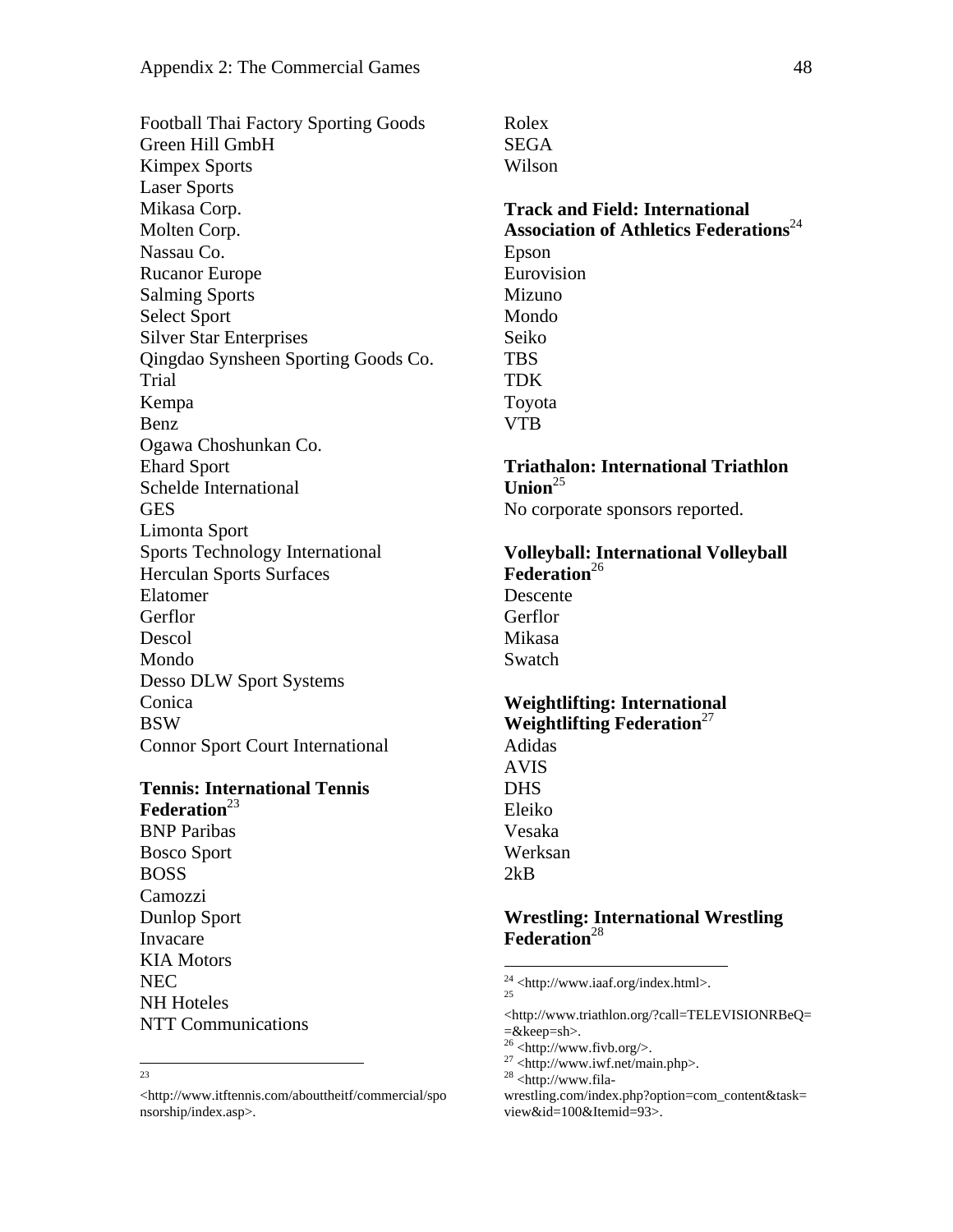**Suppliers** Adidas Asics O'Jump Samsung Yalouz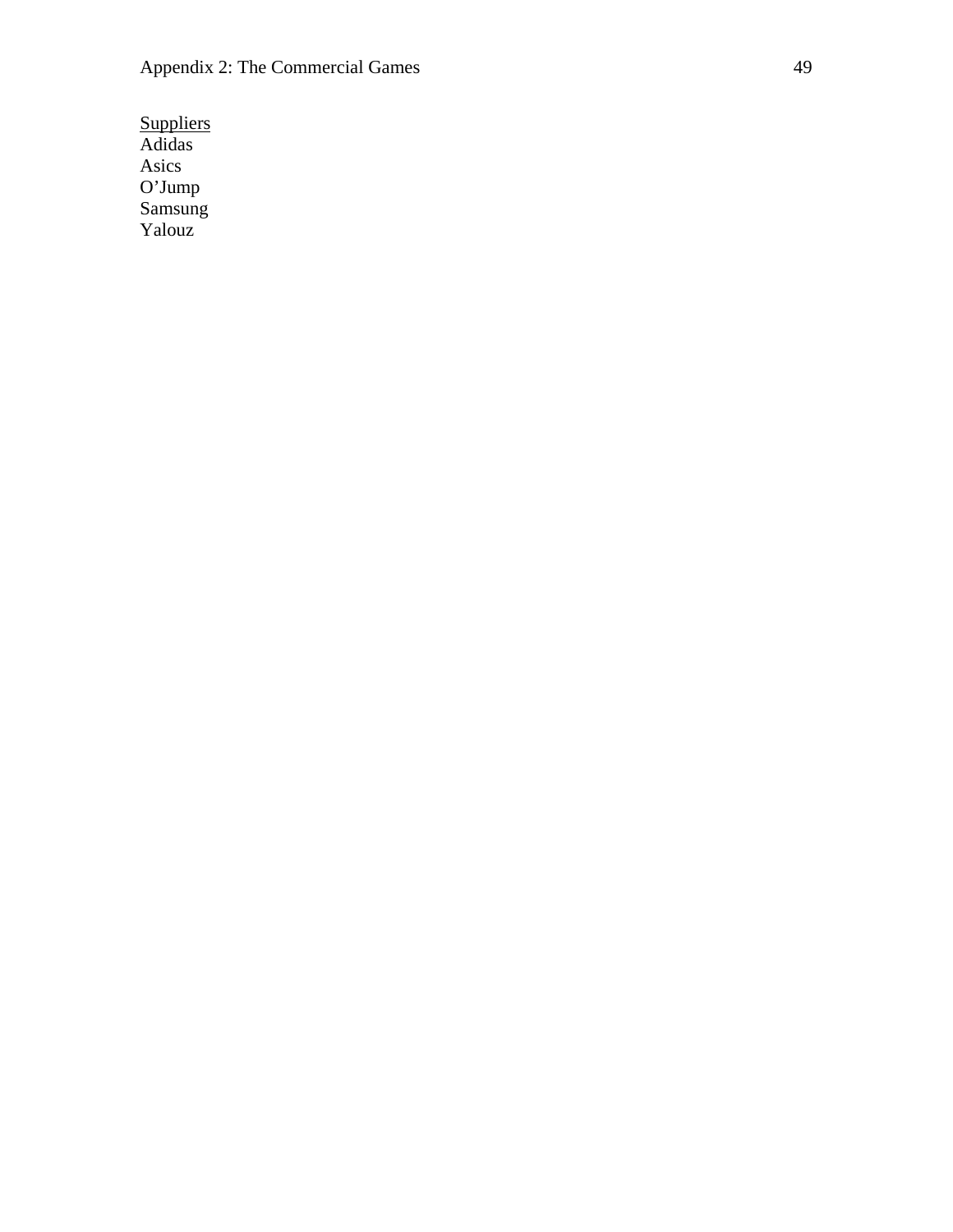# **Sponsors of selected National Olympic Committees**

All National Olympic Committees are automatically partnered with the 12 Olympic Partners of the International Olympic Committee: Atos Origin, Coca Cola, GE, Johnson & Johnson, Kodak, Lenovo, Manulife, McDonald's, Omega, Panasonic, Samsung and Visa. Below are the additional sponsors of selected countries. All sponsors and suppliers listed are based on self-reporting by the national committees and may be incomplete.

**Australia: Australian Olympic Committee**<sup>1</sup> ACCOR Adidas Australia Post AXA BankWest BHPBilliton CoSport EnergyAustralia **FitnessFirst** HealthE Kit Kat Mitsubishi Motors Powerade **Oantas** Speedo Telstra Uncle Tobys Suppliers Athlegen Getty Images **Hamilton** Hudson Karbon Mildeno Signet Sportscraft XTM **Brazil: Brazilian Olympic Committee**<sup>2</sup> Caixa OI Olympikus Petrobras Sadia Sol Beer Suppliers Golden Cross OdontoPrev **Great Britain: British Olympic Association**<sup>3</sup> Adidas B&Q British Airways **BT** EDF Energy Deloitte Lloyds TSB Michelob Ultra **Canada: Canadian Olympic Committee**<sup>4</sup> Air Canada BC Hydro Bell Bombardier British Columbia Lottery Corporation Canadian Pacific GM Canada Hudson's Bay Company ICBC JetSet Sports  $\frac{1}{3}$ <http://www.olympics.org.uk/beijing2008/partners.as

px>. 4

pporters.shtml>.

<http://corporate.olympics.com.au/page/44/sponsors>. 2

 $2$  http://www.cob.org.br/

 $\frac{1}{1}$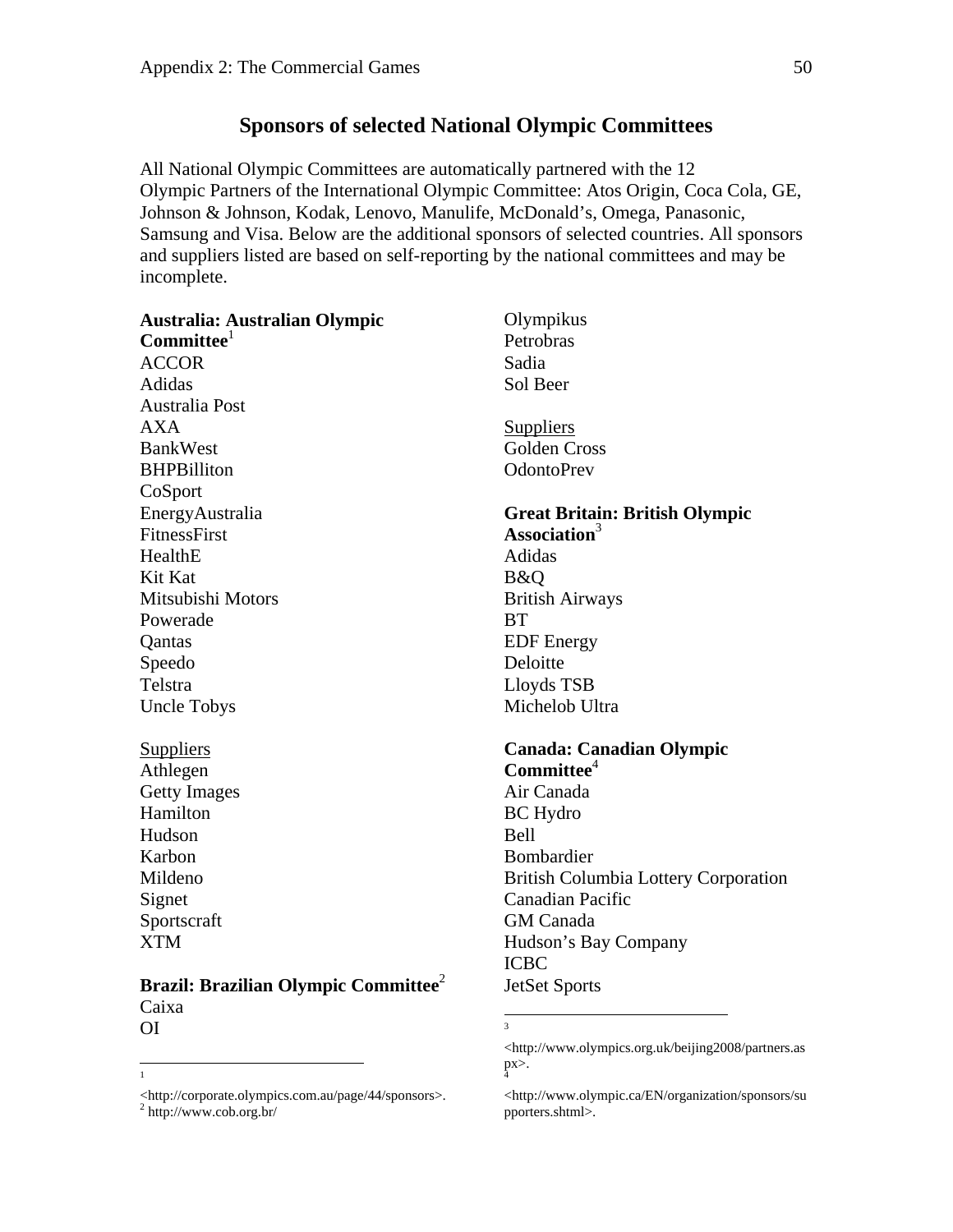Petro-Canada RBC Ricoh Rona Royal Canadian Mint Teck Cominco Suppliers 3M Aggreko Aquilini Investment Group **Birks** Britco Canada Post Dow Epcor Garrett Metal Detectors General Mills Hain Celestial Canada Haworth Millennium **Nortel** Purolator Saputo Sleep Country Canada Tickets.com TransCanada Vancouver Airport Authority Vincor Weston Workopolis Wrigley Canada The Globe and Mail CanWest

#### **China: Chinese Olympic Committee**

All sponsors and suppliers of the BOCOG are automatically sponsors of the Chinese Olympic Committee. See BOCOG for that list.

## **France: French Olympic Committee**<sup>5</sup> Accor Adidas

 5 <http://www.franceolympique.com/art/144 partenaires.html#nationaux>.

EDF Energy Francaise Des Jeux Orange Publics Groupe **Tarkett Suppliers** Arusteia Brossard Elis Haribo Mennen Dppi **Germany: German Olympic Federation**<sup>6</sup> Adidas APA AWD Bauerfeind Baumler Bego Betty Barclay Bogner Bunde Druckerei Dertour Düsseldorf E.ON Fioux Lufthansa Mercedes-Benz Messe Neckermann.de Olympische Sport Bibliothek Pa Picture Alliance PAYBACK Schenker SebaMed Sparkassen Finanzgruppe Warsteiner Zurich Financial Services

 $6$  <http://www.dsm-

olympia.de/de/100485/100486/100489/olympia\_partn er.html>.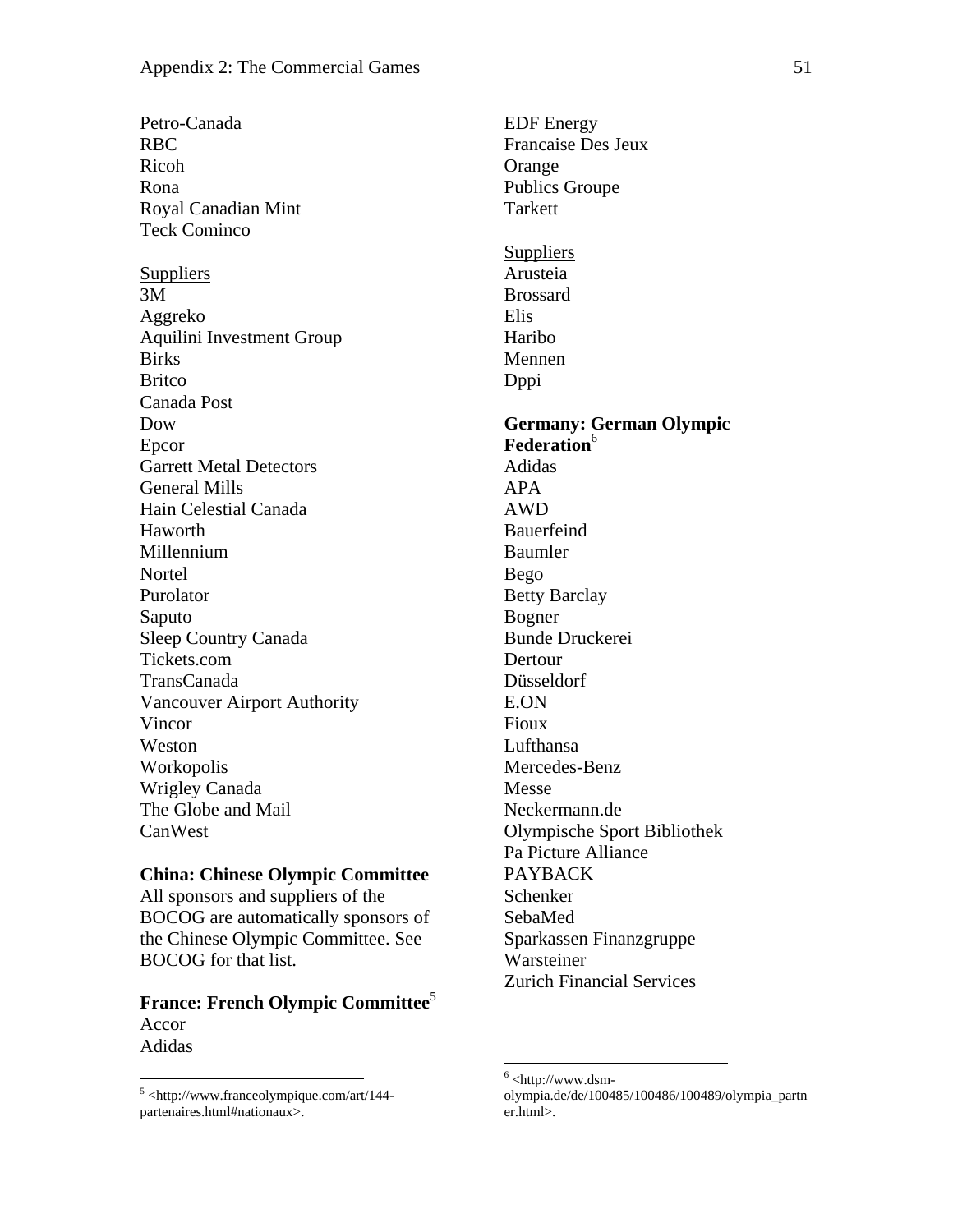#### **Jamaica: Jamaican Olympic**

Association<sup>7</sup> Digicel National Commerce Bank Puma Singer

## **Japan: Japanese Olympic Committee**<sup>8</sup>

Aasics AIU Ajinmoto ANA Budweiser Coca-Cola Descente ExcelHuman Intelligence JAL Kirin Konami Kubota Lotte McDonald's Mizuno NTT Do Co Mo Panasonic TBC Toyota Wellco Yahoo! Japan

#### **Malaysia: Olympic Council of Malaysia**<sup>9</sup>

Air Asia AmBank Group Astro **BHPBilliton** Carlsberg Beer Double A FBT Genting

HDI Network Nestle Milo PanGlobal Insurance Pelikan Power Royal Selangor Spritzer TOTO Sports Malaysia.

**Mexico: Mexican Olympic Committee**<sup>10</sup> Atletica Sportswear LaLa

#### **Philippines: Philippine Olympic**  Committee<sup>11</sup>

**Caltex** Intercare **Microsoft** Nestle Milo SyCip Gorres Velayo and Co.

#### **Romania: Romanian Olympic Committee**<sup>12</sup>

Adecco Alexandrion Grup Romania Asics Capital Caremil Hofigal Libertatea RomTelecom SC Ringier Romania SRL Societatea Romana de Radiodifuziune Ursus

# **Russia: Russian Olympic Committee**<sup>13</sup> Aeroflot Audi Russia Bank VTB

Concern Rosenergomash Holding RATM

<sup>-&</sup>lt;br>7

http://www.jamolympic.org/games/olympics/index.as

px<br><sup>8</sup> <http://www.joc.or.jp/english/sponsors.html>.

http://www.olympic.org.my/web/

<sup>10</sup> http://www.com.org.mx/f/

<sup>11</sup> http://www.olympic.ph/partners.html

 $12 \text{ http://www.cosr.ro/sponsori.php}$ 

<sup>13 &</sup>lt;http://www.olympic.ru/ru/sponsor.asp>.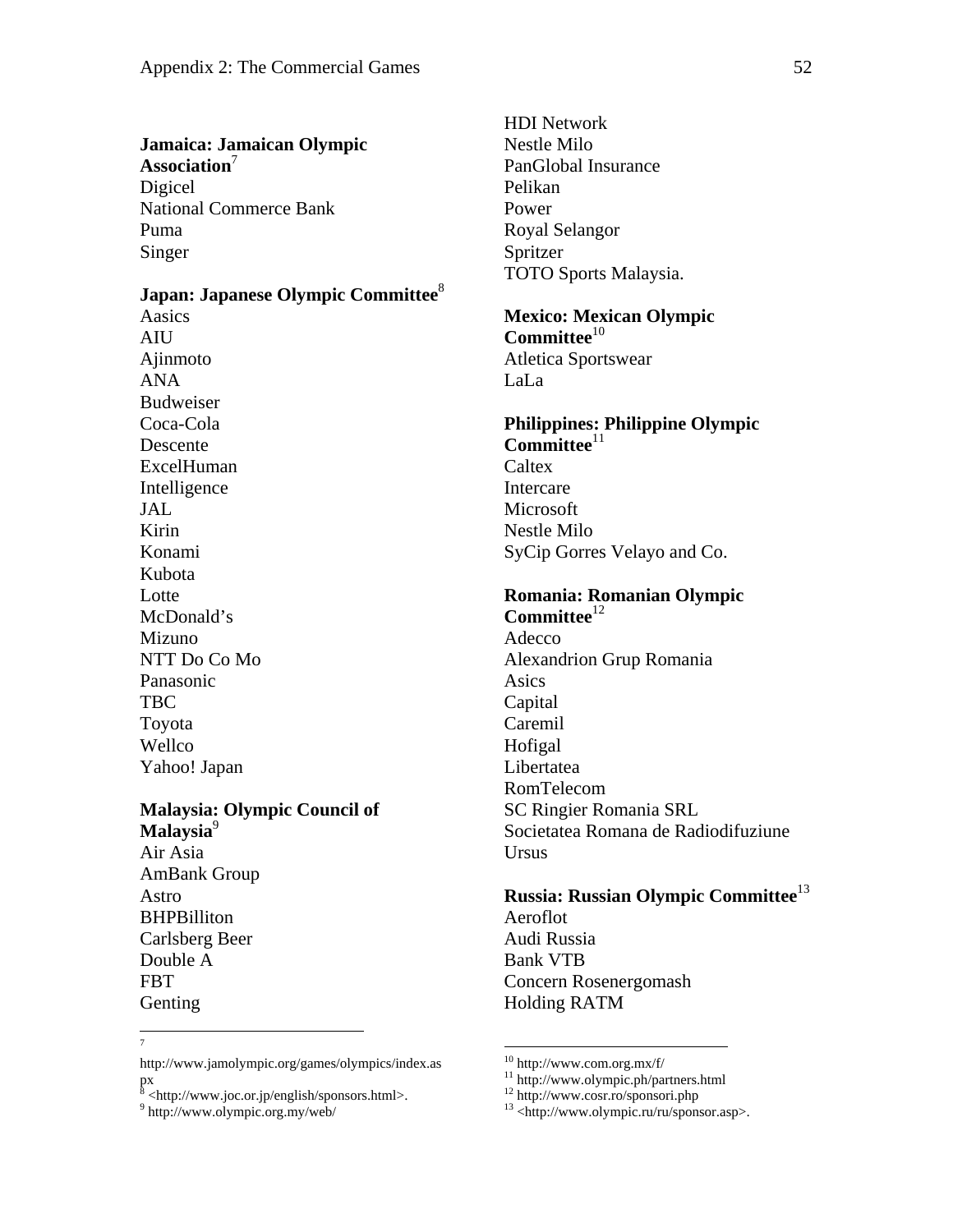Mobile TeleSystems Moscow Capital Oriflame Cosmetics Rosno Russian Gold Sberbank of Russia Sport City-M Sports Bosco

## **Spain: Spanish Olympic Committee**<sup>14</sup> Li-Ning

Subaru

# **South Korea: Korean Olympic Committee**<sup>15</sup>

Choseon Pharm and Trading Co. Fuerza Sports Global Tour Green Hwajae Insurance National Federation of Fisheries

#### **United States: U.S. Olympic Committee**<sup>16</sup>

24 Hour Fitness Addeco AllState Amino Vital Anheuser-Busch Bank of America GM Hershey's Highmark Jet Set Sports John Hancock Kellogg's Kleenex Maverick Ranch NBC Nike **Oroweat** Polo Ralph Lauren Schenker Logistics The Hilton Family

The Home Depot Tyson United Airlines

#### Licensees

Altius Games Aminco International Asset Marketing b. dazzle, inc. Build-A-Bear China Sprout Concord Industries Direct Shopping Network Dumar International Extended Exposure Fanticola Adamson Entertainment Fine Art Ltd Footlocker.com Getty Images Griffin Publishing International Sports Multimedia Ltd. Jon Hair Studio of Fine Art, LLC Jump Rope Tech Nike The Northwest Company O.C. Tanner Omega Panda America Polo Ralph Lauren QVC Royal Canadian Mint Staples Promotional Products **StyleScience** United States Postal Service Wiley Publications WinCraft WIN Products Inc. XP Apparel

 $14$  <http://www.coe.es/>.

<sup>15</sup> http://www.koc.org/

<sup>&</sup>lt;sup>16</sup> <http://www.usoc.com/content/sponsors>.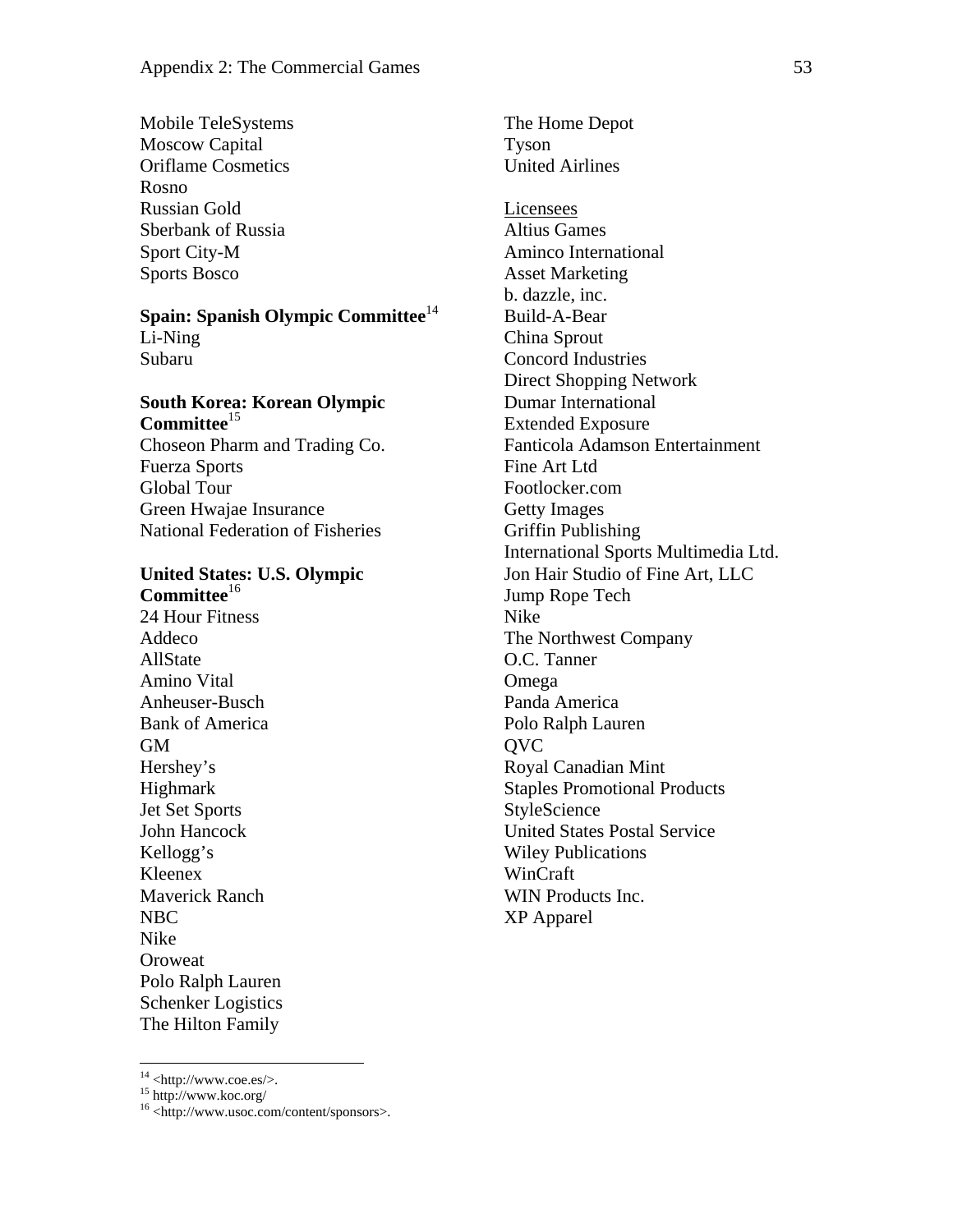## **Sponsors of U.S. National Governing Bodies**

All sponsors and suppliers listed are based on self-reporting by the national governing bodies and may be incomplete.

#### USA Archery<sup>1</sup>

AAE Cavalier USA AIM Archery Alpen Optics American Whitetail Inc Archery Angel Japan AT&T AVIS BCY Bowstring Copper John Corp CoSport Doinker Easton Hoyt Jet Set Sports La Quinta Inn & Suites Lancaster Archery Supply National Field Archery Association **NEET** Nike PSC Archery Range-O-Matic Archery Company SURE-LOC TailorMaid Bowstrings Winner's Choice Custom Bowstrings

#### **USA Badminton**<sup>2</sup>

AT&T Hilton ivesportsvideo.com Yonek

## **USA Baseball**<sup>3</sup>

AT&T Upper Deck

# **USA Basketball**<sup>4</sup>

24 Hour Fitness AT&T Chevy EASports Gatorade McDonald's Nike ONLY Vegas Sprite State Farm Insurance

#### **USA Boxing**<sup>5</sup>

Brand Jordan Everlast LA Boxing

# **U.S. Canoe and Kayak**<sup>6</sup>

ACA AT&T Bank of America Braca-Sport Carolinas HealthCare System Charlotte Sports Gaston County YMCA Kokatat Liquid Design Nelo Nike OKC Boathouse Foundation Paddler S2O SEALS SR Time Warner Cable Whitewater

#### $\frac{1}{1}$  $\mathbf{1}$

4

<sup>&</sup>lt;http://www.usarchery.org/usarchery/html/Sponsorshi p.html>.<br><sup>2</sup> shttp://

 <sup>&</sup>lt;http://www.usabadminton.org/>.

<sup>3</sup> <http://web.usabaseball.com/about/partners.jsp>.

<sup>&</sup>lt;http://www.usabasketball.com/inside.php?page=spon sors>.

 $^5$  <http://boxing.teamusa.org/content/sponsors>.

 $6$  <http://www.usack.org/Official\_Sponsors\_.aspx#>.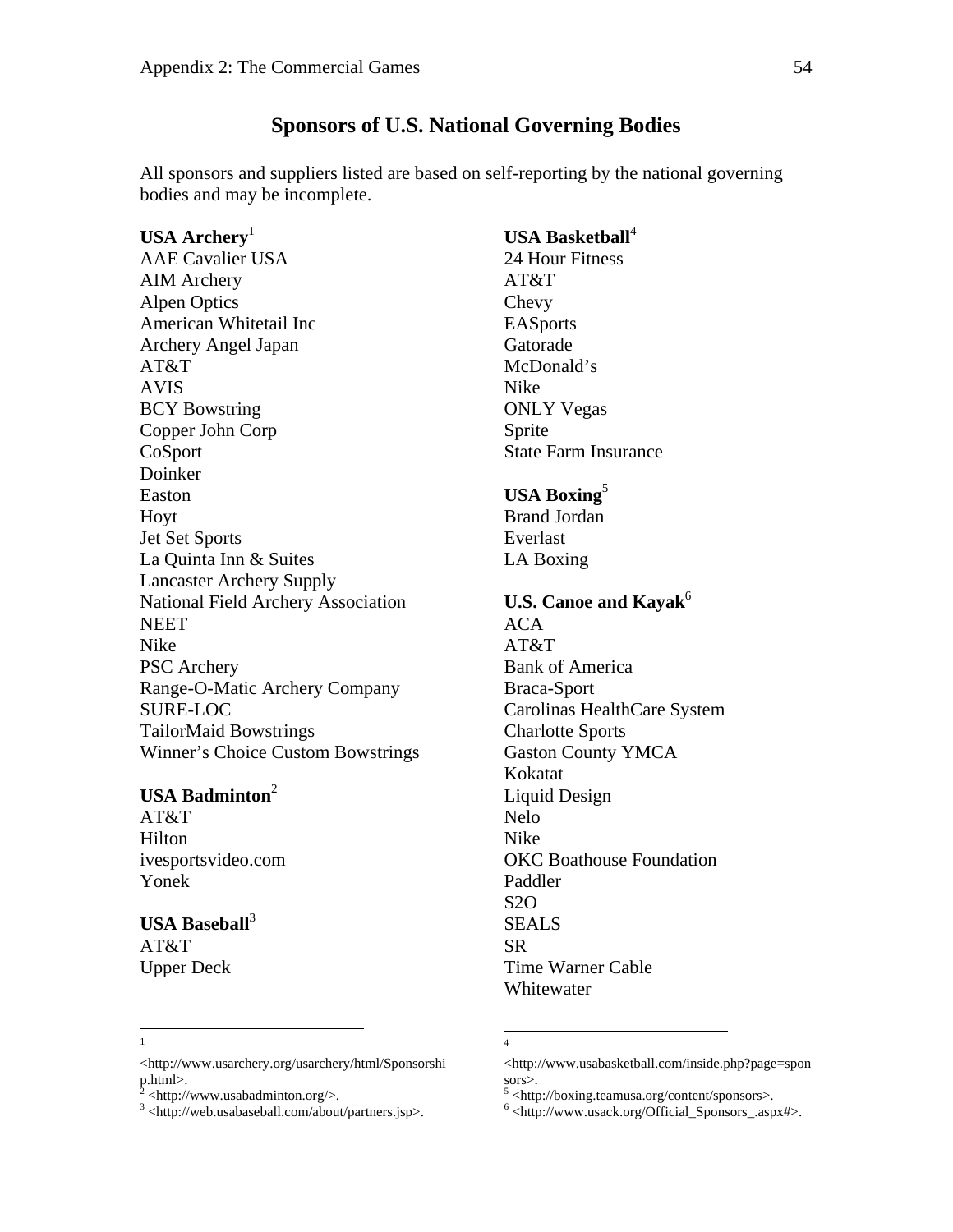XP apparel

USA Cycling Inc<sup>7</sup> CLIF Bar **Continental** DeFeet DOW Excel FSA Gatorade Hampton IQAir Mavic Nike Park Tool USA Shimano **Skins** Specialized Sports Balm USA SRM SSentif Trainingpeaks.com Voler

#### USA Diving Inc<sup>8</sup>

AT&T Choice Hotels International Colorado Time Systems GM Kaiser Permanente Speedo Sport Graphics

**Suppliers** Dartfish Hasty Awards **Hertz** Innovative Medical Animatics, Inc. **THS** Licensee XP Apparel

 $\overline{a}$ 

 $7$  <http://www.usacycling.org/sponsors/>. 8

**United States Equestrian Federation**   $\mathbf{Inc}^9$ Adequan i.m Ariat Blue Ribbon Blankets Choice Hotels Collecting Gaits Farm Dover Saddlery The Dutta Corporation EquiFit, Inc. Equine Motorcoach Equisure farmvet.com FARNAM Heritage Hertz Hodges Badge Company Inc. Kentucky Equine Research Inc. Markel Insurance Company Equine Network Merial Ltd. Performance Sales International Pessoa Platinum Performance Rolex SmartPak United Airlines U.S. Bank Wild Horsefeathers

#### **U.S. Fencing Association**<sup>10</sup>

Adidas Anheuser-Busch AT&T Bank of America ChevronTexaco Coca-Cola General Motors Kodak McDonald's Motorola United Airlines

<sup>&</sup>lt;http://www.usadiving.org/05redesign/sponsors/index .htm>.

<sup>9</sup>

<sup>&</sup>lt;http://www.usef.org/\_IFrames/tabs/sponsors/sponsor s.aspx>. 10

<sup>&</sup>lt;http://www.usfencing.org/usfa/content/view/3/70/>.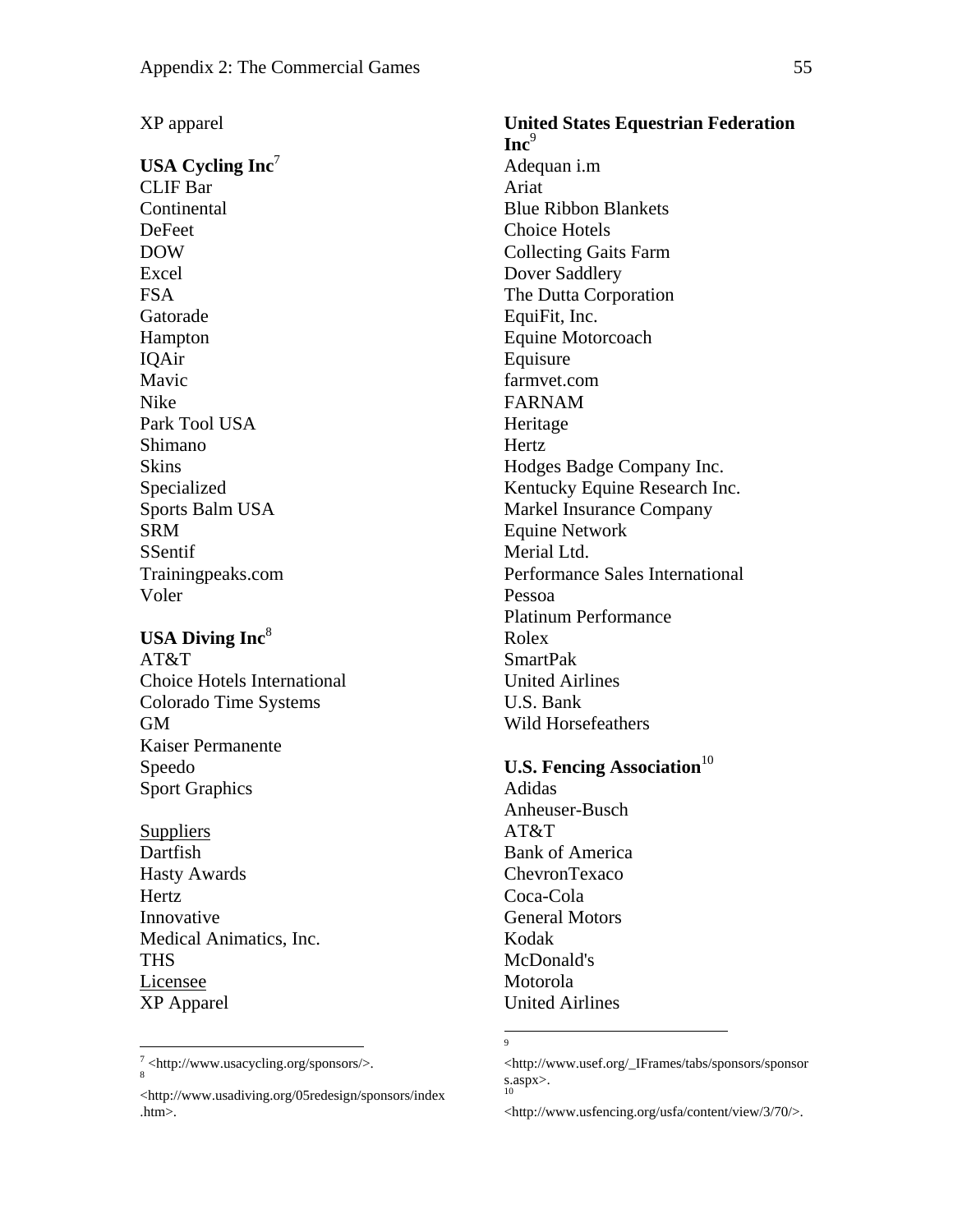Visa Xerox Leon Paul

## **U.S. Field Hockey Association**<sup>11</sup>

AstroTurf AT&T **CranBarry** Goal Sporting Goods Harrow JBS Longstreth Penn Monto STX Under Armour

#### USA Gymnastics<sup>12</sup>

24 Hour Fitness A-1 Awards Adidas AT&T AVAI Bemco Mattress Chevron CoSport Covergirl DGS **GK** Jet Set Sports NBC Sports St. Vincent Sports Performance Center Tyson Venus VISA

# USA Judo<sup>13</sup> 24 Hour Fitness

**USA Pentathlon**<sup>14</sup> No corporate sponsors reported.

 $\overline{a}$  $11 <$ 

#### **United States Rowing Association**<sup>15</sup> Johnson & Johnson

Suppliers and Supporters Concept 2 Connect-A-Dock Hudson Boat Works Nielsen-Kellerman Nike Powerhouse Timing RegattaCentral Rosetta Stone Sports Graphics Printing

#### U.S. Sailing<sup>16</sup>

Active Network Alpha Graphics Chubb Dry Creek Vineyard Extrasport Gill Gowrie, Barden & Brett Harken Landfall Navigation LaserPerformance McLube Mount Gay Rum Nautica New England Ropes Nikon RIBCRAFT Rolex Watch U.S.A Sperry Top-Sider Sunsail West Marine

# **USA Shooting**<sup>17</sup>

AT&T Chiappa Firearms **ELEY** FMG Publications

http://www.usfieldhockey.com/usfha/sponsors.htm>.<br><sup>12</sup> <http://www2.usa-

gymnastics.org/organization/sponsors/>.

<sup>&</sup>lt;sup>13</sup>  $\langle$ http://judo.teamusa.org/content/sponsors>.<br><sup>14</sup>  $\langle$ http://pentathlon.teamusa.org/content/sponsors>.

 15

<sup>&</sup>lt;http://usrowing.org/AboutUSRowing/USRowingSpo nsors/index.aspx>.

<sup>16 &</sup>lt;http://www.ussailing.org/sponsorship/>.

<sup>17 &</sup>lt;http://www.usashooting.org/sponsorsMain.php>.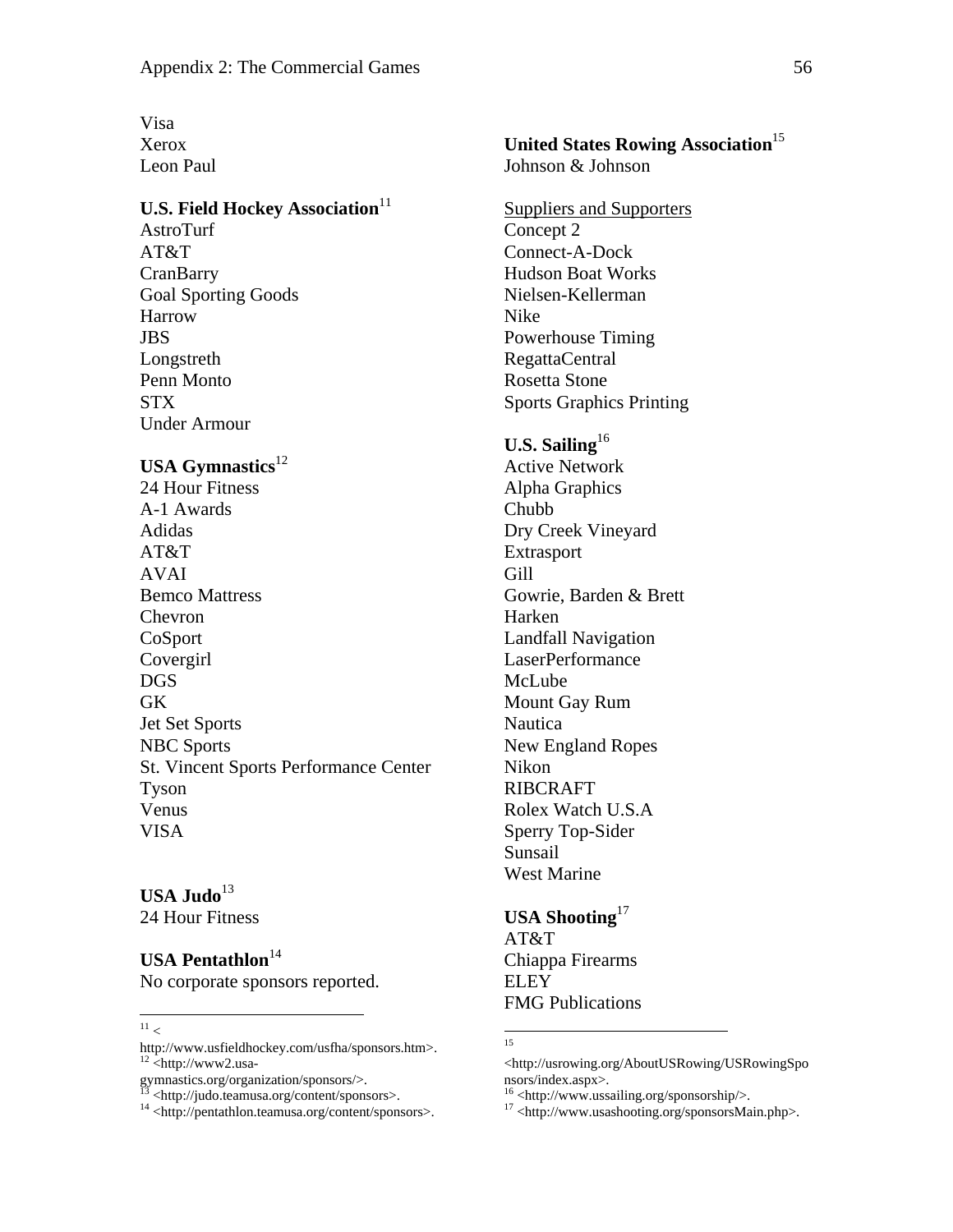#### FNAWS

Kimber National Shooting Sports Foundation **NRASports** Ruger SHE Safari Shooting USA TALO Distributers Inc. Winchester Ammunition

# **U.S. Soccer Federation**<sup>18</sup>

Acuvue Anheuser-Busch Chase Dick's Sporting Goods Dodge DoubleTree Gatorade Jose Cuervo McDonald's Nike Panasonic Sierra Mist

Licensees $^{19}$ Avalanche EA Sports Euro-Sportring Official Sports International Panini Sideline Solutions Sport Pins International Triumph Books Wallbangers

# **USA Softball**<sup>20</sup>

24 Hour Fitness AT&T Bank of America BSN Sports Dartfish

|<br>|<br>| 18

Digital Scout Disney Sports eFundraising General Motors Coca-Cola Home Depot Hooters of America, Inc. Musco Lightning Nike Schutt Sports Stabilizer Solutions US Sport Camps

Suppliers<sup>21</sup> DeMarini Sports Diamond Sports Easton Sports JUGS, Inc. Louisville Slugger MIKEN Mizuno Nike Pro's Choice Rawlings Sporting Goods Wilson Sporting Goods Worth Sports Schutt Sports Stabilizer Solutions, Inc.

Licensees $^{22}$ Crown Awards & Trophies My Action Pics Midwest Trophy Sport Pins International Texas Sports Services US Bank XP Apparel

## USA Swimming<sup>23</sup> Conoco Phillips Myrtha Pools Mutual of Omaha

<sup>&</sup>lt;http://www.ussoccer.com/sponsors/index.jsp.html>. 19

<sup>&</sup>lt;http://www.ussoccer.com/sponsors/licencees.jsp.htm l>.

 $^{20}$  <http://www.usasoftball.com/folders.asp?uid=97>.

 $\overline{a}$ 

<sup>&</sup>lt;sup>21</sup>  $\langle$ http://www.usasoftball.com/folders.asp?uid=97>.<br><sup>22</sup>  $\langle$ http://www.usasoftball.com/folders.asp?uid=97>.

<sup>&</sup>lt;http://www.usaswimming.org/USASWeb/DesktopD efault.aspx?TabId=225&Alias=Rainbow&Lang=en>.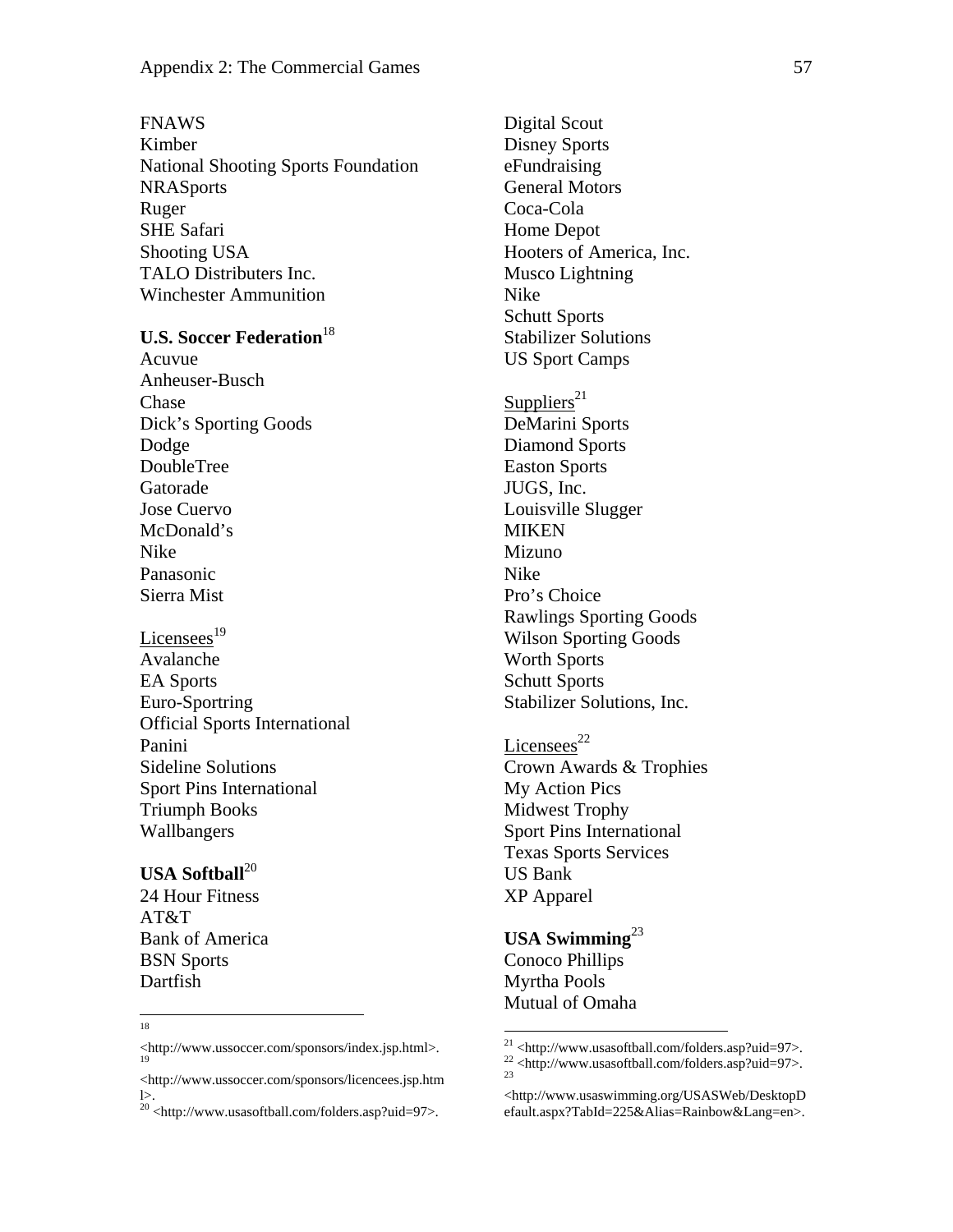# **OMEGA**

Speedo Toyota

#### **Suppliers**

Abbott Laboratories Dartfish Ear Putty Gatorade Getty Images Hertz Omega Swimming World

#### Licensees

Bag Tags, Inc. Swim Team Towels XP Apparel

# **U.S. Synchronized Swimming Inc**. 24

AT&T Bank of America Colorado Time Systems Esynchro Home Depot Ocean Engineering Enterprises Speedo Start to Finish United Airlines USSS Foundation.

#### **USA Table Tennis**<sup>25</sup>

Bank of America Li Ning Company Limited Nittaku Paddle Palace

## **USA Taekwondo**<sup>26</sup>

Brentwood Digital Dartfish Team IP Vision USA

 $\overline{a}$ 

**U.S. Team Handball Federation**<sup>27</sup> No corporate sponsors reported.

**U.S. Tennis Association**<sup>28</sup> No corporate sponsors reported.

# **USA Track & Field**<sup>29</sup>

24 Hour Fitness AT&T Hershey's Nike Nissan Tyson VISA

# Suppliers and Partners<sup>30</sup> Gill Athletics Ludus Tours MBNA Sport Court Sports Museum of America.

## USA Triathlon<sup>31</sup>

Astavita AVIA Bank of America Blue Competition Cycles BodyGlide DocuMart Garmin Gatorade Hammer Nutrition Inside Triathalon Rudy Project Runovia Speedo SpringBoost SweatVac Triathlete Magazine

 $24$  <http://www.usasynchro.org/about/sponsors.htm>.

<sup>&</sup>lt;sup>25</sup> <http://www.usatt.org/sponsors/index.shtml>.<br><sup>26</sup> <http://www.usa-taekwondo.us/>.

<sup>&</sup>lt;sup>27</sup> <http://handball.teamusa.org/content/sponsors>.<br><sup>28</sup> <http://www.usta.com/>.

<sup>28 &</sup>lt;http://www.usta.com/>.  $29$  <http://www.usatf.org/about/sponsors/>.

<sup>&</sup>lt;http://www.usatf.org/about/sponsors/suppliers.asp> and

 $\langle \text{http://www.usaft.org/about/sponsors/partners.asp}\rangle.$  31  $<$ http://triathlon.usoc.org/content/sponsors>.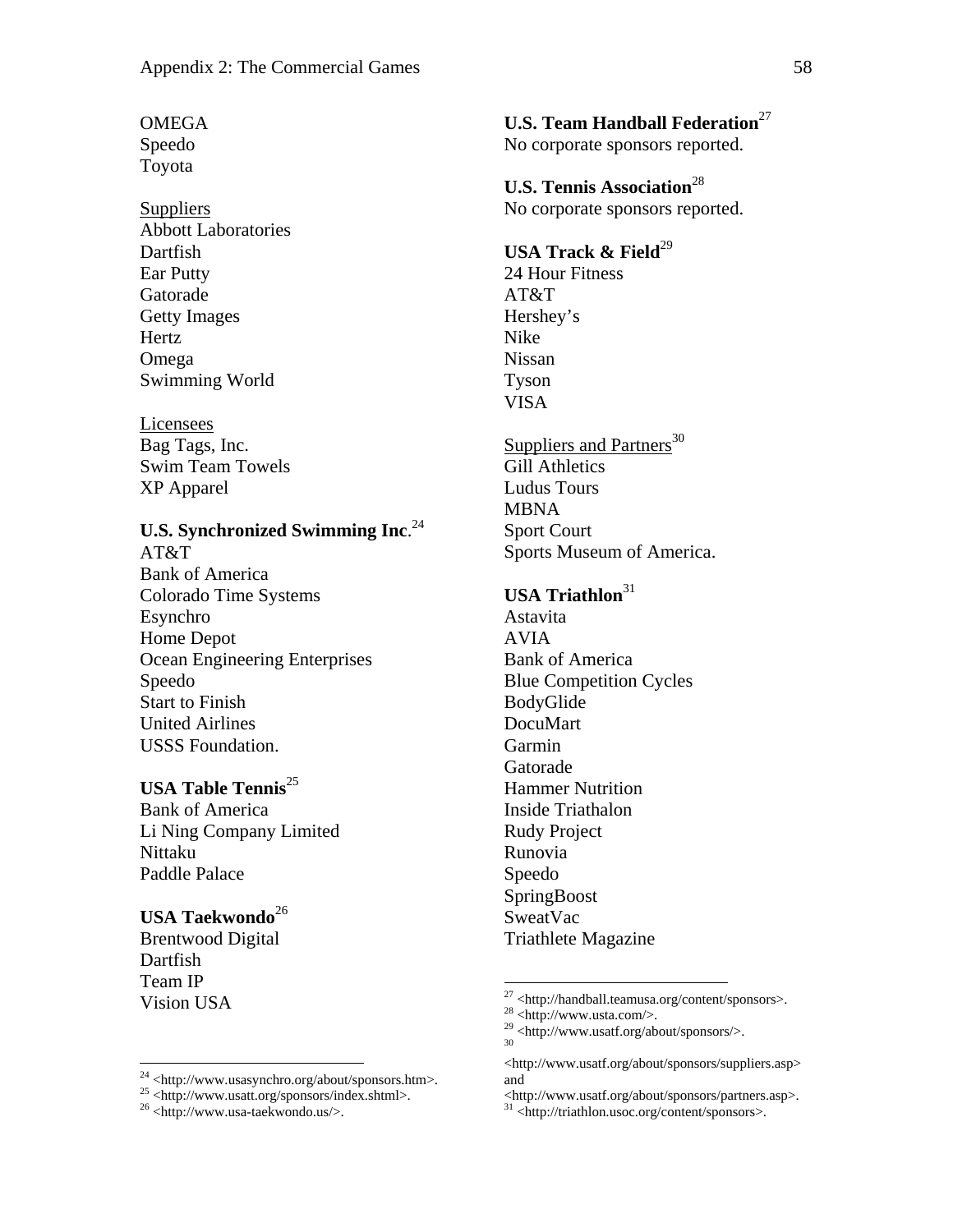Tri-Zone Wicked Fast Sports Nutrition Zipp **Suppliers** Active Network AQx Sports Bag Tags, Inc. Choice Hotels Colorado Premier Training CompuTrainer DeFeet Deuter Donations INK Endless Pools Endurance Films Flex Power Focal Point Fuel Belt Halo Lane Gainer Human Kinetics IEG, LLC ISM Ludus Tours Maverick Coffee Maxxis NuBound Nytro Multisport One Million Revolutions Retül Schenker Selle Italia Siliconcoach Skins Spinervals Sports Express Sportstiks Squadra Textile Solutions **THS** Training Peaks Tri All 3 Sports Trigger Point Technologies USA Triathlon Wetsuits Yankz! Zaavy  $\overline{a}$ 

# **USA Volleyball**<sup>32</sup>

24 Hour Fitness Albertsons Active Ankle Adup Corporation Airborne Athletics AT&T Bank of America D4 Sports Dartfish Data Project DonJoy DSM Hilton Mizuno Molten Prime Time Player Spalding Sport Court XP apparel

# **USA Weightlifting**<sup>33</sup>

24 Hour Fitness Adidas America AT&T Flex Power H2 Ultra Valeo Werksan Barbells

# **USA Wrestling**<sup>34</sup>

24 Hour Fitness Accelerade All American Wrestling Supply LLC American Airlines Asics AT&T livesportsvideo.com No Limits People to People The Body Bar The Marines

<sup>&</sup>lt;sup>32</sup> <http://volleyball.usoc.org/content/sponsors>.<br><sup>33</sup> <http://weightlifting.teamusa.org/content/sponsors>.<br><sup>34</sup> <http://www.themat.com/sponsors.php>.